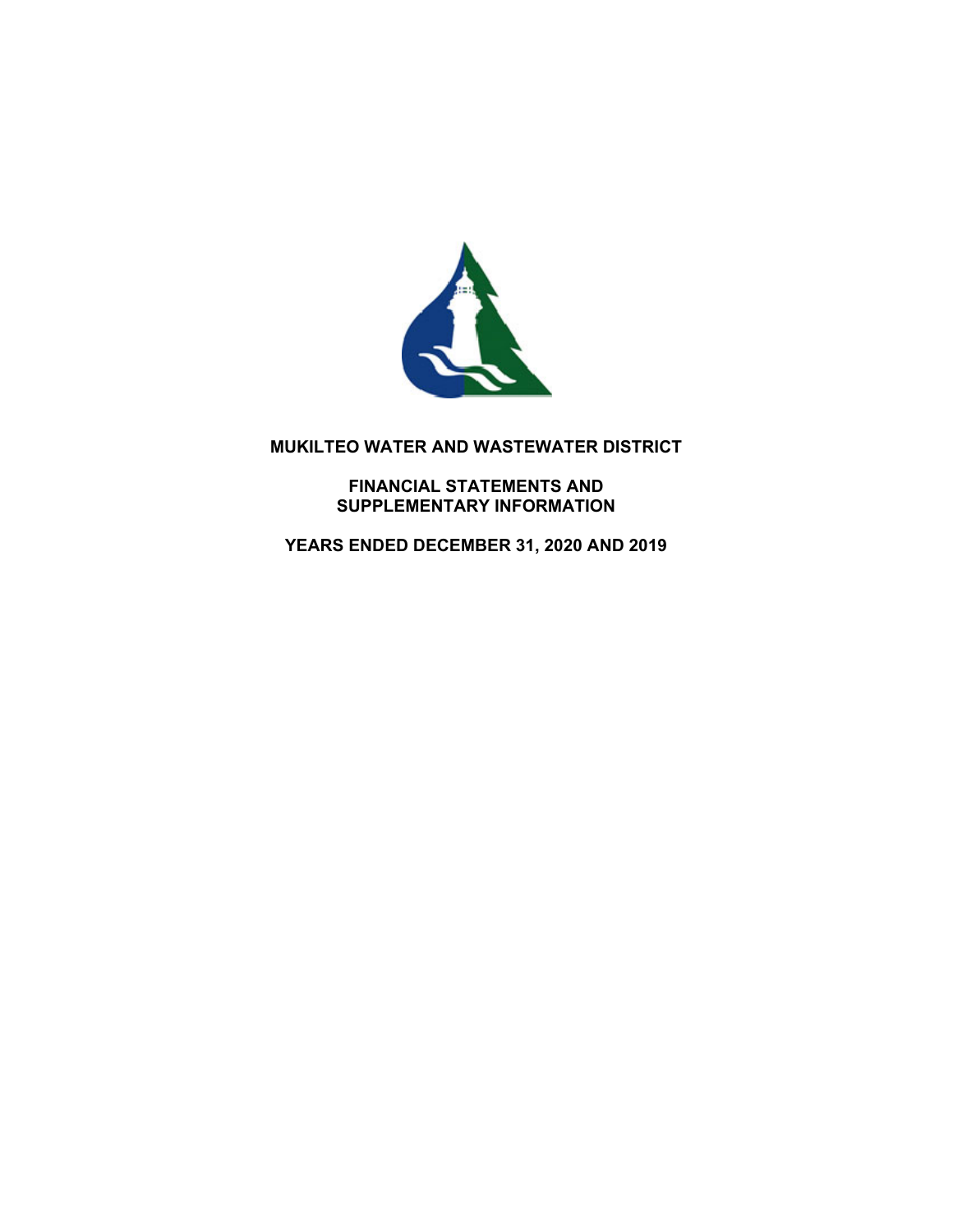# **MUKILTEO WATER AND WASTEWATER DISTRICT TABLE OF CONTENTS YEARS ENDED DECEMBER 31, 2020 AND 2019**

| <b>INDEPENDENT ACCOUNTANTS' REVIEW REPORT</b>                                             | $\mathbf 1$ |
|-------------------------------------------------------------------------------------------|-------------|
| <b>MANAGEMENT'S DISCUSSION AND ANALYSIS</b>                                               | 3           |
| <b>FINANCIAL STATEMENTS</b>                                                               |             |
| <b>STATEMENTS OF NET POSITION</b>                                                         | 10          |
| STATEMENTS OF REVENUES, EXPENSES, AND CHANGES IN FUND NET<br><b>POSITION</b>              | 12          |
| <b>STATEMENTS OF CASH FLOWS</b>                                                           | 13          |
| <b>NOTES TO FINANCIAL STATEMENTS</b>                                                      | 15          |
| <b>REQUIRED SUPPLEMENTARY INFORMATION</b>                                                 |             |
| SCHEDULES OF PROPORTIONATE SHARE OF THE NET PENSION LIABILITY                             | 46          |
| <b>SCHEDULES OF EMPLOYER CONTRIBUTIONS</b>                                                | 47          |
| <b>ADDITIONAL SUPPLEMENTARY INFORMATION</b>                                               |             |
| DEPARTMENTAL STATEMENTS OF REVENUES, EXPENSES, AND CHANGES IN<br><b>FUND NET POSITION</b> | 48          |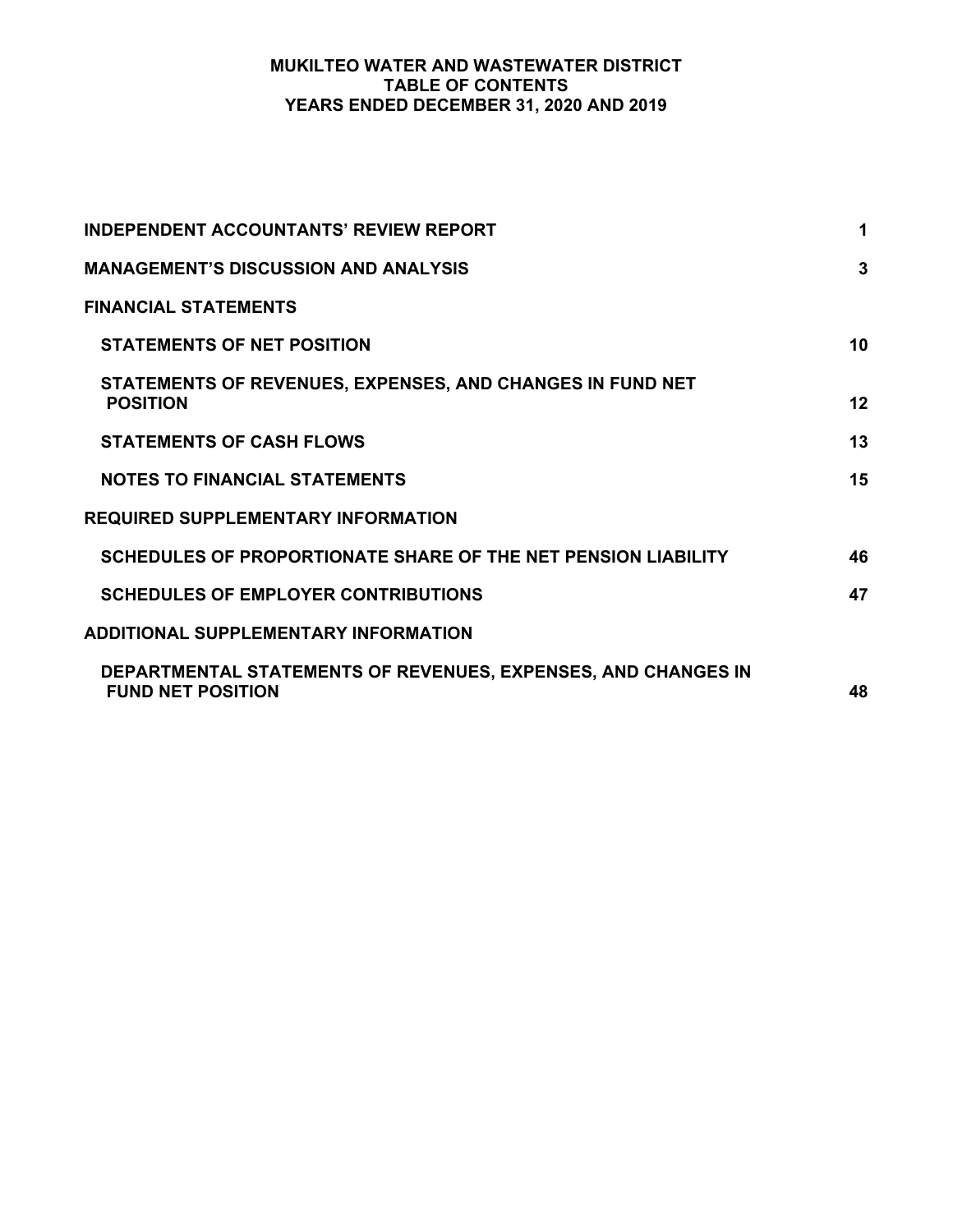

CliftonLarsonAllen LLP CLAconnect.com

# **INDEPENDENT ACCOUNTANTS' REVIEW REPORT**

Board of Commissioners Mukilteo Water and Wastewater District Mukilteo, Washington

We have reviewed the accompanying financial statements of Mukilteo Water and Wastewater District (the District), which comprise the statements of net position as of December 31, 2020 and 2019, and the related statements of revenues, expenses, and changes in fund net position, and cash flows for the years then ended, and the related notes to the financial statements. A review includes primarily applying analytical procedures to management's financial data and making inquiries of District management. A review is substantially less in scope than an audit, the objective of which is the expression of an opinion regarding the financial statements as a whole. Accordingly, we do not express such an opinion.

# *Management's Responsibility for the Financial Statements*

Management is responsible for the preparation and fair presentation of these financial statements in accordance with accounting principles generally accepted in the United States of America; this includes the design, implementation, and maintenance of internal control relevant to the preparation and fair presentation of financial statements that are free from material misstatement whether due to fraud or error.

# *Accountants' Responsibility*

Our responsibility is to conduct the review engagements in accordance with Statements on Standards for Accounting and Review Services promulgated by the Accounting and Review Services Committee of the AICPA. Those standards require us to perform procedures to obtain limited assurance as a basis for reporting whether we are aware of any material modifications that should be made to the financial statements for them to be in accordance with accounting principles generally accepted in the United States of America. We believe that the results of our procedures provide a reasonable basis for our conclusion.

# *Accountants' Conclusion*

Based on our reviews, we are not aware of any material modifications that should be made to the accompanying financial statements in order for them to be in accordance with accounting principles generally accepted in the United States of America.

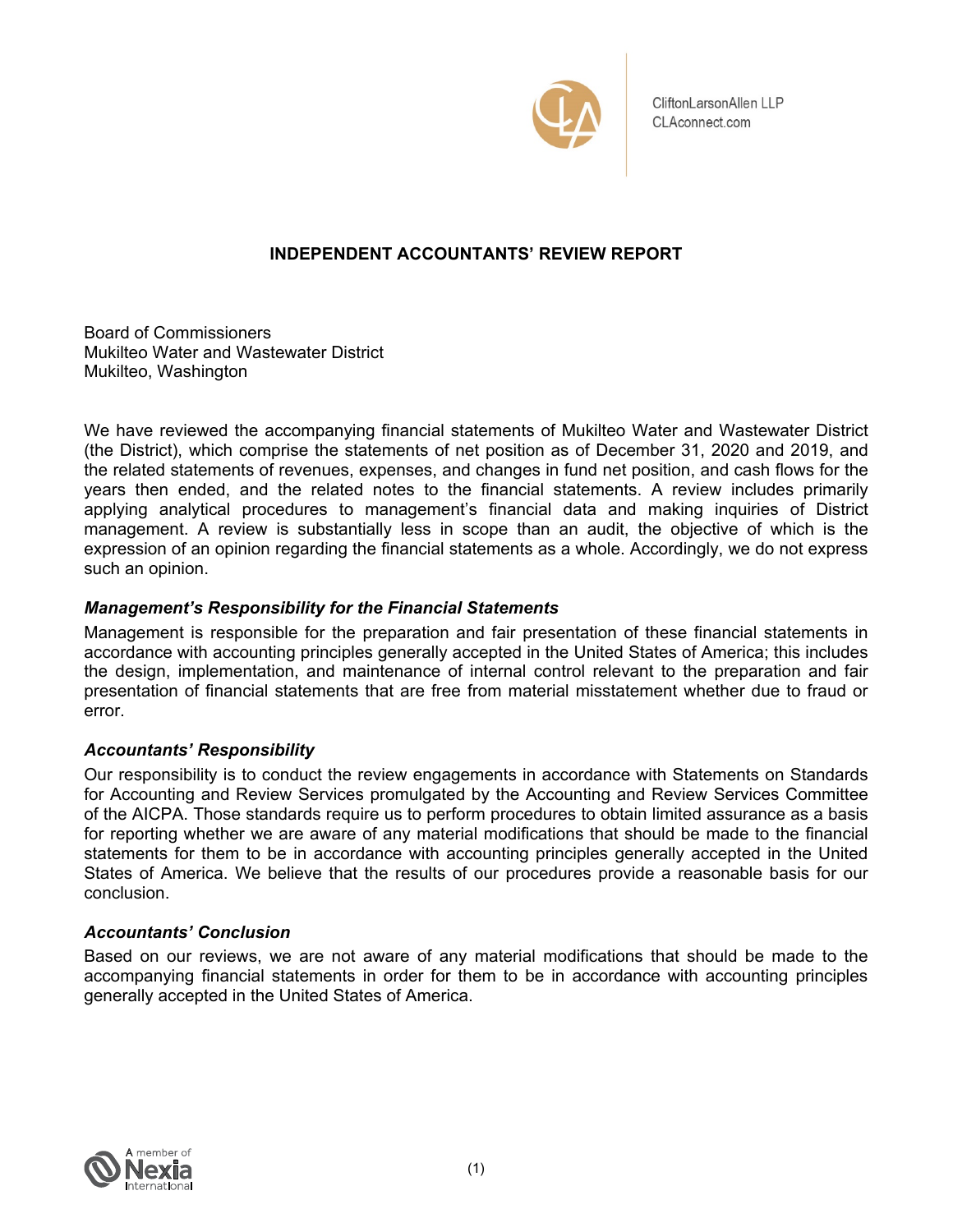# *Required Supplementary Information*

Accounting principles generally accepted in the United States of America require that the management's discussion and analysis and the required supplementary information listed in the table of contents be presented to supplement the basic financial statements. Such information, although not a required part of the basic financial statements, is required by the Governmental Accounting Standards Board who considers it to be an essential part of financial reporting for placing the basic financial statements in an appropriate operational, economic, or historical context. Such information is the responsibility of management. We have not audited, reviewed, or compiled the management's discussion and analysis and, accordingly, we do not express an opinion, a conclusion, nor provide any form of assurance on it. We have reviewed the remaining required supplementary information. Such information is the responsibility of management and was derived from, and relates directly to, the underlying accounting and other records used to prepare the financial statements. We are not aware of any material modifications that should be made to this required supplementary information. We have not audited this required supplementary information and do not express an opinion on such information.

# *Additional Supplementary Information*

The additional supplementary information listed in the table of contents is presented for purposes of additional analysis and is not a required part of the basic financial statements. Such information is the responsibility of management and was derived from, and relates directly to, the underlying accounting and other records used to prepare the financial statements. The supplementary information has been subjected to the review procedures applied in our review of the basic financial statements. We are not aware of any material modifications that should be made to the supplementary information. We have not audited the supplementary information and do not express an opinion on such information.

Viifton Larson Allen LLP

**CliftonLarsonAllen LLP** 

Bellevue, Washington April 30, 2021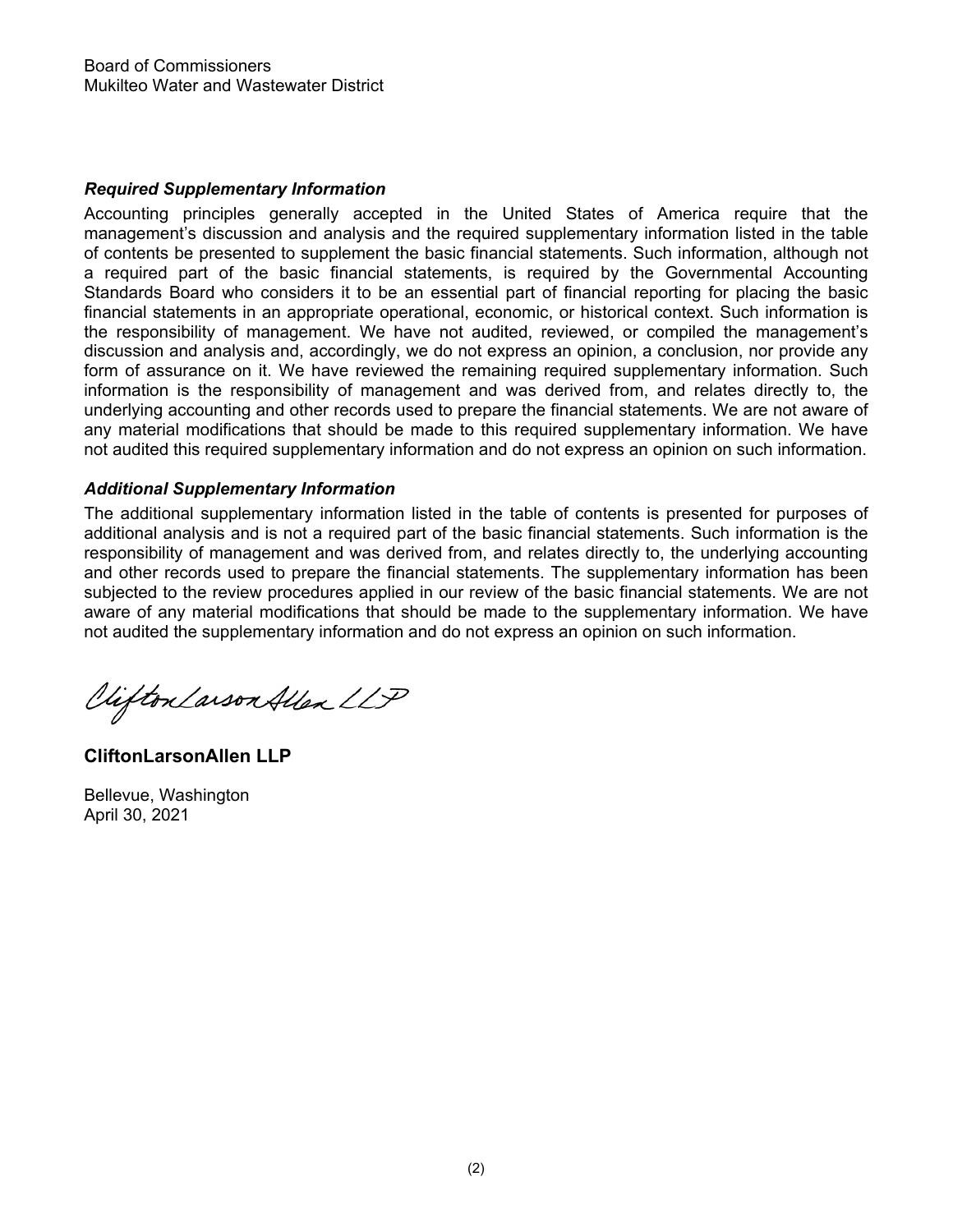### **INTRODUCTION**

Mukilteo Water and Wastewater District was founded in 1920 and provides water and wastewater services to customers residing within the District boundaries. Our mission is to provide excellent water and wastewater services, and fiscally responsible management of resources of our ratepayers in an environmentally responsive manner.

# **MANAGEMENT'S DISCUSSION AND ANALYSIS**

This section of management's discussion and analysis presents our review of the District's financial position as of December 31, 2020 and 2019 and our financial performance for the years then ended. Please read these comments in conjunction with the District's financial statements, which follow this section.

# **OVERVIEW OF THE FINANCIAL STATEMENTS**

The financial statements include statements of net position, statements of revenues, expenses, and changes in fund net position, statements of cash flows and notes to the financial statements.

The statements of net position presents total assets and deferred outflows of resources and total liabilities and deferred inflows of resources with the difference between the two totals reported as net position. These statements provide information about the nature and amounts of investments in resources (assets), consumption of resources that are applicable to future periods (deferred outflows), obligations to District creditors (liabilities) and the acquisition of resources that are applicable to a future reporting period (deferred inflows). They provide a basis for evaluating the capital structure of the District and assessing its liquidity and financial flexibility. Over time, increases or decreases in net position may serve as a useful indicator of whether the financial condition of the District is improving or deteriorating.

The statements of revenues, expenses, and changes in fund net position present the results of the District's business activities over the course of the year. This information can be used to determine whether the District has successfully recovered all its costs through its user fees and other charges, and to evaluate our profitability and credit worthiness.

The statements of cash flows report cash receipts, cash payments, and net changes in cash resulting from operating, financing and investing activities over the course of the year. They present information regarding where cash came from and what it was used for.

The notes to the financial statements provide useful information regarding the District's significant accounting policies, explain significant account balances and activities, certain material risks, estimates, obligations, commitments, contingencies, and subsequent events, if any.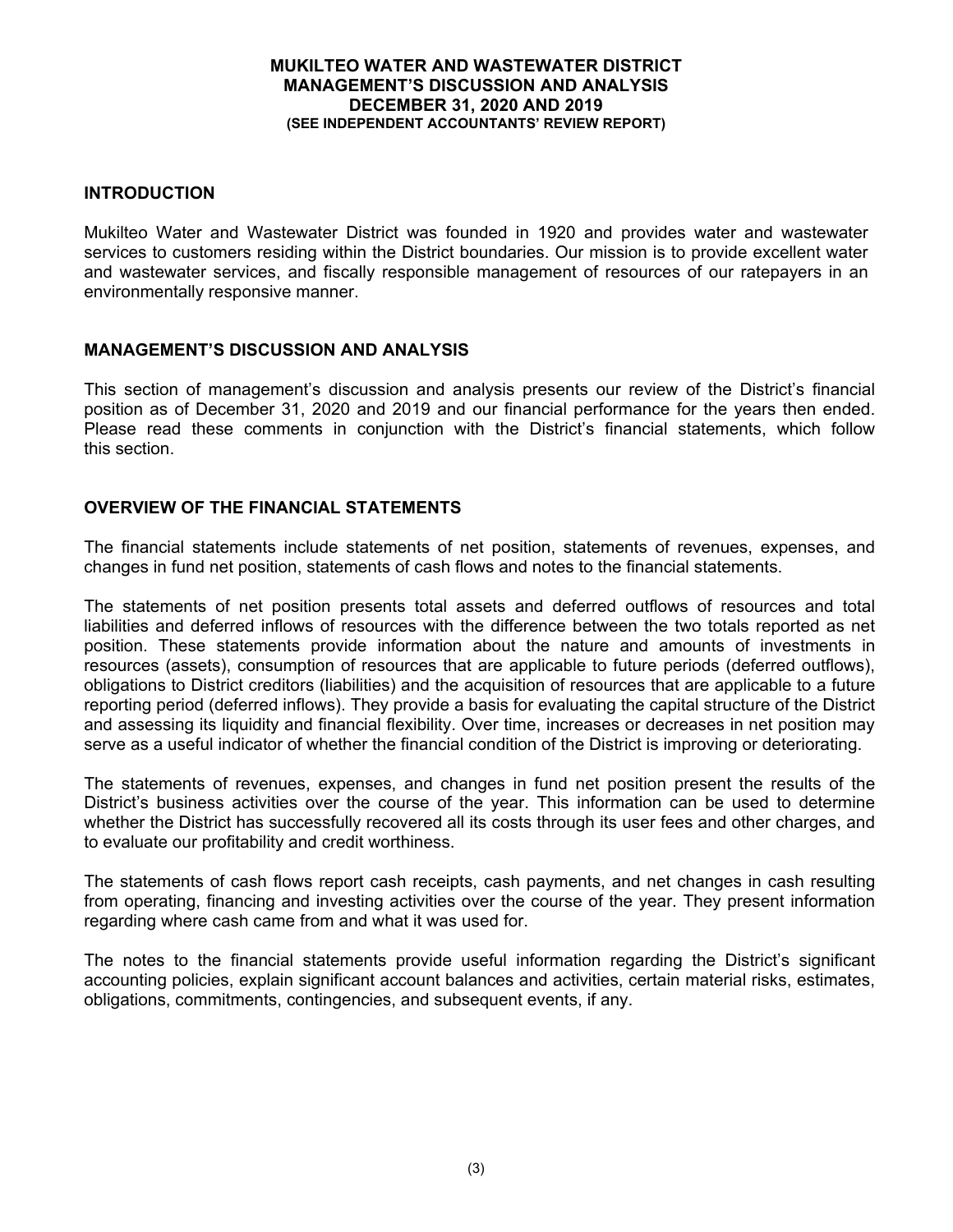### *CONDENSED STATEMENTS OF NET POSITION AT DECEMBER 31*

|                                  | 2020             | 2019             | 2018             |
|----------------------------------|------------------|------------------|------------------|
|                                  |                  |                  |                  |
| <b>Capital Assets</b>            | 95,835,232<br>\$ | 94,749,997<br>\$ | 94,678,093<br>\$ |
| <b>Other Assets</b>              | 25,771,886       | 25,122,320       | 23,277,662       |
| <b>Total Assets</b>              | 121,607,118      | 119,872,317      | 117,955,755      |
|                                  |                  |                  |                  |
| Deferred Outflows of Resources   | 430,420          | 457,718          | 478,323          |
|                                  |                  |                  |                  |
| Long-Term Liabilities            | 13,436,316       | 15,041,433       | 16,796,405       |
| <b>Other Liabilities</b>         | 4,092,360        | 4,172,156        | 4,052,833        |
| Total Liabilities                | 17,528,676       | 19,213,589       | 20,849,238       |
|                                  |                  |                  |                  |
| Deferred Inflows of Resources    | 225,065          | 428,944          | 384,655          |
|                                  |                  |                  |                  |
| Net Investment in Capital Assets | 81, 197, 873     | 78,902,242       | 77,399,380       |
| <b>Restricted Amounts</b>        | 1,830,853        | 1,398,971        | 1,411,621        |
| <b>Unrestricted Amounts</b>      | 21,255,071       | 20,386,289       | 18,389,184       |
|                                  |                  |                  |                  |
| Total Net Position               | 104,283,797      | 100,687,502<br>S | 97,200,185<br>S  |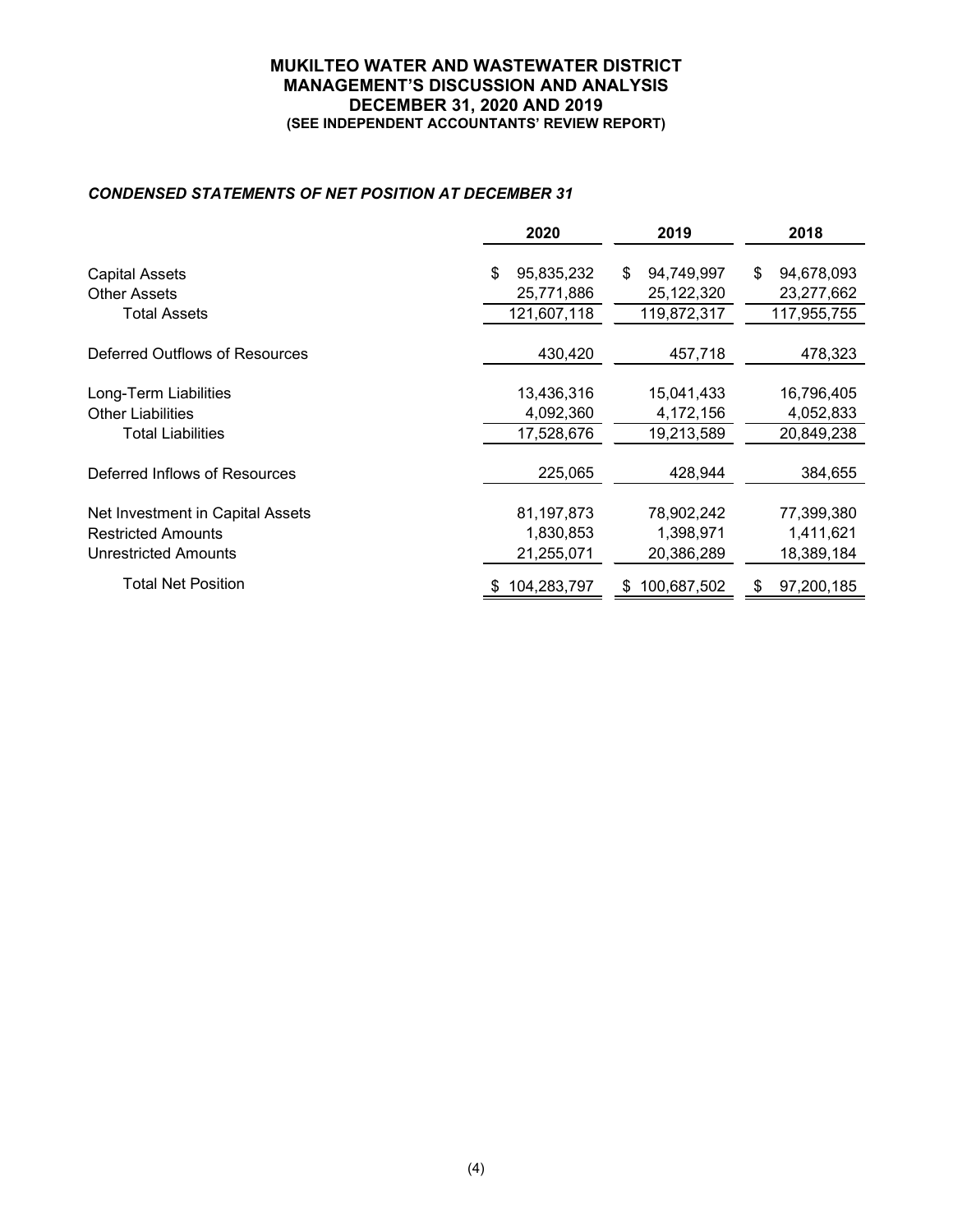# *CONDENSED STATEMENTS OF REVENUES, EXPENSES, AND CHANGES IN FUND NET POSITION FOR THE YEAR ENDED DECEMBER 31*

|                                                 | 2020            | 2019            | 2018             |
|-------------------------------------------------|-----------------|-----------------|------------------|
| Wastewater Service Revenue                      | \$<br>8,113,680 | \$<br>8,075,437 | \$<br>7,895,000  |
| <b>Water Service Revenue</b>                    | 4,130,473       | 4,184,999       | 4,189,597        |
| <b>Other Wastewater Operating Revenues</b>      | 191,242         | 197,815         | 251,133          |
| <b>Other Water Operating Revenues</b>           | 174,574         | 244,224         | 236,347          |
| <b>Total Operating Revenues</b>                 | 12,609,969      | 12,702,475      | 12,572,077       |
| <b>Wastewater Operating Expenses</b>            | 2,475,990       | 2,245,458       | 2,148,510        |
| <b>Water Operating Expenses</b>                 | 1,859,429       | 1,834,079       | 1,807,201        |
| General and Administrative Expenses, Wastewater | 1,511,816       | 1,430,585       | 1,335,639        |
| General and Administrative Expenses, Water      | 1,257,497       | 1,240,410       | 1,174,280        |
| Depreciation, Wastewater                        | 2,575,126       | 2,618,046       | 2,479,664        |
| Depreciation, Water                             | 812,885         | 810,048         | 803,103          |
| <b>Total Operating Expenses</b>                 | 10,492,743      | 10,178,626      | 9,748,397        |
| Operating Income                                | 2,117,226       | 2,523,849       | 2,823,680        |
| Nonoperating Revenue (Expense):                 |                 |                 |                  |
| Interest                                        | 172,404         | 468,298         | 391,610          |
| Gain (Loss) on Disposal of Assets               | (188, 502)      | 460,426         | (327, 604)       |
| Interest and Amortization                       | (273, 982)      | (291, 560)      | (314, 582)       |
| Income Before Capital Contributions             | 1,827,146       | 3,161,013       | 2,573,104        |
| <b>Capital Contributions</b>                    | 1,769,149       | 326,304         | 1,940,856        |
| Increase in Net Position                        | 3,596,295       | 3,487,317       | 4,513,960        |
| Net Position, January 1                         | 100,687,502     | 97,200,185      | 92,686,225       |
| Net Position, December 31                       | \$104,283,797   | \$100,687,502   | \$<br>97,200,185 |

# **FINANCIAL POSITION**

The District's overall financial position continues to be strong with sufficient liquidity, growing revenues, and debt capacity to finance future capital improvements if necessary.

The District is financed primarily by equity and substantial liquid assets are available to fund liabilities and construction. Capital assets increased in 2020 and 2019 due to increases in construction activity, donated systems, and asset purchases.

The District is located in Snohomish County, Washington.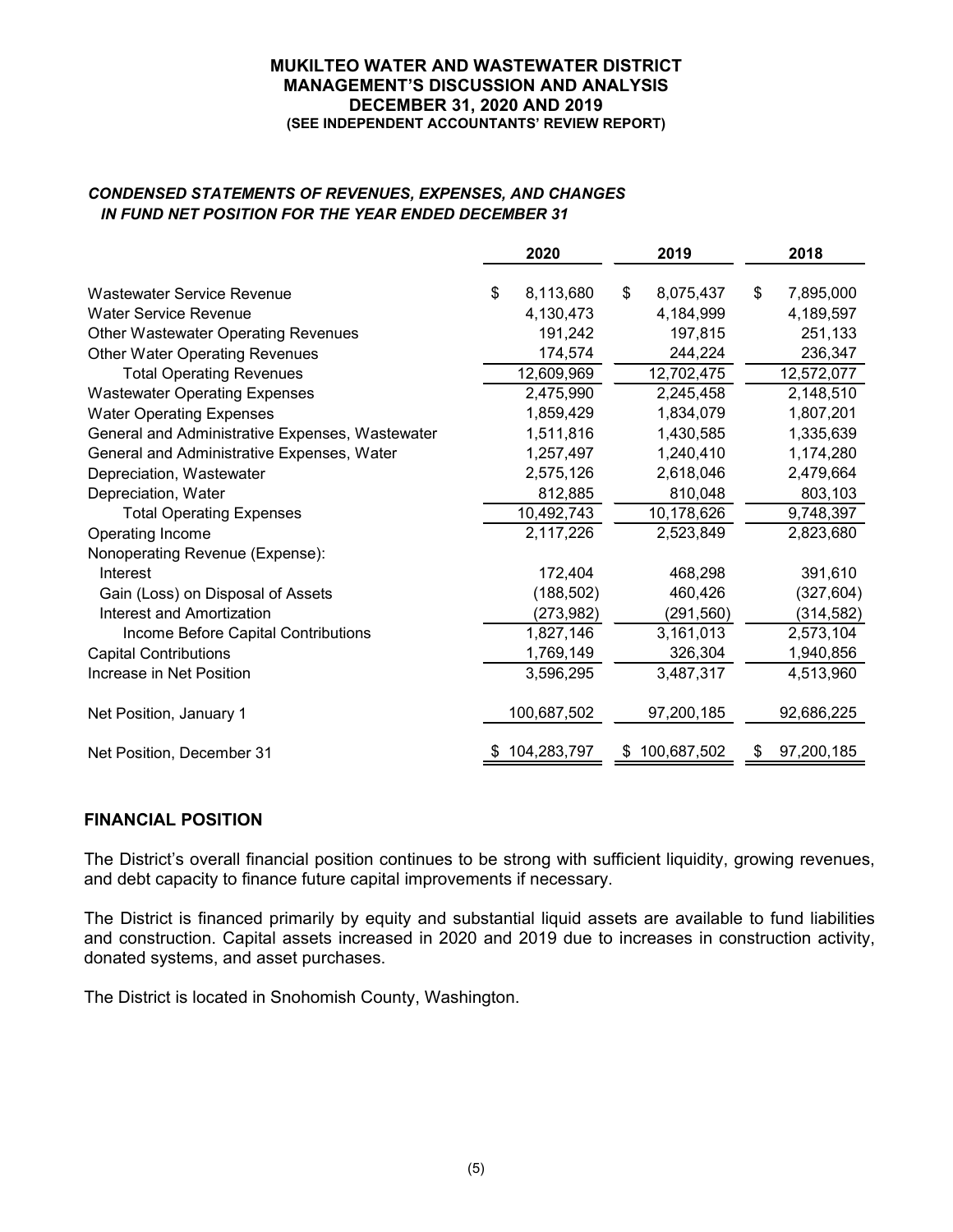# **FINANCIAL POSITION (CONTINUED)**

The following charts indicate the components of financial position:



# **2020 STATEMENT OF NET POSITION**

# **COMPARATIVE STATEMENT OF NET POSITION**

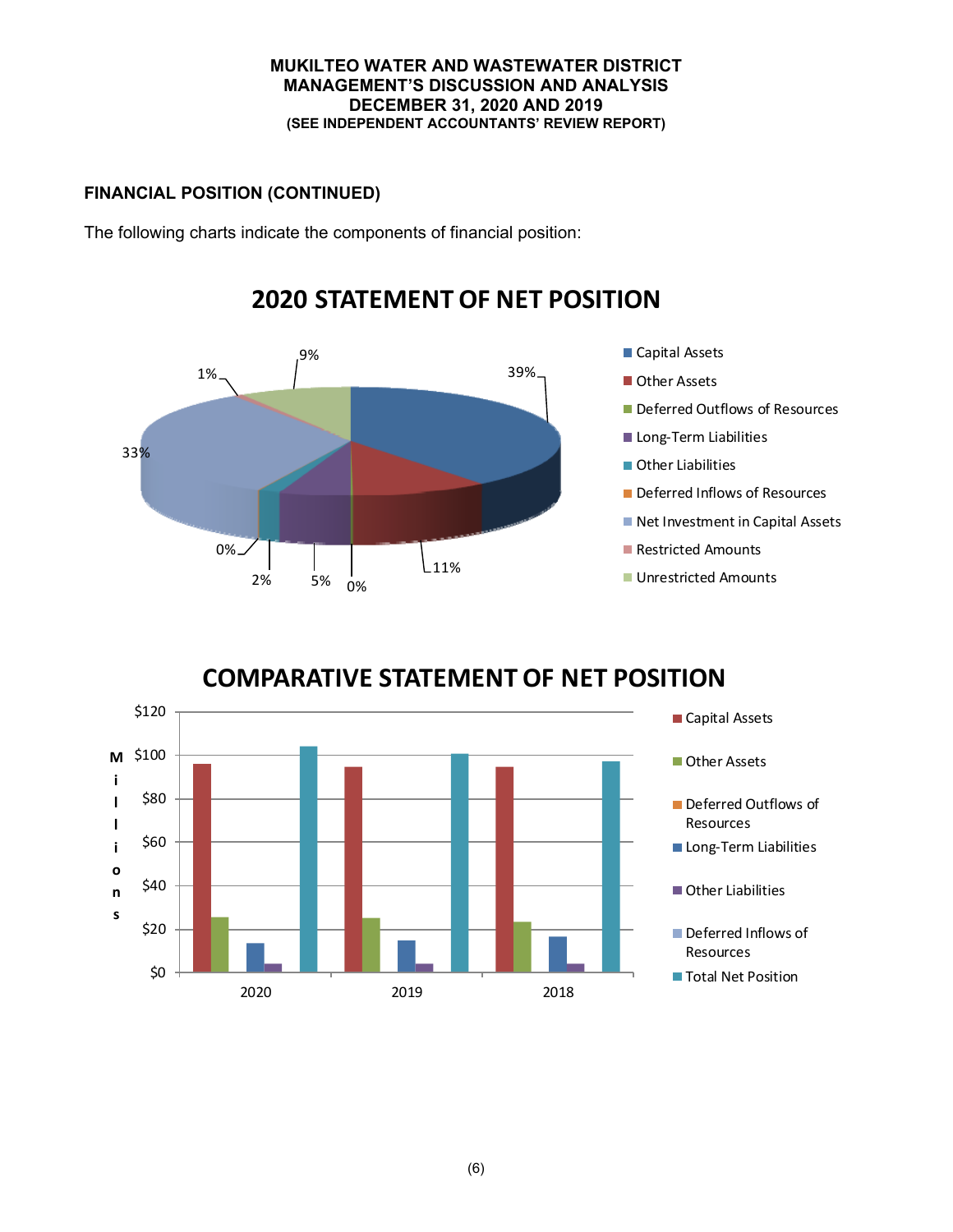# **RESULTS OF OPERATIONS**

Operating revenues are received primarily from water and wastewater service charges. The following chart indicates operating revenue over the last three years.



In April of 2020, Washington State Governor Jay Inslee placed a moratorium on water shut-offs and late fees due to the COVID-19 pandemic, which led to lower revenue from fees. Water revenue also decreased slightly in 2020 due to reduced water consumption of Commercial accounts during the COVID-19 pandemic. This reduced Commercial account revenue and reduced fees are directly related to the COVID-19 pandemic and is not an on-going occurrence. Even with these slight decreases in revenue, the District remains in a strong financial position. Wastewater revenues in 2020 were comparable to 2019. The increase in water and wastewater revenues in 2019 was primarily due to rate increases.



The following chart indicates operating expenses over the last three years.

General and Administrative Expenses, Wastewater General and Administrative Expenses, Water

# **OPERATING EXPENSES**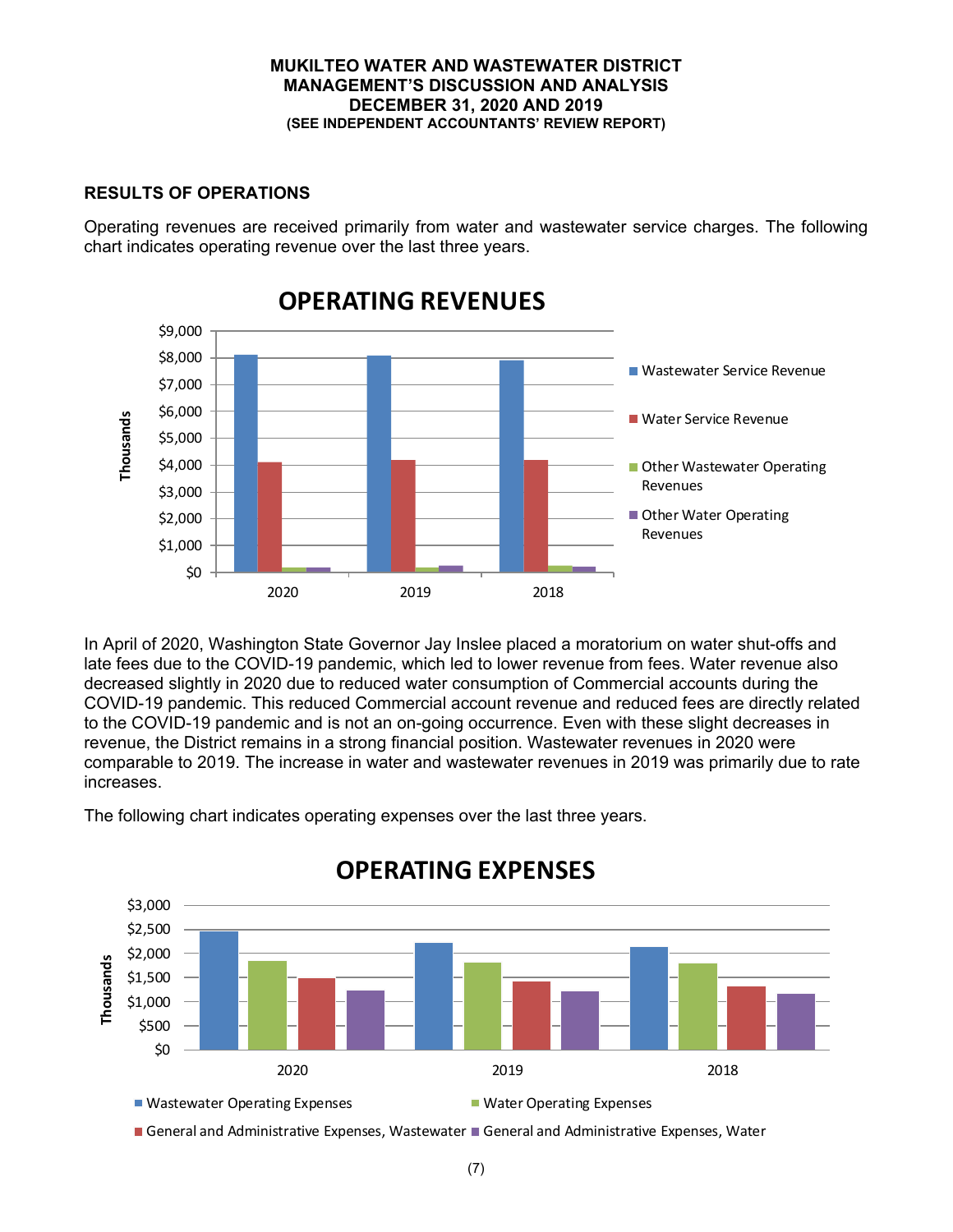# **RESULTS OF OPERATIONS (CONTINUED)**

Wastewater operating expenses increased in 2020 primarily due to a rate increase for wastewater treatment costs. The increase in 2019 was due to an increase in labor. Water operating expenses in 2020 were comparable to 2019. The decrease in 2019 was primarily due to a net effect of an increase in labor costs offset by a decrease in maintenance costs from 2018 and an inventory adjustment.

Wastewater general and administrative expenses increased in 2020 primarily due to the District assuming credit card fees, an increase insurance coverage, and a new remote module for the new phone system. The increase in 2019 was due to a new software system, as well as increases in insurance premium and legal fees. Water general and administrative expenses in 2020 were comparable to 2019. The increase in 2019 was due to a new software system, as well as increases in insurance premium and legal fees.

The District operated at a profit in 2020, 2019, and 2018. Operating results are augmented by earnings on investments, capital contributions, and other nonoperating revenues, less nonoperating expenses.

# **CAPITAL CONTRIBUTIONS**

The District collects capital contributions from new customers. These contributions consist of connection charges, grants, ULID assessments, and donated systems.

The following chart indicates capital contributions over the last three years:



# **CAPITAL CONTRIBUTIONS**

The contributions are indicative of the growth of the District and include donated systems totaling \$537,060, \$33,980, and \$862,612 for the years ended December 31, 2020, 2019, and 2018, respectively.

### **CAPITAL ASSETS AND LONG-TERM LIABILITIES**

Capital assets increased in 2020 and 2019 due to increases in construction activity, donated systems, and asset purchases.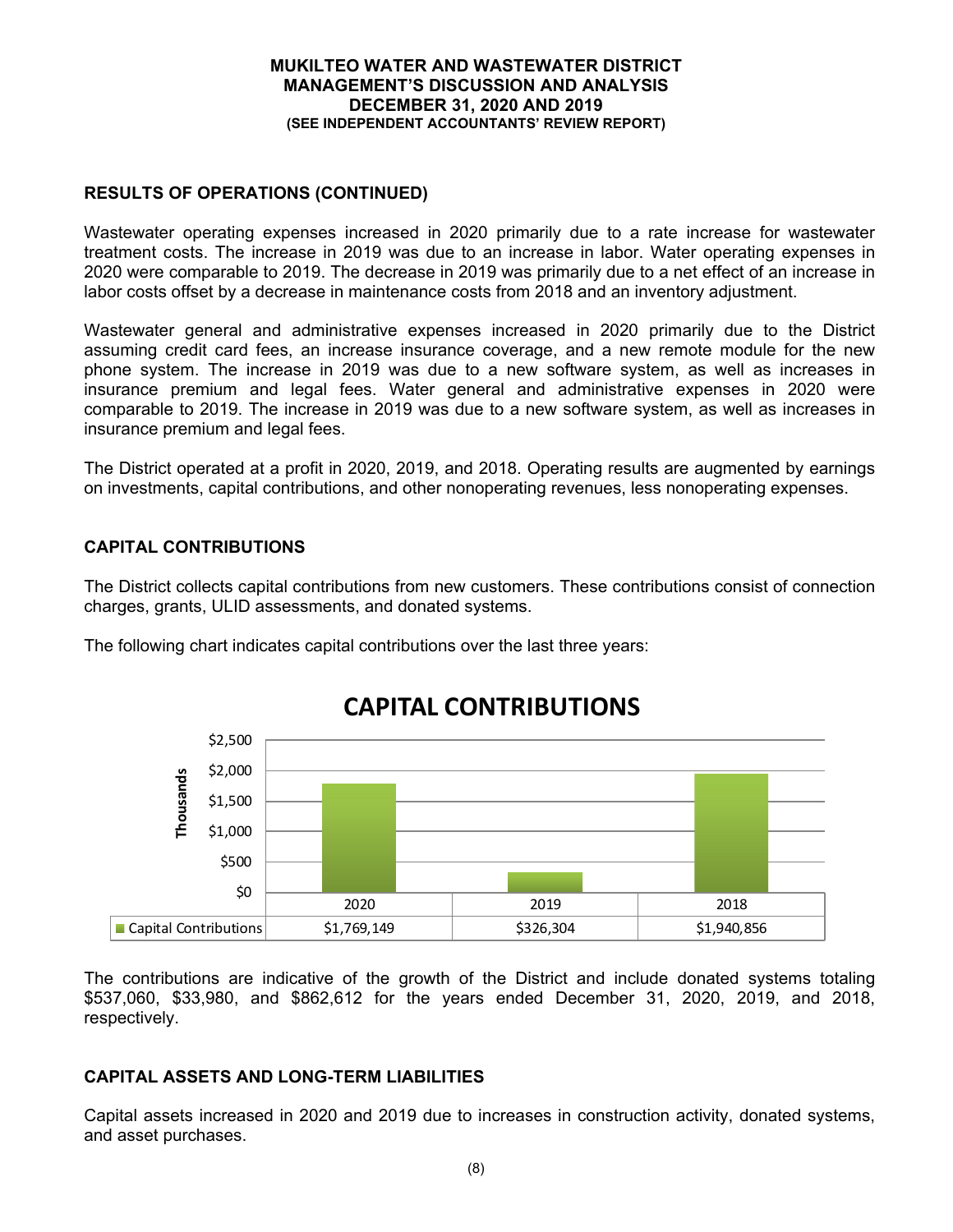# **CAPITAL ASSETS AND LONG-TERM LIABILITIES (CONTINUED)**

Significant capital asset additions included the following:

| 2020                             |               | 2019                             |    |           |  |  |  |  |
|----------------------------------|---------------|----------------------------------|----|-----------|--|--|--|--|
| Possession View Water Main       | \$<br>327,972 | WA Ave Water Main                | \$ | 881,630   |  |  |  |  |
| 8th/9th/10th St Water Main       | 51,493        | <b>Operations Storage Bldg</b>   |    | 95,344    |  |  |  |  |
| LS 9 Replacement                 | 1,666,348     | LS 9 Force Main                  |    | 1,277,603 |  |  |  |  |
| LS 5 Force Main Replacement      | 110,887       | LS 9 Replacement                 |    | 250,652   |  |  |  |  |
| LS 5 Replacement                 | 124,910       | <b>WWTF Lab Bldg Replacement</b> |    | 312,328   |  |  |  |  |
| <b>WWTF Lab Bldg Replacement</b> | 1,861,264     | Clarifier #1 Floor Rehab         |    | 54,506    |  |  |  |  |
| Donated Systems                  | 537,060       | <b>Operations Storage Bldg</b>   |    | 107,518   |  |  |  |  |
|                                  |               | Fen & Chlor Bldg Updgrade-Evt    |    |           |  |  |  |  |
|                                  |               | 3614                             |    | 295,747   |  |  |  |  |
|                                  |               | Donated Systems                  |    | 33,980    |  |  |  |  |

The decrease in long-term debt in 2020 and 2019 was due to principal payments made by the District in excess of new borrowings.

See Notes 4, 5, and 6 in the financial statements for detail activity in capital assets and long-term debt.

As of December 31, 2020, the District has \$17,724,668 of cash and investments set aside in capital accounts of which \$873,635 is committed under existing contracts.

The District is committed to pay a portion of certain City of Everett projects. See Note 7 in the financial statements for the District's estimated share of these projects over the next 10 years.

# **ADDITIONAL COMMENTS**

The District is dependent on other governments for wholesale water and for treatment of a portion of the wastewater collected by the District. The cost for this product and service charged to the District continues to increase. The District intends to adjust rates to compensate for increases in its direct costs.

The City of Everett has the contractual right to assume ownership of District assets in areas that have been annexed for over ten years. See Note 14 in the financial statements for more details.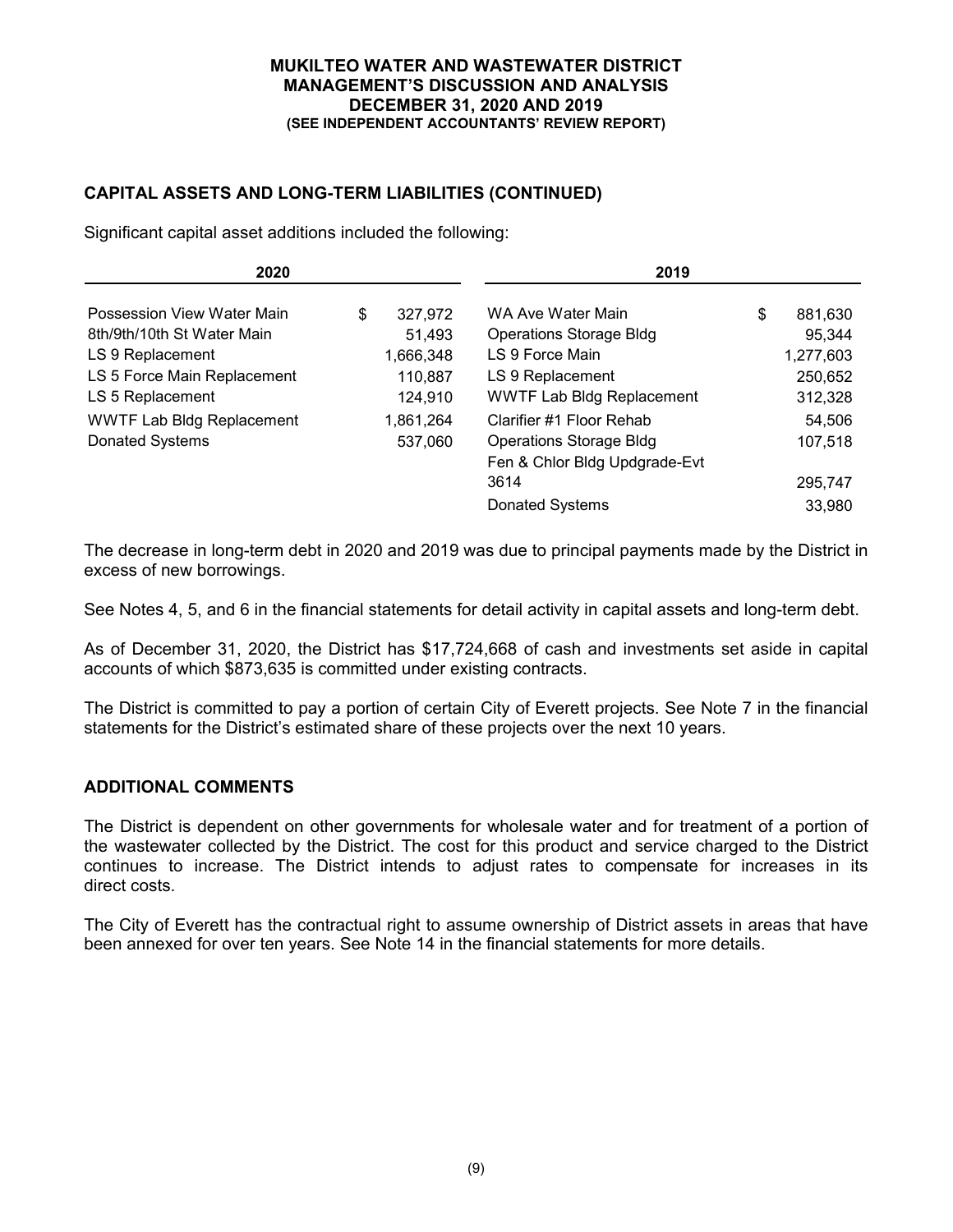### **MUKILTEO WATER AND WASTEWATER DISTRICT STATEMENTS OF NET POSITION DECEMBER 31, 2020 AND 2019 (SEE INDEPENDENT ACCOUNTANTS' REVIEW REPORT)**

|                                                        | 2020            | 2019           |
|--------------------------------------------------------|-----------------|----------------|
| <b>ASSETS</b>                                          |                 |                |
| <b>CURRENT ASSETS</b>                                  |                 |                |
| Unrestricted:                                          |                 |                |
| Cash                                                   | \$<br>1,488,157 | \$<br>490,178  |
| Investments                                            | 20,506,848      | 20,814,375     |
| <b>Accounts Receivable</b>                             | 1,393,862       | 1,793,548      |
| <b>Contract Receivable - Current Portion</b>           | 5,843           | 5,843          |
| Interest Receivable                                    | 6,214           | 65,916         |
| Inventory                                              | 298,149         | 298,169        |
| <b>Prepaid Expenses</b>                                | 200,650         | 210,829        |
| <b>Total Unrestricted</b>                              | 23,899,723      | 23,678,858     |
| Restricted:                                            |                 |                |
| Cash                                                   | 26,102          | 21,120         |
| Investments                                            | 1,767,451       | 1,280,756      |
| Interest Receivable                                    | 3,125           | 10,316         |
| <b>Assessments Receivable - Current Portion</b>        | 23,061          | 26,975         |
| <b>Total Restricted</b>                                | 1,819,739       | 1,339,167      |
|                                                        |                 |                |
| <b>Total Current Assets</b>                            | 25,719,462      | 25,018,025     |
| <b>NONCURRENT ASSETS</b>                               |                 |                |
| Unrestricted:                                          |                 |                |
| <b>Contract Receivable, Less Current Portion</b>       | 17,528          | 23,371         |
| Restricted:                                            |                 |                |
| Assessments Receivable, Less Current Portion           | 34,896          | 80,924         |
| Capital Assets Not Being Depreciated:                  |                 |                |
| Land, Land Rights, and Other                           | 1,746,769       | 1,736,469      |
| <b>Construction in Progress</b>                        | 4,451,935       | 1,122,690      |
| Capital Assets Being Depreciated:                      |                 |                |
| <b>Plant in Service</b>                                | 142, 182, 709   | 143,398,420    |
| Less: Accumulated Depreciation                         | (52, 546, 181)  | (51, 507, 582) |
| <b>Net Capital Assets</b>                              | 95,835,232      | 94,749,997     |
| <b>Total Noncurrent Assets</b>                         | 95,887,656      | 94,854,292     |
| <b>Total Assets</b>                                    | 121,607,118     | 119,872,317    |
| DEFERRED OUTFLOWS OF RESOURCES                         |                 |                |
| Deferred Loss on Refunding of Debt                     | 189,847         | 241,936        |
| Deferred Outflows Related to Pensions                  | 240,573         | 215,782        |
| <b>Total Deferred Outflows of Resources</b>            | 430,420         | 457,718        |
| <b>Total Assets and Deferred Outflows of Resources</b> | \$122,037,538   | \$120,330,035  |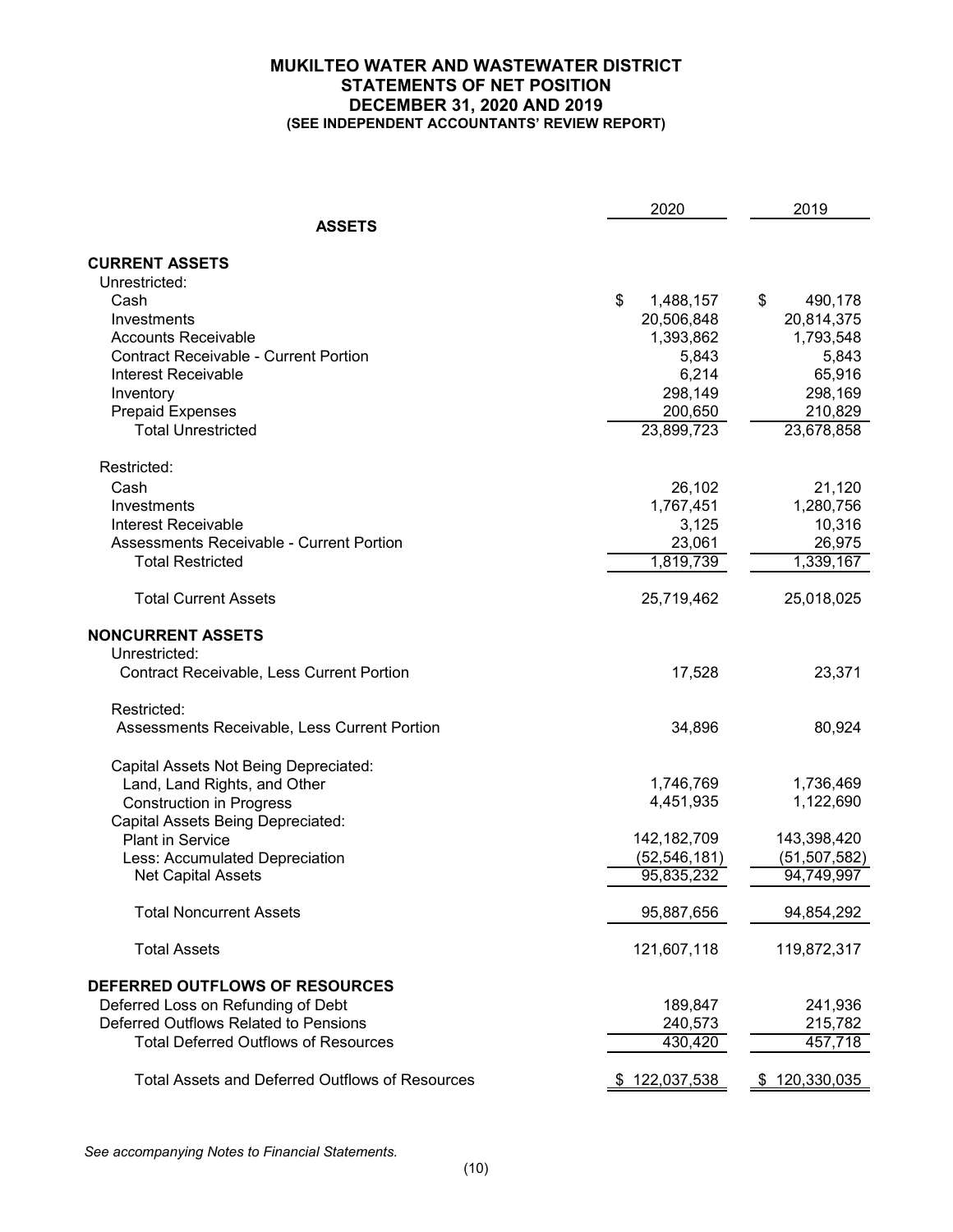### **MUKILTEO WATER AND WASTEWATER DISTRICT STATEMENTS OF NET POSITION (CONTINUED) DECEMBER 31, 2020 AND 2019 (SEE INDEPENDENT ACCOUNTANTS' REVIEW REPORT)**

|                                                     | 2020            | 2019            |
|-----------------------------------------------------|-----------------|-----------------|
| <b>LIABILITIES</b>                                  |                 |                 |
| <b>CURRENT LIABILITIES</b>                          |                 |                 |
| Payable from Unrestricted Assets:                   |                 |                 |
| <b>Accounts Payable</b>                             | \$<br>1,759,908 | \$<br>1,912,113 |
| <b>Accrued Salaries and Benefits</b>                | 58,045          | 58,794          |
| <b>Compensated Absences</b>                         | 317,642         | 354,000         |
| <b>Customer Deposits</b>                            | 64,500          | 64,500          |
| <b>Developer Deposits</b>                           | 79,151          | 22,173          |
| Retainage Payable                                   | 13,144          | 4,885           |
| <b>Accrued Interest</b>                             | 77,009          | 83,135          |
| Long-Term Debt - Current Maturities                 | 1,699,179       | 1,651,436       |
| <b>Total Payable from Unrestricted Assets</b>       | 4,068,578       | 4,151,036       |
| Payable from Restricted Assets:                     |                 |                 |
| <b>Accounts Payable</b>                             | 23,782          | 21,120          |
| <b>Total Payable from Restricted Assets</b>         | 23,782          | 21,120          |
| <b>Total Current Liabilities</b>                    | 4,092,360       | 4,172,156       |
| <b>NONCURRENT LIABILITIES</b>                       |                 |                 |
| Long-Term Debt, Net of Current Maturities           | 12,721,213      | 14,281,012      |
| <b>Compensated Absences</b>                         |                 | 21,268          |
| Net Pension Liability                               | 715,103         | 739,153         |
| <b>Total Noncurrent Liabilities</b>                 | 13,436,316      | 15,041,433      |
| <b>Total Liabilities</b>                            | 17,528,676      | 19,213,589      |
| DEFERRED INFLOWS OF RESOURCES                       |                 |                 |
| Deferred Inflows Related to Pensions                | 225,065         | 428,944         |
| Total Liabilities and Deferred Inflows of Resources | 17,753,741      | 19,642,533      |
| <b>NET POSITION</b>                                 |                 |                 |
| Net Investment in Capital Assets                    | 81, 197, 873    | 78,902,242      |
| <b>Restricted for Debt Service</b>                  | 1,828,533       | 1,398,971       |
| Restricted for Sno-King Coalition                   | 2,320           |                 |
| Unrestricted                                        | 21,255,071      | 20,386,289      |
| <b>Total Net Position</b>                           | 104,283,797     | 100,687,502     |
| Total Liabilities and Deferred Inflows of           |                 |                 |
| <b>Resources and Net Position</b>                   | \$122,037,538   | \$120,330,035   |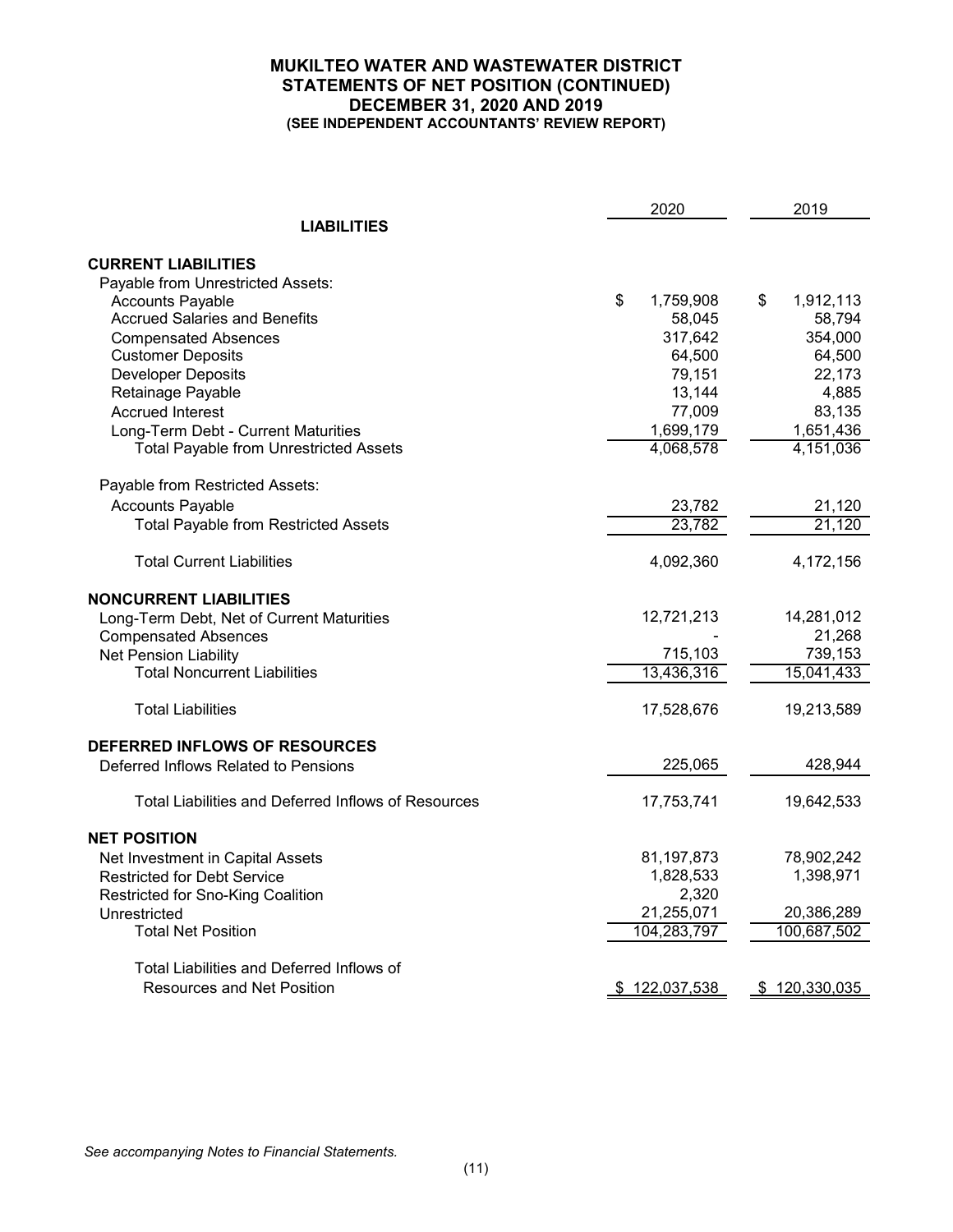### **MUKILTEO WATER AND WASTEWATER DISTRICT STATEMENTS OF REVENUES, EXPENSES, AND CHANGES IN FUND NET POSITION YEARS ENDED DECEMBER 31, 2020 AND 2019 (SEE INDEPENDENT ACCOUNTANTS' REVIEW REPORT)**

|                                             | 2020            | 2019              |
|---------------------------------------------|-----------------|-------------------|
| <b>OPERATING REVENUES</b>                   |                 |                   |
| Service Charges:                            |                 |                   |
| Residential                                 | \$<br>6,392,881 | \$<br>6,323,481   |
| <b>Commercial and Multi-Family</b>          | 5,851,272       | 5,936,955         |
| <b>Total Service Charges</b>                | 12,244,153      | 12,260,436        |
| Late Charges                                | 39,096          | 101,353           |
| Miscellaneous                               | 326,720         | 340,686           |
| <b>Total Operating Revenues</b>             | 12,609,969      | 12,702,475        |
| <b>OPERATING EXPENSES</b>                   |                 |                   |
| <b>Purchased Water</b>                      | 1,278,944       | 1,367,800         |
| <b>Wastewater Treatment</b>                 | 1,905,995       | 1,647,765         |
| <b>Operation Expenses</b>                   | 1,150,480       | 1,063,972         |
| <b>General and Administrative</b>           | 2,769,313       | 2,670,995         |
| Depreciation                                | 3,388,011       | 3,428,094         |
| <b>Total Operating Expenses</b>             | 10,492,743      | 10,178,626        |
| <b>OPERATING INCOME</b>                     | 2,117,226       | 2,523,849         |
| <b>NONOPERATING REVENUES (EXPENSES)</b>     |                 |                   |
| Investment Income                           | 167,905         | 462,078           |
| <b>Interest on Assessments</b>              | 4,030           | 5,694             |
| Other Interest                              | 469             | 526               |
| Net Gain (Loss) on Disposal of Assets       | (188, 502)      | 460,426           |
| Interest and Amortization on Long-Term Debt | (273, 982)      | (291, 560)        |
| <b>Total Nonoperating Revenue (Expense)</b> | (290, 080)      | 637,164           |
| <b>INCOME BEFORE CAPITAL CONTRIBUTIONS</b>  | 1,827,146       | 3,161,013         |
| <b>Capital Contributions</b>                | 1,769,149       | 326,304           |
| <b>CHANGE IN NET POSITION</b>               | 3,596,295       | 3,487,317         |
| Net Position - Beginning of Year            | 100,687,502     | 97,200,185        |
| <b>NET POSITION - END OF YEAR</b>           | \$104,283,797   | 100,687,502<br>\$ |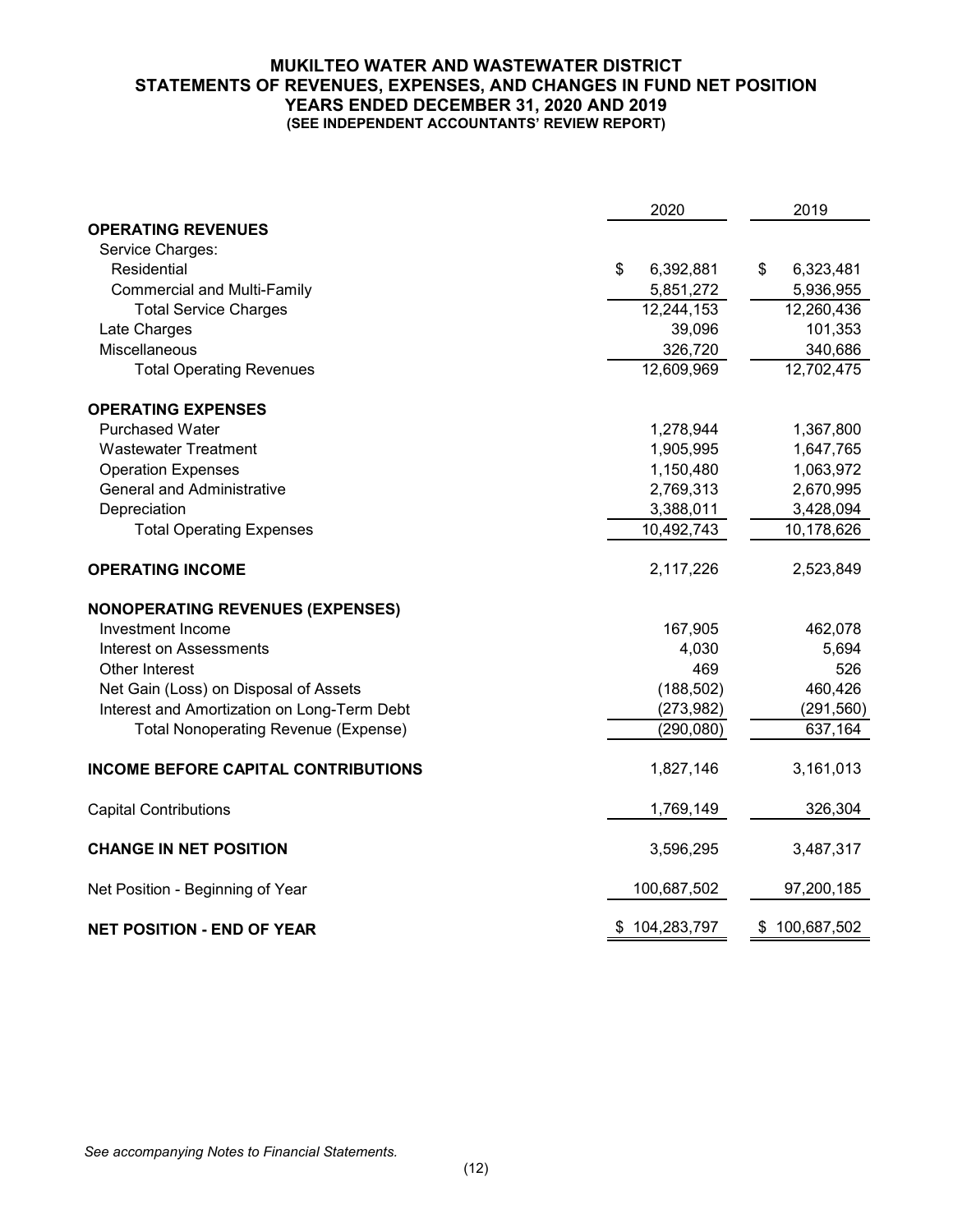### **MUKILTEO WATER AND WASTEWATER DISTRICT STATEMENTS OF CASH FLOWS YEARS ENDED DECEMBER 31, 2020 AND 2019 (SEE INDEPENDENT ACCOUNTANTS' REVIEW REPORT)**

| <b>CASH FLOWS FROM OPERATING ACTIVITIES</b><br>13,066,633<br>\$<br>\$<br>12,787,977<br><b>Cash Received from Customers</b><br>(4,447,295)<br>(3,901,682)<br>Cash Paid to Vendors<br>(3,001,857)<br>(3,349,188)<br>Cash Paid to and for Employees and Commissioners<br>5,270,150<br>5,884,438<br>Net Cash Provided by Operating Activities<br><b>CASH FLOWS FROM CAPITAL FINANCING ACTIVITIES</b><br>1,232,089<br>292,324<br><b>Capital Contributions</b><br>7,796<br>Interest Received on Assessments and Contract Receivable<br>6,279<br><b>Collections on ULID Assessments</b><br>49,942<br>64,654<br>18,877<br>548,712<br>Proceeds from Sale of Assets<br>207,545<br>223,005<br>Proceeds from Issuance of Debt<br>(1,651,437)<br>(1,626,708)<br>Principal Paid on Debt<br>(296, 183)<br>(314, 073)<br>Interest Paid on Long-Term Debt<br>Expenditures for Plant in Service, Construction, |
|----------------------------------------------------------------------------------------------------------------------------------------------------------------------------------------------------------------------------------------------------------------------------------------------------------------------------------------------------------------------------------------------------------------------------------------------------------------------------------------------------------------------------------------------------------------------------------------------------------------------------------------------------------------------------------------------------------------------------------------------------------------------------------------------------------------------------------------------------------------------------------------------|
|                                                                                                                                                                                                                                                                                                                                                                                                                                                                                                                                                                                                                                                                                                                                                                                                                                                                                              |
|                                                                                                                                                                                                                                                                                                                                                                                                                                                                                                                                                                                                                                                                                                                                                                                                                                                                                              |
|                                                                                                                                                                                                                                                                                                                                                                                                                                                                                                                                                                                                                                                                                                                                                                                                                                                                                              |
|                                                                                                                                                                                                                                                                                                                                                                                                                                                                                                                                                                                                                                                                                                                                                                                                                                                                                              |
|                                                                                                                                                                                                                                                                                                                                                                                                                                                                                                                                                                                                                                                                                                                                                                                                                                                                                              |
|                                                                                                                                                                                                                                                                                                                                                                                                                                                                                                                                                                                                                                                                                                                                                                                                                                                                                              |
|                                                                                                                                                                                                                                                                                                                                                                                                                                                                                                                                                                                                                                                                                                                                                                                                                                                                                              |
|                                                                                                                                                                                                                                                                                                                                                                                                                                                                                                                                                                                                                                                                                                                                                                                                                                                                                              |
|                                                                                                                                                                                                                                                                                                                                                                                                                                                                                                                                                                                                                                                                                                                                                                                                                                                                                              |
|                                                                                                                                                                                                                                                                                                                                                                                                                                                                                                                                                                                                                                                                                                                                                                                                                                                                                              |
|                                                                                                                                                                                                                                                                                                                                                                                                                                                                                                                                                                                                                                                                                                                                                                                                                                                                                              |
|                                                                                                                                                                                                                                                                                                                                                                                                                                                                                                                                                                                                                                                                                                                                                                                                                                                                                              |
|                                                                                                                                                                                                                                                                                                                                                                                                                                                                                                                                                                                                                                                                                                                                                                                                                                                                                              |
|                                                                                                                                                                                                                                                                                                                                                                                                                                                                                                                                                                                                                                                                                                                                                                                                                                                                                              |
| and Preliminary Surveys and Investigations<br>(3,893,994)<br>(3, 564, 253)                                                                                                                                                                                                                                                                                                                                                                                                                                                                                                                                                                                                                                                                                                                                                                                                                   |
| (4,326,882)<br>(4,368,543)<br>Net Cash Provided (Used) by Capital Financing Activities                                                                                                                                                                                                                                                                                                                                                                                                                                                                                                                                                                                                                                                                                                                                                                                                       |
| <b>CASH FLOWS FROM INVESTING ACTIVITIES</b>                                                                                                                                                                                                                                                                                                                                                                                                                                                                                                                                                                                                                                                                                                                                                                                                                                                  |
| Proceeds From Sale of Investments<br>18,755,773<br>28,976,477                                                                                                                                                                                                                                                                                                                                                                                                                                                                                                                                                                                                                                                                                                                                                                                                                                |
| Purchase of Investments<br>(18,950,682)<br>(30, 960, 745)                                                                                                                                                                                                                                                                                                                                                                                                                                                                                                                                                                                                                                                                                                                                                                                                                                    |
| Collections on City of Everett Contract<br>5,843<br>5,843                                                                                                                                                                                                                                                                                                                                                                                                                                                                                                                                                                                                                                                                                                                                                                                                                                    |
| Interest Received on Investments and City of Everett Contract<br>204,140<br>248,759                                                                                                                                                                                                                                                                                                                                                                                                                                                                                                                                                                                                                                                                                                                                                                                                          |
| 59,693<br>(1,774,285)<br>Net Cash Provided (Used) by Investing Activities                                                                                                                                                                                                                                                                                                                                                                                                                                                                                                                                                                                                                                                                                                                                                                                                                    |
| 1,002,961<br>(258, 390)<br><b>NET INCREASE (DECREASE) IN CASH</b>                                                                                                                                                                                                                                                                                                                                                                                                                                                                                                                                                                                                                                                                                                                                                                                                                            |
| 511,298<br>769,688<br>Cash - Beginning of Year                                                                                                                                                                                                                                                                                                                                                                                                                                                                                                                                                                                                                                                                                                                                                                                                                                               |
| 1,514,259<br>511,298<br>\$<br>S<br><b>CASH - END OF YEAR</b>                                                                                                                                                                                                                                                                                                                                                                                                                                                                                                                                                                                                                                                                                                                                                                                                                                 |
| Cash and Cash Equivalents Balance is Comprised                                                                                                                                                                                                                                                                                                                                                                                                                                                                                                                                                                                                                                                                                                                                                                                                                                               |
| of the Following at December 31:                                                                                                                                                                                                                                                                                                                                                                                                                                                                                                                                                                                                                                                                                                                                                                                                                                                             |
| \$<br>Cash - Unrestricted<br>1,488,157<br>\$<br>490,178                                                                                                                                                                                                                                                                                                                                                                                                                                                                                                                                                                                                                                                                                                                                                                                                                                      |
| 21,120<br>Cash - Restricted<br>26,102                                                                                                                                                                                                                                                                                                                                                                                                                                                                                                                                                                                                                                                                                                                                                                                                                                                        |
| 1,514,259<br>\$<br>Total<br>511,298<br>\$                                                                                                                                                                                                                                                                                                                                                                                                                                                                                                                                                                                                                                                                                                                                                                                                                                                    |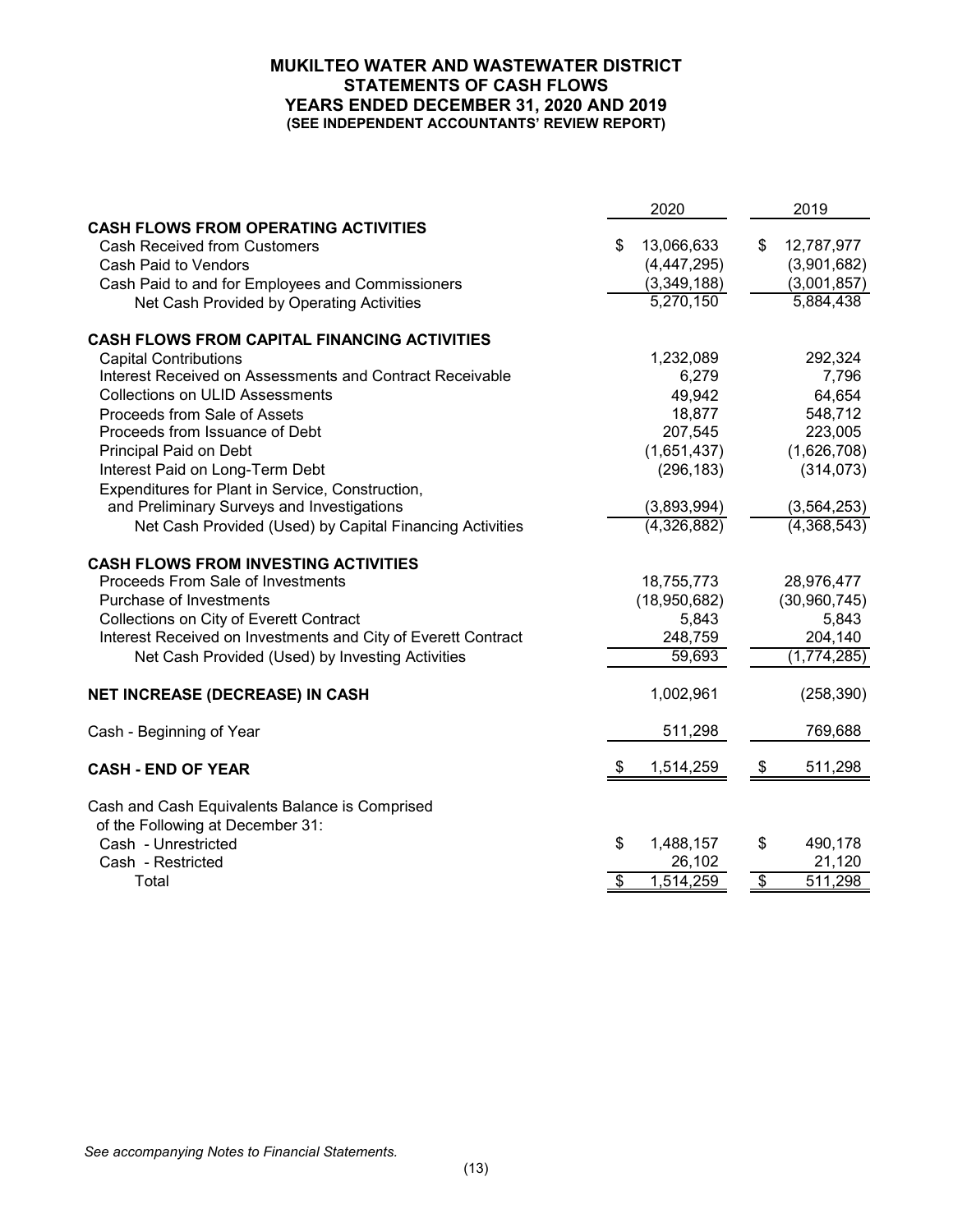### **MUKILTEO WATER AND WASTEWATER DISTRICT STATEMENTS OF CASH FLOWS (CONTINUED) YEARS ENDED DECEMBER 31, 2020 AND 2019 (SEE INDEPENDENT ACCOUNTANTS' REVIEW REPORT)**

|                                                       | 2020            | 2019            |
|-------------------------------------------------------|-----------------|-----------------|
| RECONCILIATION OF OPERATING INCOME TO NET             |                 |                 |
| <b>CASH PROVIDED BY OPERATING ACTIVITIES</b>          |                 |                 |
| Operating Income                                      | \$<br>2,117,226 | \$<br>2,523,849 |
| Adjustments to Reconcile Operating Income to Net Cash |                 |                 |
| Provided by Operating Activities:                     |                 |                 |
| Depreciation                                          | 3,388,011       | 3,428,094       |
| (Increase) Decrease in Assets and Deferred            |                 |                 |
| <b>Outflows of Resources:</b>                         |                 |                 |
| Accounts Receivable                                   | 399,686         | 145,166         |
| Inventory                                             | 20              | (25, 704)       |
| <b>Prepaid Expenses</b>                               | 10,179          | (52, 377)       |
| Deferred Outflows Related to Pensions                 | (24, 791)       | (37, 292)       |
| Increase (Decrease) in Liabilities and Deferred       |                 |                 |
| Inflows of Resources:                                 |                 |                 |
| <b>Accounts Payable and Deposits</b>                  | (333, 877)      | 34,781          |
| <b>Accrued Salaries and Compensated Absences</b>      | (58, 375)       | 20,208          |
| <b>Net Pension Liability</b>                          | (24, 050)       | (196, 576)      |
| Deferred Inflows Related to Pensions                  | (203, 879)      | 44,289          |
| Net Cash Provided by Operating Activities             | 5,270,150       | \$<br>5,884,438 |
|                                                       |                 |                 |
| SUPPLEMENTAL SCHEDULE OF SIGNIFICANT NONCASH          |                 |                 |
| <b>FINANCING AND INVESTING ACTIVITIES</b>             |                 |                 |
| <b>Utility Plant Donations Received</b>               | 537,060         | \$<br>33,980    |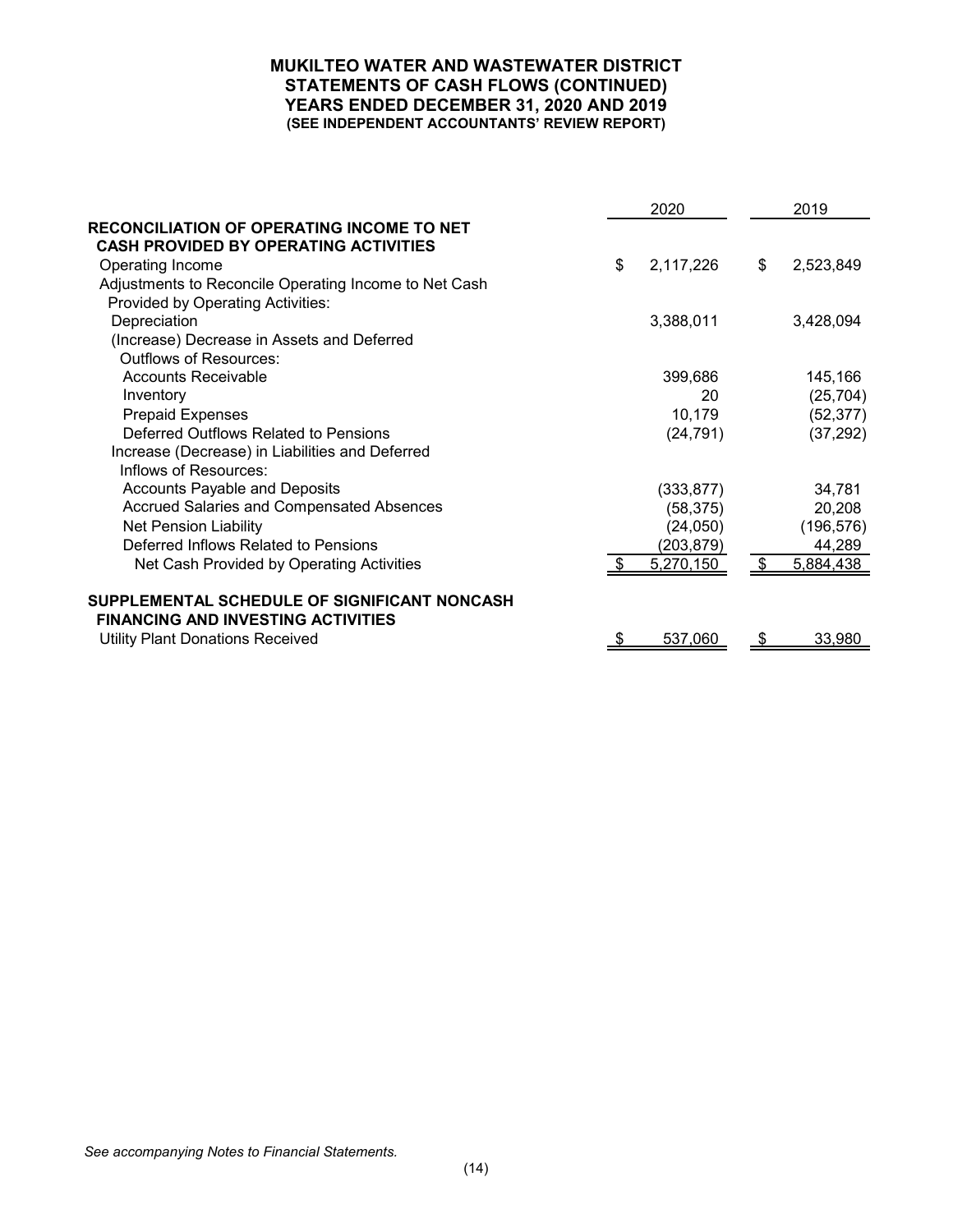# **NOTE 1 DESCRIPTION OF BUSINESS, NATURE OF OPERATIONS, AND SIGNIFICANT ACCOUNTING POLICIES**

# **Description of Business, Nature of Operations, and Reporting Entity**

Mukilteo Water and Wastewater District (the District), a municipal corporation organized under the laws of the state of Washington, was created for the purpose of constructing, maintaining, and operating water and wastewater systems within its boundaries which encompass an area in and around the city of Mukilteo, Washington. The District is governed by an elected three-member board and has no component units.

# **Basis of Presentation and Accounting**

These financial statements are prepared utilizing the economic resources measurement focus and full accrual basis of accounting. All activities of the District are accounted for within a single proprietary (enterprise) fund.

# **Newly Implemented Accounting Standards**

The Districted implemented GASB 88 *Certain Disclosures Related to Debt, including Direct Borrowings and Direct Placements* which improves the consistency in the information that is disclosed in the notes related to debt, including direct borrowings and direct placements. The implementation of this standard had no impact on the statement of net position or net income and had a minimal impact in the debt related footnotes.

# **Cash**

The District classifies cash on hand and in checking accounts as cash.

### **Investments**

The District has investments in money market accounts, certificates of deposit, the State of Washington Treasurer's Local Government Investment Pool and U.S. Government Agency **Securities** 

Investments in money market accounts and the State of Washington Treasurer's Local Government Investment Pool are stated at share price, which is equal to amortized cost. Certificates of deposit are stated at amortized cost.

U.S. Government Agency Securities are stated at fair value.

### **Accounts Receivable**

The District utilizes the allowance method of accounting for doubtful accounts. However, all accounts receivable are considered fully collectible since nonpayment of an account can result in a lien assessment filed against the property. Therefore, no allowance for doubtful accounts has been provided in the financial statements.

### **Inventory**

Inventory consists of materials and supplies available for future use and is stated at the lower of cost (average) or net realizable value.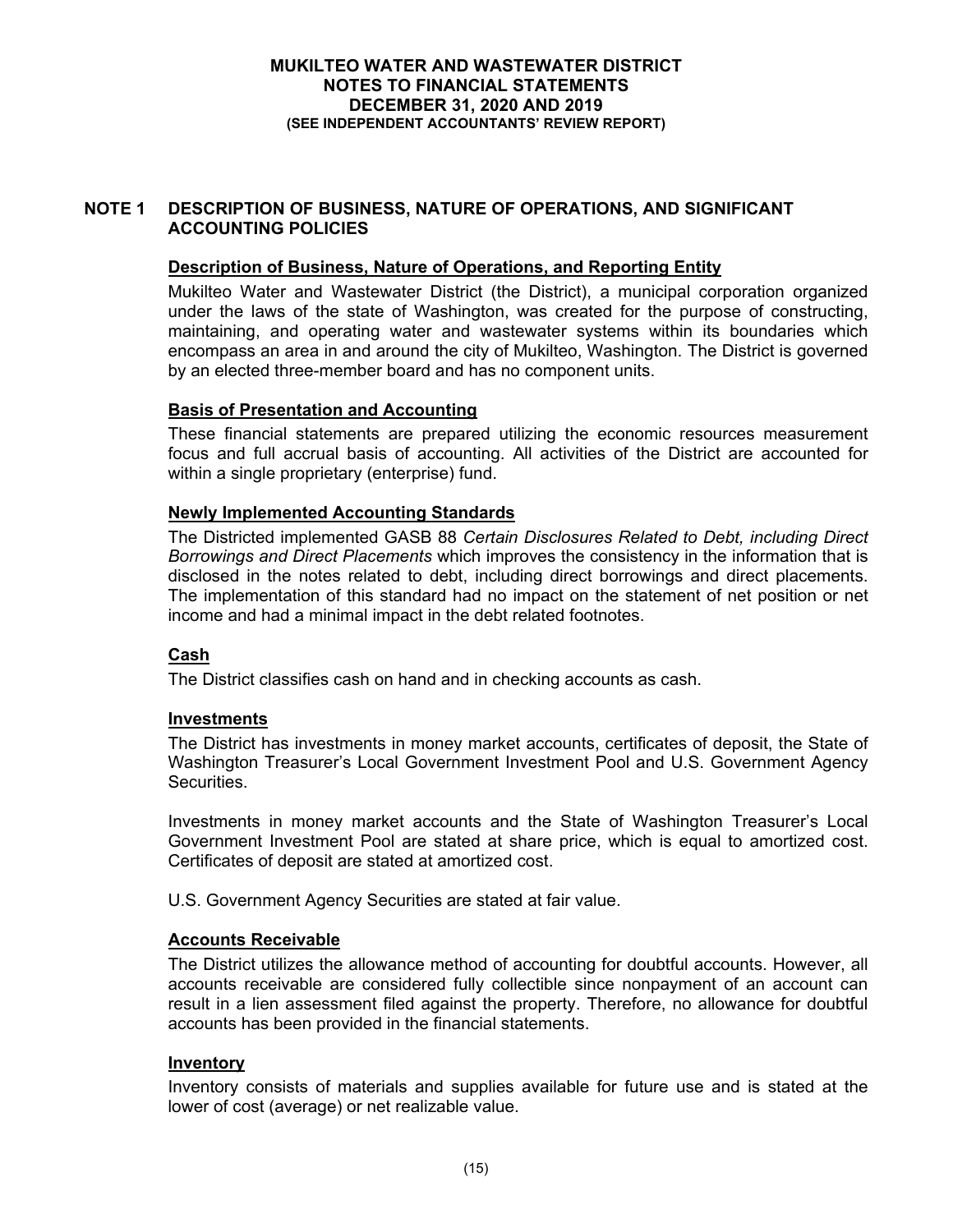# **NOTE 1 DESCRIPTION OF BUSINESS, NATURE OF OPERATIONS, AND SIGNIFICANT ACCOUNTING POLICIES (CONTINUED)**

# **Capital Assets**

Capital assets are stated at cost and include the capitalized portion of District employees' wages. For water and wastewater systems installed by developers or customers and conveyed to the District by bill of sale, the District records the cost of the system at acquisition value, which is determined by the contributing party's estimated cost. Expenditures for capital assets exceeding \$10,000, including capital leases and major repairs that increase useful lives, are capitalized. Maintenance, repairs, and minor renewals are accounted for as expenses when incurred.

When capital assets are retired or otherwise disposed of, the cost and accumulated depreciation are removed from the accounts and any resulting gain or loss is recognized in income for the period. Depreciation on capital assets is computed using the straight-line method over the following estimated useful lives:

| <b>Reservoirs</b>                   | 15 - 100 Years |
|-------------------------------------|----------------|
| <b>Water System</b>                 | 5 - 100 Years  |
| <b>Wastewater System</b>            | 5 - 100 Years  |
| <b>Treatment Plant and Capacity</b> | 10 - 100 Years |
| Office Building and Improvements    | 5 - 40 Years   |
| <b>Equipment and Other</b>          | 2 - 25 Years   |

# **Pensions**

For purposes of measuring the net pension liability, deferred outflows of resources and deferred inflows of resources related to pensions, and pension expense, information about the fiduciary net position of all state sponsored pension plans and additions to/deductions from those plans' fiduciary net position have been determined on the same basis as they are reported by the Washington State Department of Retirement Systems. For this purpose, benefit payments (including refunds of employee contributions) are recognized when due and payable in accordance with the benefit terms. Investments are reported at fair value.

# **Deferred Outflows/Inflows of Resources**

Deferred outflows of resources represent a consumption of net position that applies to future periods and will not be recognized as an outflow of resources (expense) until that time. Deferred outflows of resources consist of losses on refunding of debt, contributions to pension plans subsequent to the June 30 measurement date and the District's proportionate share of deferred outflows related to those plans. The deferred loss on refunding of debt results from a difference in the carrying value of refunded debt and its reacquisition price.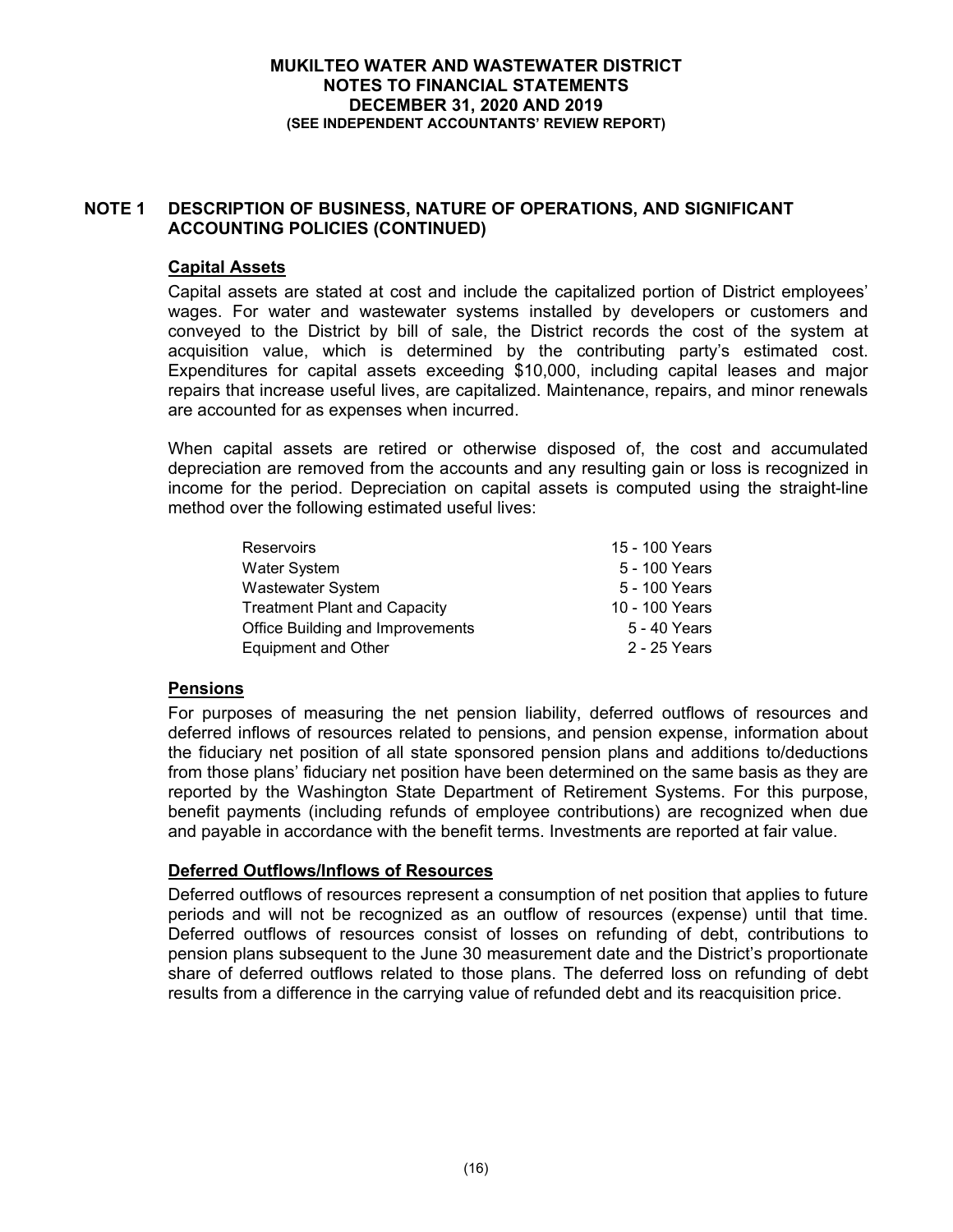# **NOTE 1 DESCRIPTION OF BUSINESS, NATURE OF OPERATIONS, AND SIGNIFICANT ACCOUNTING POLICIES (CONTINUED)**

# **Deferred Outflows/Inflows of Resources (Continued)**

Losses on refunding of debt are amortized by the interest method over the life of the refunded or refunding debt, whichever is shorter. Pension plan contributions subsequent to the measurement date are recognized as a reduction of the net pension liability in the following year. Deferred outflows of resources related to pensions for the net difference between projected and actual earnings on plan investments are amortized over a closed five-year period. The remaining deferred outflows related to pensions are amortized over the average expected service lives of all employees provided with pensions through each plan.

Deferred inflows of resources represent an acquisition of net position that applies to future periods and will not be recognized as an inflow of resources (revenue) until that time. Deferred inflows of resources consist of the District's proportionate share of deferred inflows related to pension plans. Deferred inflows of resources related to pensions for the net difference between projected and actual earnings on plan investments are amortized over a closed five-year period. The remaining deferred inflows of resources related to pensions are amortized over the average expected service lives of all employees provided with pensions through each plan.

# **Compensated Absences**

The District accrues accumulated unpaid vacation and sick leave amounts as earned. District employees accumulate vacation and sick hours, subject to certain restrictions, for subsequent use or payment upon termination, retirement, or death.

# **Long-Term Debt**

Long-term debt is reported net of premiums and discounts. Premiums and discounts on long-term debt are amortized by the interest method over the period the related debt is outstanding.

# **Net Position**

Net position is classified in the following three components:

*Net Investment in Capital Assets –* This component of net position consists of capital assets, net of accumulated depreciation, and capital-related deferred outflows of resources reduced by the outstanding balances of any capital-related borrowings and deferred inflows of resources. If there are significant unspent related debt proceeds at year-end, the portion of the debt attributable to the unspent proceeds is not included in the calculation of net investment in capital assets. Rather, that portion of the debt is included in the same net position component as the unspent proceeds.

*Restricted –* This component of net position consists of assets restricted by external creditors (such as through debt covenants), grantors, contributors or others reduced by related liabilities and deferred inflows of resources.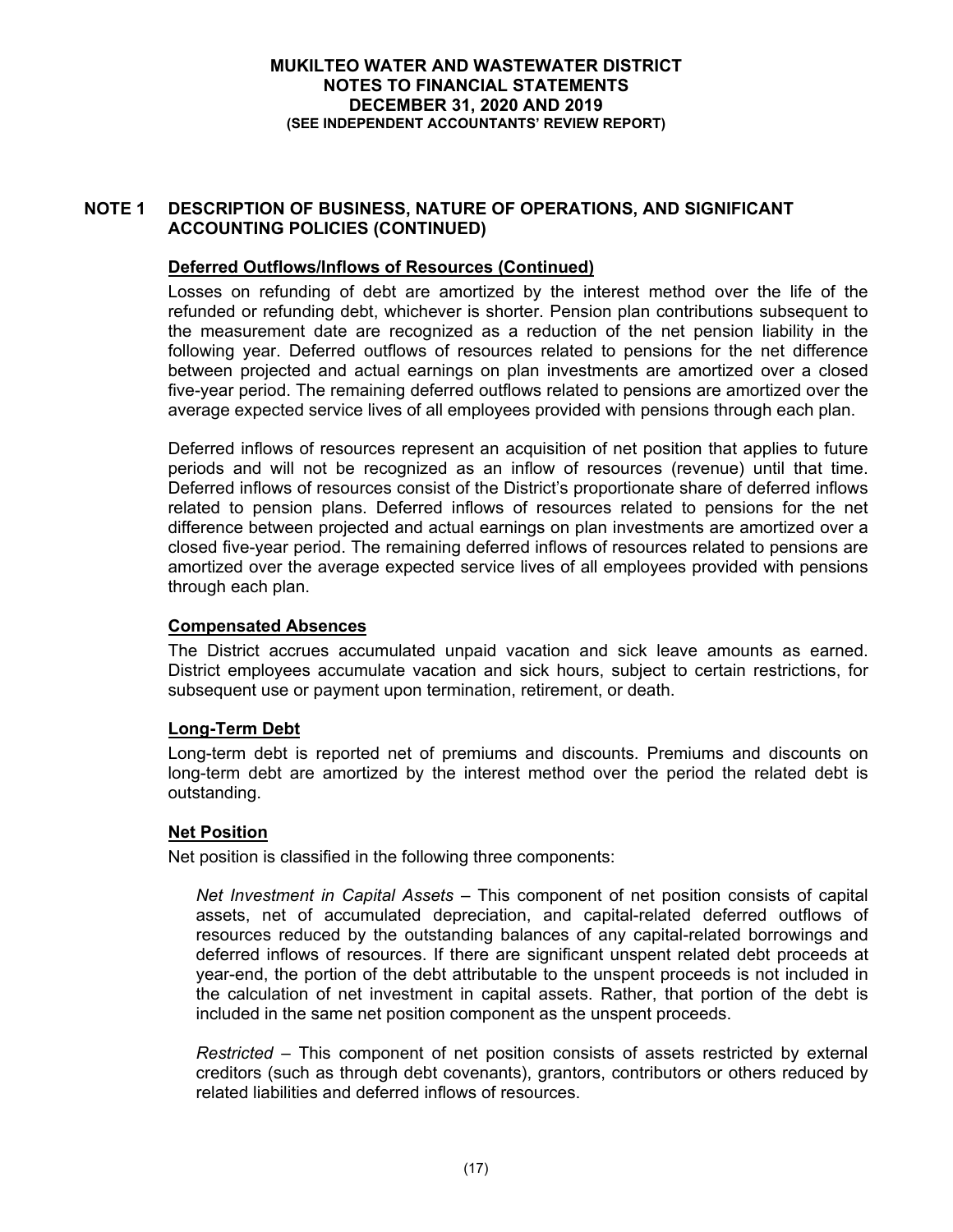# **NOTE 1 DESCRIPTION OF BUSINESS, NATURE OF OPERATIONS, AND SIGNIFICANT ACCOUNTING POLICIES (CONTINUED)**

# **Net Position (Continued)**

*Unrestricted Net Position –* This component of net position consists of all net position that does not meet the definition of "restricted" or "net investment in capital assets."

The District applies unrestricted and restricted resources to purposes for which both unrestricted and restricted net resources are available based on management's discretion.

### **Revenues and Expenses**

Revenues and expenses are distinguished between operating and nonoperating items. Operating revenues result from providing products and services in connection with the District's water and wastewater systems. Operating expenses include the costs associated with providing the District's products and services, general and administrative expenses and depreciation on capital assets. All revenues and expenses not meeting these definitions are classified as nonoperating revenues and expenses.

# **Capital Contributions**

ULID assessments and contributions in aid of construction from property owners are recorded as capital contribution revenue.

### **Use of Estimates in Financial Statement Preparation**

The preparation of financial statements in conformity with accounting principles generally accepted in the United States of America requires management to make estimates and assumptions that affect the reported amounts of assets, deferred outflows of resources, liabilities and deferred inflows of resources and disclosure of contingent assets and liabilities at the date of the financial statements and the reported amounts of revenues and expenses during the reporting period. Actual results could differ from those estimates.

# **NOTE 2 DEPOSITS AND INVESTMENTS**

### **Deposits**

Cash on hand at December 31, 2020 and 2019 was \$1,000 and \$1,000, respectively. The District's bank balances as of December 31, 2020 and 2019 were \$1,513,259 and \$510,298, respectively.

Custodial credit risk for deposits is the risk that, in event of a failure of a depository financial institution, the District would not be able to recover deposits or will not be able to recover collateral securities that are in possession of an outside party. The District deposits and certificates of deposit are covered by federal depository insurance (FDIC) or by collateral held in a multiple financial institution collateral pool administered by the Washington Public Deposit Protection Commission (PDPC).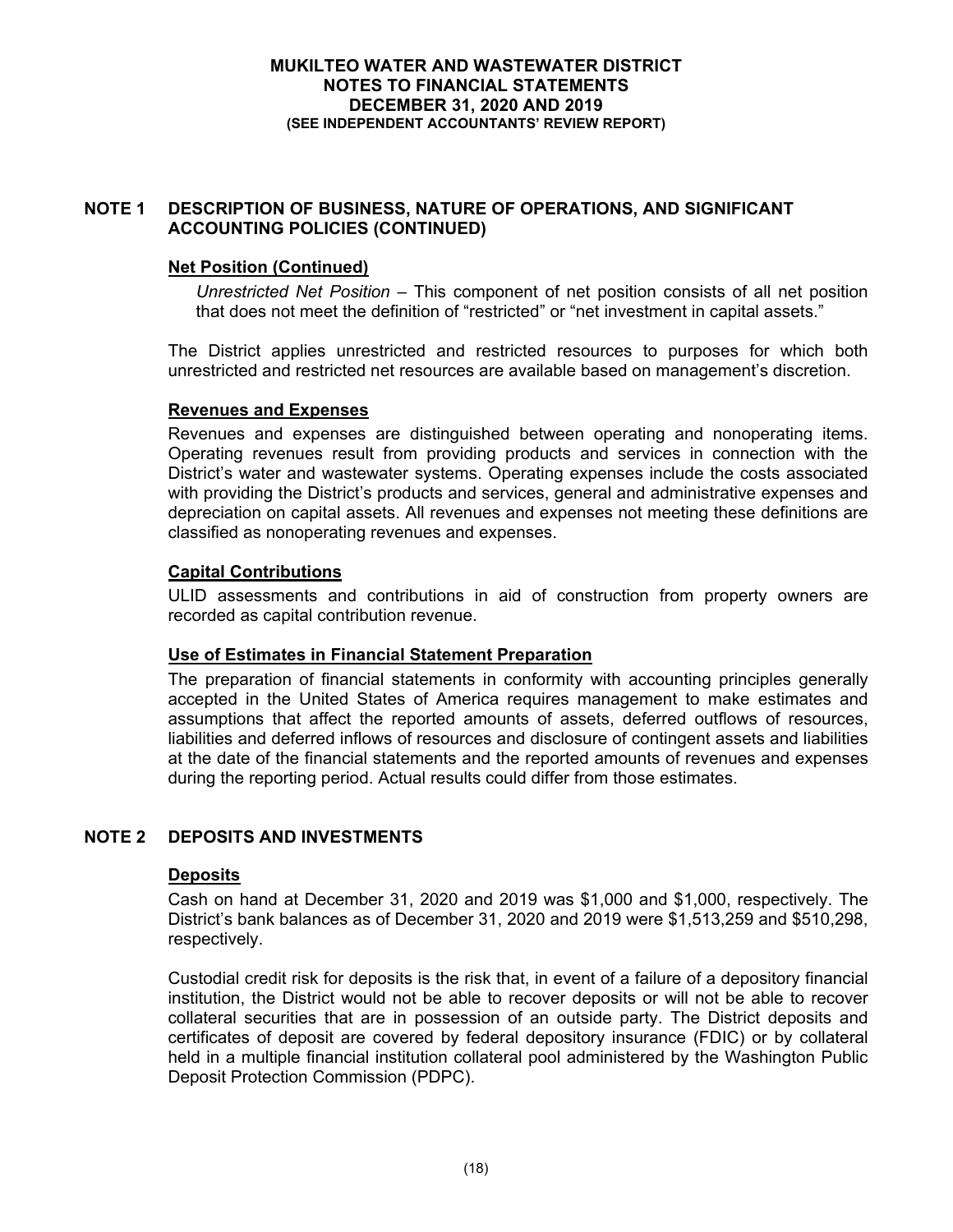# **NOTE 2 DEPOSITS AND INVESTMENTS (CONTINUED)**

### **Investments**

As required by state law, all investments of the District's funds are obligations of the U.S. Government, U.S. Government agency issues, obligations of the state of Washington, certificates of deposit with Washington State Banks, foreign and domestic bankers acceptances, commercial paper and the Local Government Investment Pool managed by the Washington State Treasurer's office.

As of December 31, the District had the following investments:

|                                               | 2020            |    | 2019       |
|-----------------------------------------------|-----------------|----|------------|
| <b>Money Market Accounts</b>                  | \$<br>1,767,260 | \$ | 1,754,254  |
| <b>Certificates of Deposit</b>                | 3,760,146       |    | 2,184,600  |
| <b>Local Government Investment Pool</b>       | 16,746,893      |    | 12,256,818 |
| U.S. Government Agency Issues                 |                 |    | 5,899,459  |
| Total                                         | 22,274,299      | S  | 22,095,131 |
| <b>Investments Measured at Amortized Cost</b> | 2020            |    | 2019       |
| <b>Money Market Accounts</b>                  | \$<br>1,767,260 | \$ | 1,754,254  |
| <b>Certificates of Deposit</b>                | 3,760,146       |    | 2,184,600  |
| <b>Local Government Investment Pool</b>       | 16,746,893      |    | 12,256,818 |
| Total                                         | 22,274,299      |    | 16,195,672 |

# **Investments in Local Government Investment Pool**

The District is a participant in the Local Government Investment Pool (LGIP). The LGIP was authorized by Chapter 294, Laws of 1986, and is managed and operated by the Washington State Treasurer. The State Finance Committee is the administrator of the statue that created the pool and adopts rules. The State Treasurer is responsible for establishing the investment policy for the LGIP. The policy is reviewed annually and proposed changes are reviewed by the LGIP advisory committee.

Investment in the LGIP are stated at share price, which is equal to amortized cost, and approximates fair value. The LGIP was not rated by a nationally recognized statistical rating organization (NRSRO). The LGIP is invested in a manner that meets the maturity, quality, diversity, and liquidity requirements of Governmental Accounting Standards Board Statement 79 for external investment pools that elect to measure, for financial reporting purposes, investments at amortized cost. The LGIP does not have any legally binding guarantees of share value. The LGIP does not impose liquidity fees or redemption gates on participant withdrawals.

The Office of the State Treasurer prepares a stand-alone LGIP financial report. A copy of the report is available from the Office of the State Treasurer, PO Box 40200, Olympia, Washington 98504-0200, or online at www.tre.wa.gov.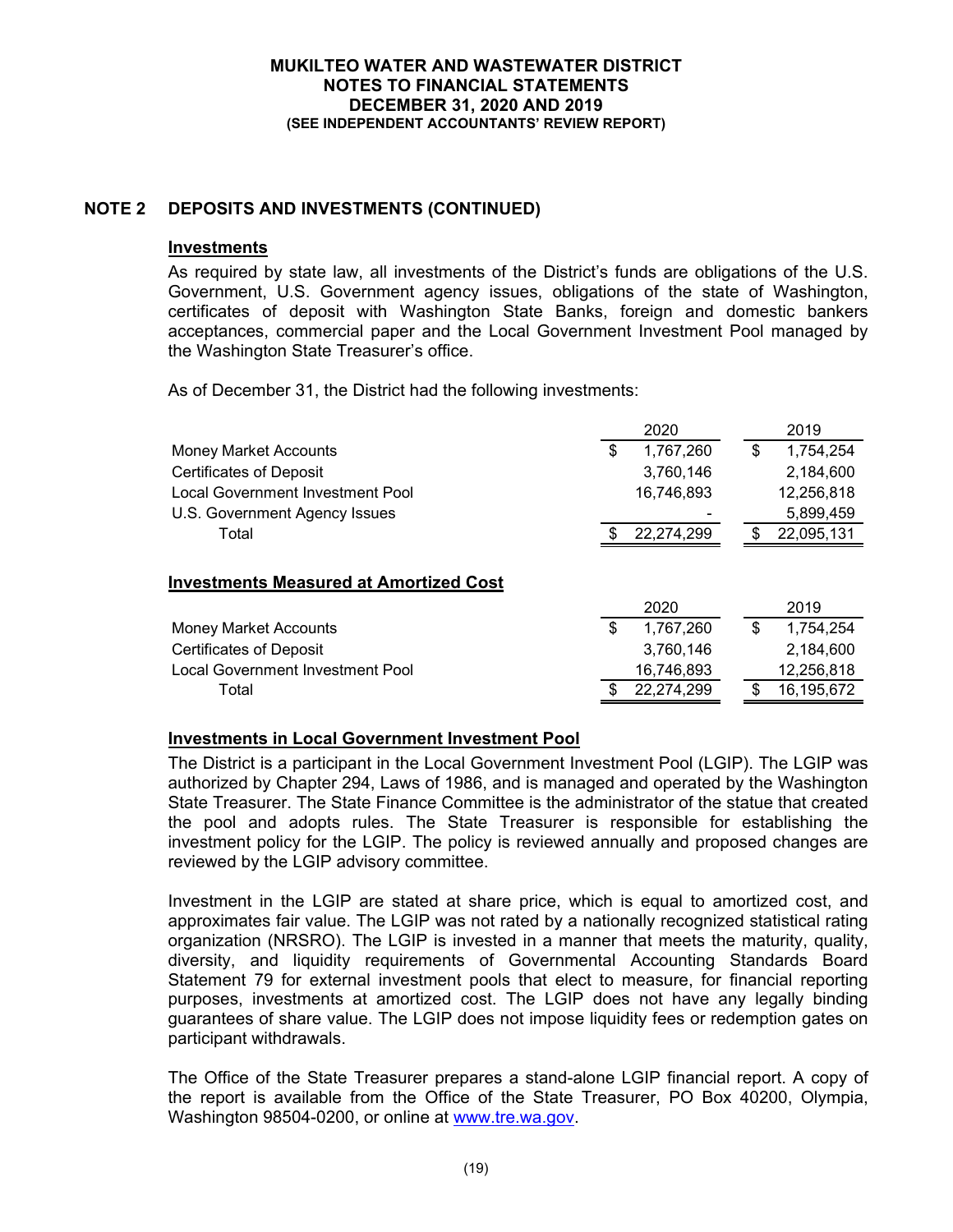# **NOTE 2 DEPOSITS AND INVESTMENTS (CONTINUED)**

### **Investments Measured at Fair Value**

The District measures and reports investments at fair value using the valuation input hierarchy established by accounting principles generally accepted in the United States of America, as follows:

*Level 1*: Unadjusted quoted prices in active markets that are accessible at the measurement date for identical, unrestricted assets or liabilities.

*Level 2*: Quoted prices for similar assets or liabilities, or inputs that are observable, either directly or indirectly, for substantially the full term through corroboration with observable market data. Level 2 includes assets and liabilities valued at quoted prices adjusted for legal or contractual restrictions specific to the assets or liabilities.

*Level 3*: Pricing inputs are unobservable for the asset or liability, that is, inputs that reflect the District's own assumptions about the assumptions market participants would use in pricing the asset or liability.

As of December 31, the District had the following investments measured at fair value on a recurring basis:

|                                       | Level 1                  | Level 2   | Level 3                  | Total                    |
|---------------------------------------|--------------------------|-----------|--------------------------|--------------------------|
| 2020                                  | $\overline{\phantom{0}}$ |           | $\overline{\phantom{0}}$ | $\overline{\phantom{0}}$ |
| 2019<br>U.S. Government Agency Issues | $\overline{\phantom{0}}$ | 5,899,459 | $\overline{\phantom{0}}$ | 5,899,459                |

# **Interest Rate Risk**

Interest rate risk is the risk the District may face should interest rate variances affect the fair value of investments. The District has implemented a formal investment policy limiting its exposure to rising interest rates. Securities purchased must have a final maturity of no longer than five years from the date of purchase and the weighted average maturity of the District's portfolio must not exceed two years.

The weighted average maturity of the Districts certificates of deposit and U.S. Government Agency Issues as of December 31, 2020 and 2019 was .65 years and 1.24 years, respectively.

### **Credit Risk**

Credit risk is the risk that an issuer or other counterparty to an investment will not fulfill its obligations. As of December 31, 2019, the District's investments in U.S. Government Agency issues were rated Aaa by Moodys.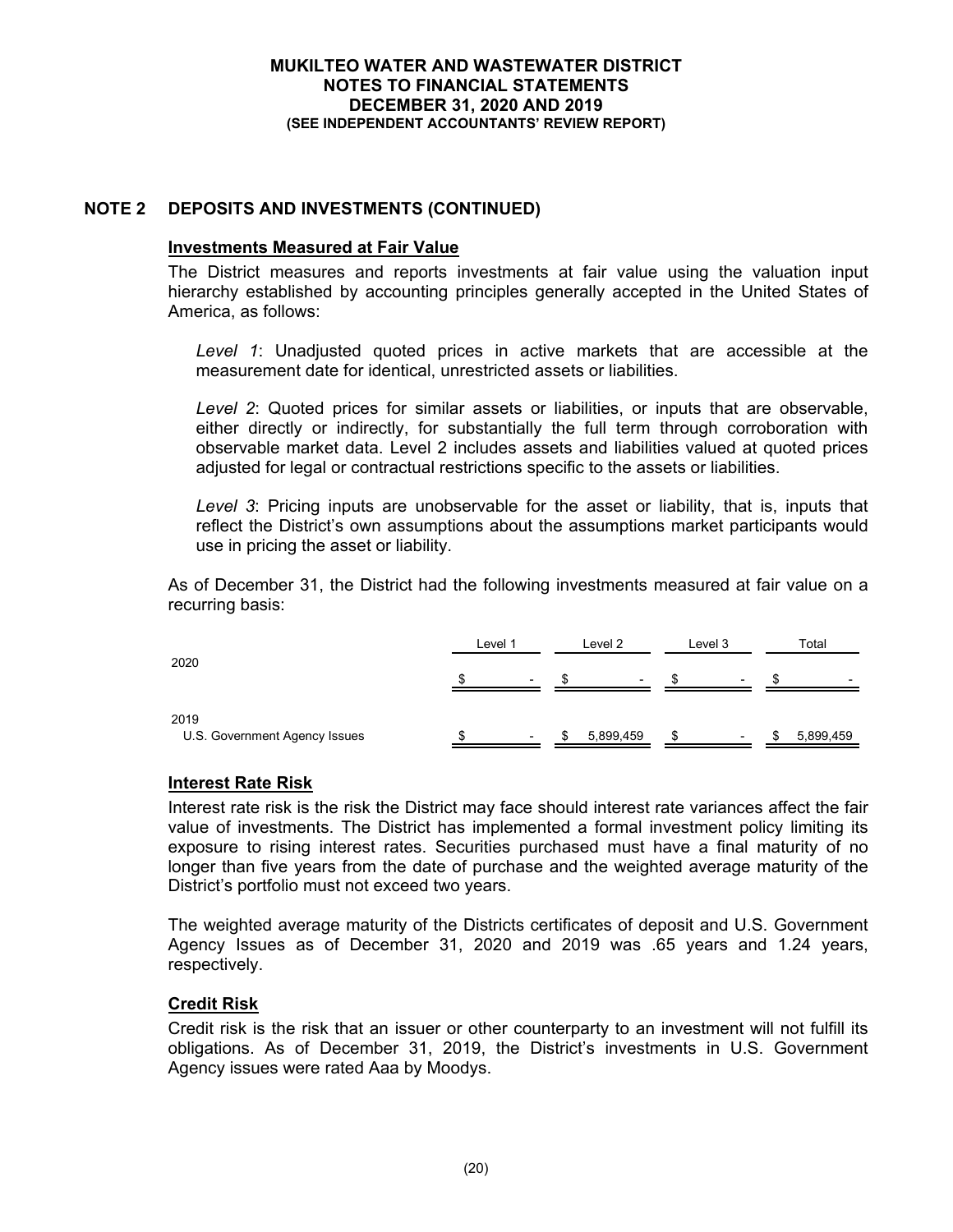# **NOTE 2 DEPOSITS AND INVESTMENTS (CONTINUED)**

# **Custodial Credit Risk**

Custodial credit risk is the risk that, in the event of the failure of the counterparty, the District will not be able to recover the value of its investments or collateral securities that are in the possession of an outside party. The District's policy is that all securities be held in safekeeping by the District, an independent third-party financial institution, or the District's designated depository. The District's investments in U.S. Government Agency Issues are held in safekeeping with U.S. Bank.

# **Concentration of Credit Risk**

Concentration of credit risk is the risk of loss attributable to the magnitude of an investment in a single issuer. The District's policy for concentration of credit risk is as follows:

|                                         | Percent of Total | Per Issuer  |
|-----------------------------------------|------------------|-------------|
|                                         | Portfolio        | Constraints |
| <b>ISSUER TYPE</b>                      | Maximum          | Maximum*    |
| U.S. Treasury Obligations               | 100%             | 100%        |
| <b>GSE Agency Obligations</b>           | 100%             | <b>20%</b>  |
| <b>Local Government Investment Pool</b> | 100%             | N/A         |
| <b>Municipal Debt Obligations</b>       | 30%              | 5%          |
| <b>Bankers Acceptance</b>               | 20%              | 5%          |
| <b>Time Deposits</b>                    | 20%              | 10%         |
| <b>Certificates of Deposits</b>         | 20%              | 10%         |

Investments in any one issuer that represent 5% or more of total investments are as follows:

|                                        |     | 2019           |           |
|----------------------------------------|-----|----------------|-----------|
| Federal Home Loan Mortgage Corporation | \$. | $\sim$         | 2.899.408 |
| Federal Home Loan Bank                 |     | $\blacksquare$ | 3.000.051 |
| <b>Commencement Bank</b>               |     | 1.980.203      |           |
| East West Bank                         |     | 1.523.932      |           |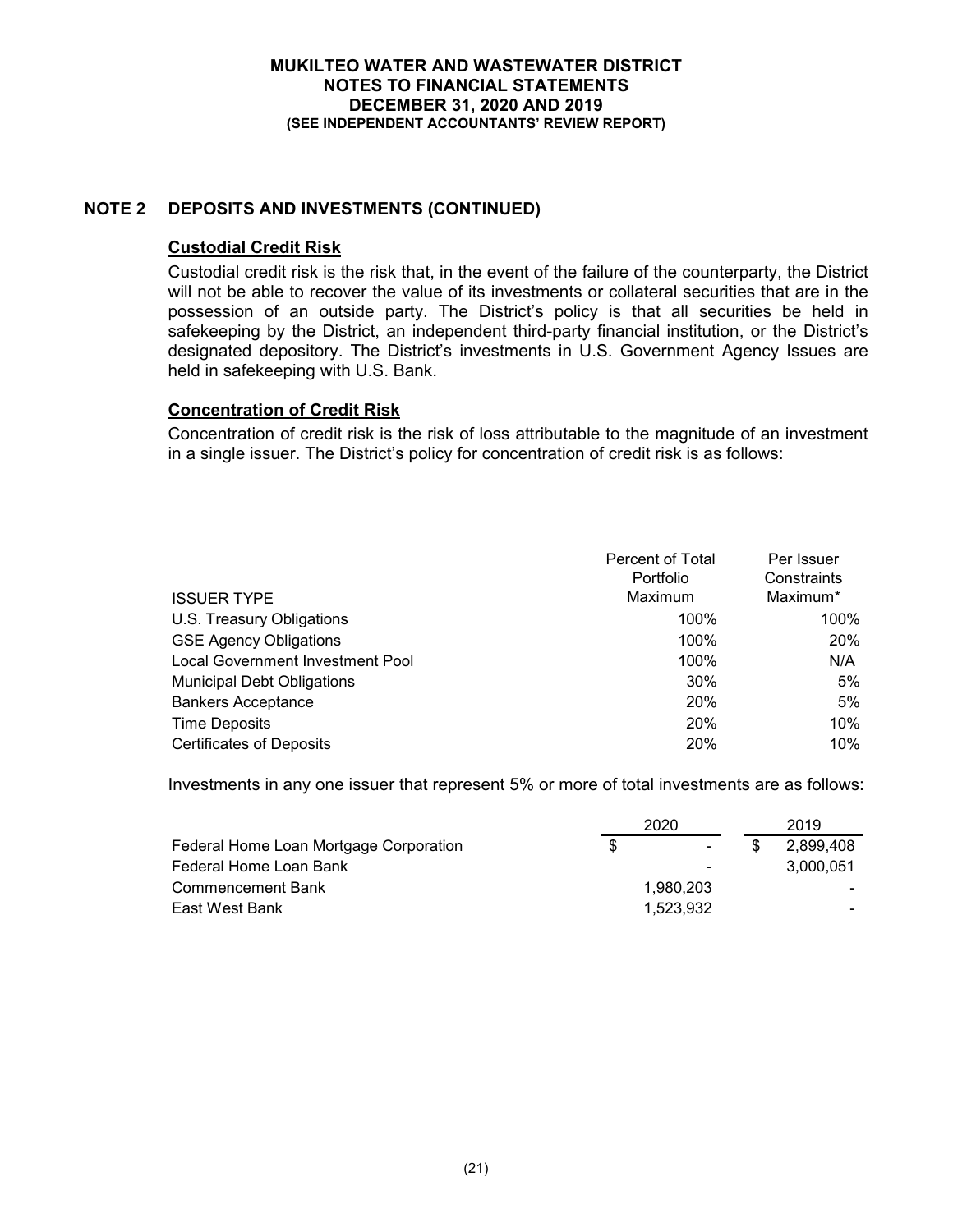# **NOTE 3 RESTRICTED ASSETS**

In accordance with the bond resolutions and other agreements, separate restricted accounts are required to be established. The assets held in these accounts are restricted for specific uses, including debt service and other special reserve requirements. Restricted assets are as follows:

|                                      | Sno King<br>Coalition |        | Revenue and<br>Refunding |                   | Revenue Bond<br>and DOE Loan |                      |                 |
|--------------------------------------|-----------------------|--------|--------------------------|-------------------|------------------------------|----------------------|-----------------|
|                                      |                       | Assets |                          | <b>Bond Funds</b> |                              | <b>Reserve Funds</b> | Total           |
| 2020                                 |                       |        |                          |                   |                              |                      |                 |
| <b>Current Restricted Assets:</b>    |                       |        |                          |                   |                              |                      |                 |
| Cash                                 | \$                    | 26,102 | \$                       |                   | \$                           |                      | \$<br>26,102    |
| Investments                          |                       |        |                          | 850,451           |                              | 917,000              | 1,767,451       |
| <b>Interest Receivable</b>           |                       |        |                          | 3,125             |                              |                      | 3,125           |
| <b>Assessments Receivable</b>        |                       |        |                          | 23,061            |                              |                      | 23,061          |
| Total                                |                       | 26,102 |                          | 876,637           |                              | 917,000              | 1,819,739       |
|                                      |                       |        |                          |                   |                              |                      |                 |
| <b>Noncurrent Restricted Assets:</b> |                       |        |                          |                   |                              |                      |                 |
| Assessments Receivable               |                       |        |                          | 34,896            |                              |                      | 34,896          |
| Total                                | \$                    | 26,102 | \$                       | 911,533           | \$                           | 917,000              | \$<br>1,854,635 |
|                                      |                       |        |                          |                   |                              |                      |                 |
| 2019                                 |                       |        |                          |                   |                              |                      |                 |
| <b>Current Restricted Assets:</b>    |                       |        |                          |                   |                              |                      |                 |
| Cash                                 | \$                    | 21,120 | \$                       |                   | \$                           |                      | \$<br>21,120    |
| Investments                          |                       |        |                          | 355,092           |                              | 925,664              | 1,280,756       |
| Interest Receivable                  |                       |        |                          | 9,134             |                              | 1,182                | 10,316          |
| <b>Assessments Receivable</b>        |                       |        |                          | 26,975            |                              |                      | 26,975          |
| Total                                |                       | 21,120 |                          | 391,201           |                              | 926,846              | 1,339,167       |
| <b>Noncurrent Restricted Assets:</b> |                       |        |                          |                   |                              |                      |                 |
|                                      |                       |        |                          |                   |                              |                      |                 |
| <b>Assessments Receivable</b>        |                       |        |                          | 80,924            |                              |                      | 80,924          |
| Total                                | S                     | 21,120 | \$                       | 472,125           | \$                           | 926,846              | \$<br>1,420,091 |

Terms of the revenue bond issues and the Washington State Department of Ecology loans require the District to establish and maintain debt service and reserve accounts. The debt service accounts are to accumulate funds for payment of principal and interest and the reserve accounts are to provide security for debt holders.

The required reserve at December 31, 2020 and 2019 was \$904,174 and \$885,624, respectively. The debt service and reserve accounts are fully funded.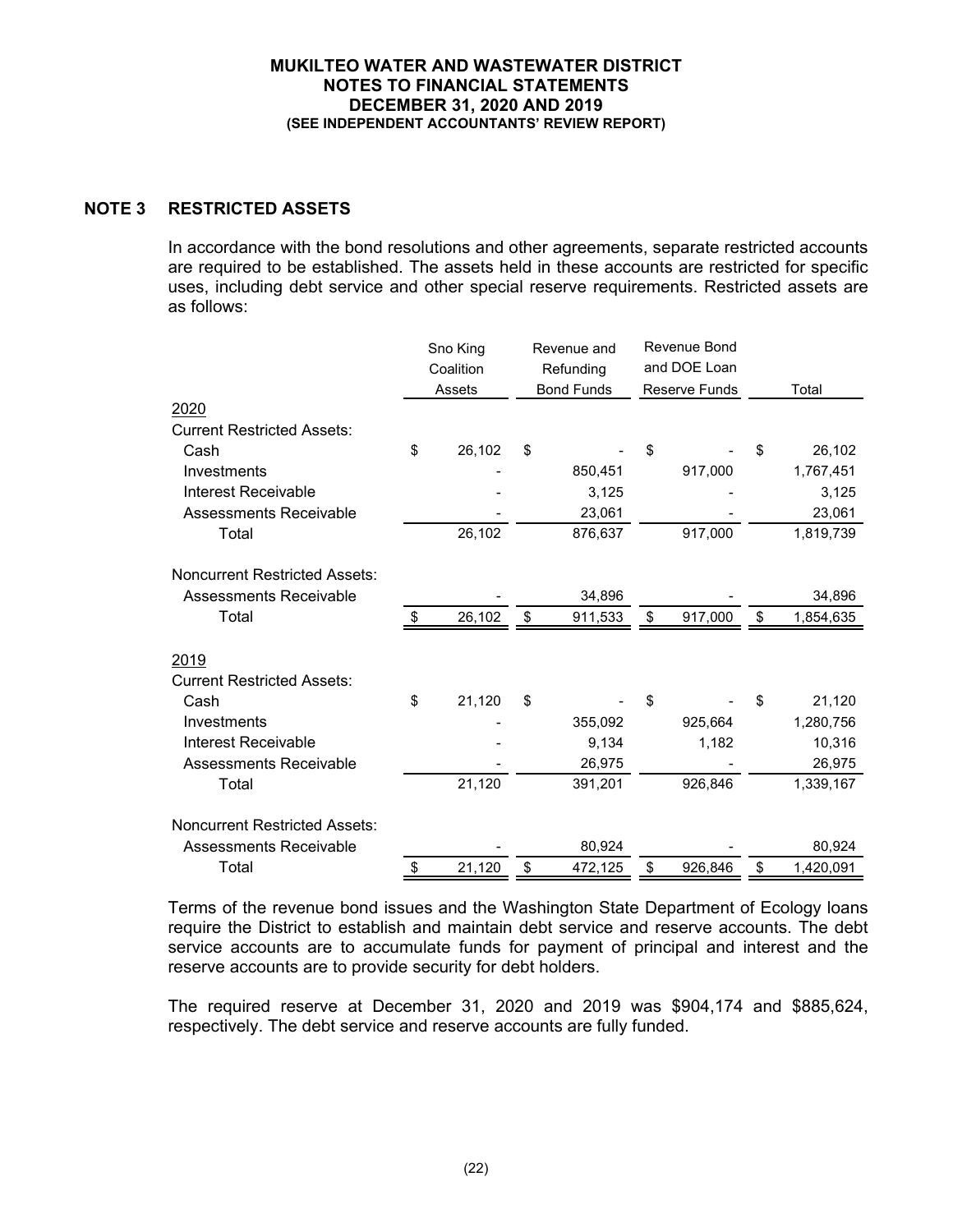# **NOTE 4 CAPITAL ASSETS**

Major classes of capital assets and capital asset activity were as follows at December 31:

|                                     | Balance -<br>Beginning<br>of Year | Increase        |    | Decrease      | Balance -<br>End of<br>Year |
|-------------------------------------|-----------------------------------|-----------------|----|---------------|-----------------------------|
| 2020                                |                                   |                 |    |               |                             |
| <b>Capital Assets Not</b>           |                                   |                 |    |               |                             |
| Being Depreciated:                  |                                   |                 |    |               |                             |
| Land, Land Rights, and Other        | 1,736,469<br>\$                   | \$<br>10,300    | \$ |               | \$<br>1,746,769             |
| <b>Construction in Progress</b>     | 1,122,690                         | 4,178,202       |    | (848, 957)    | 4,451,935                   |
| Total                               | 2,859,159                         | 4,188,502       |    | (848, 957)    | 6,198,704                   |
| <b>Capital Assets Being</b>         |                                   |                 |    |               |                             |
| Depreciated:                        |                                   |                 |    |               |                             |
| Reservoirs                          | 8,056,261                         |                 |    |               | 8,056,261                   |
| Water System                        | 33,219,694                        | 751,916         |    | (635, 971)    | 33,335,639                  |
| Wastewater System                   | 61,720,268                        | 65,078          |    | (1,075,003)   | 60,710,343                  |
| <b>Treatment Plant and Capacity</b> | 31,468,358                        | 445,257         |    | (313, 384)    | 31,600,231                  |
| Office Building and                 |                                   |                 |    |               |                             |
| Improvements                        | 5,389,877                         | 40,143          |    |               | 5,430,020                   |
| <b>Equipment and Other</b>          | 3,543,962                         | 38,687          |    | (532, 434)    | 3,050,215                   |
| Total                               | 143,398,420                       | 1,341,081       |    | (2, 556, 792) | 142, 182, 709               |
| Accumulated                         |                                   |                 |    |               |                             |
| Depreciation:                       |                                   |                 |    |               |                             |
| Reservoirs                          | (1,825,376)                       | (147, 504)      |    |               | (1,972,880)                 |
| Water System                        | (8,863,696)                       | (493,066)       |    | 460,496       | (8,896,266)                 |
| Wastewater System                   | (22, 273, 368)                    | (1,407,829)     |    | 1,043,098     | (22, 638, 099)              |
| <b>Treatment Plant and Capacity</b> | (13,986,641)                      | (993, 339)      |    | 313,384       | (14,666,596)                |
| Office Building and                 |                                   |                 |    |               |                             |
| Improvements                        | (2, 156, 067)                     | (144, 367)      |    |               | (2,300,434)                 |
| <b>Equipment and Other</b>          | (2,402,434)                       | (201, 906)      |    | 532,434       | (2,071,906)                 |
| Total                               | (51, 507, 582)                    | (3,388,011)     |    | 2,349,412     | (52, 546, 181)              |
| <b>Net Capital Assets</b>           | 94,749,997                        | \$<br>2,141,572 | P. | (1,056,337)   | 95,835,232                  |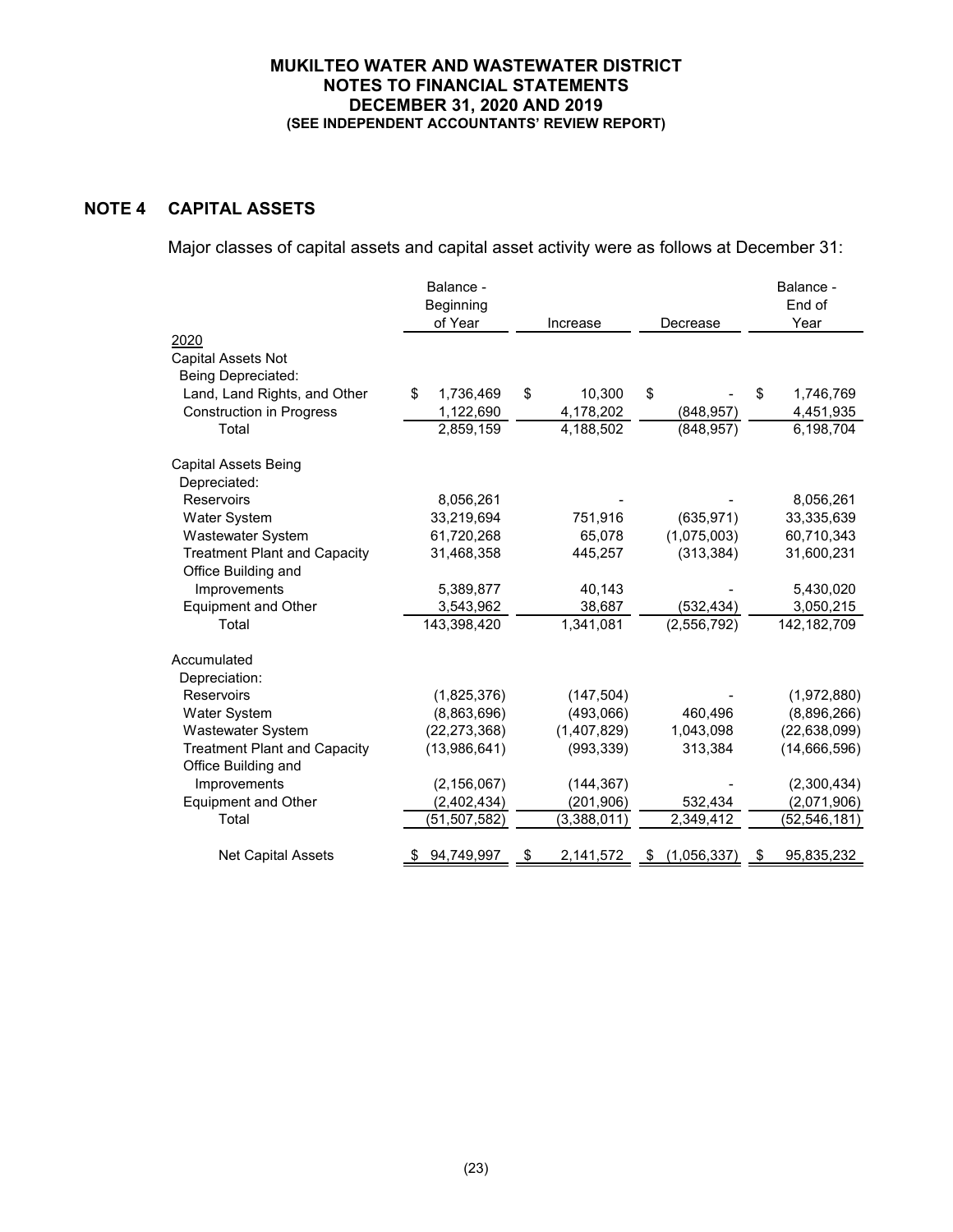# **NOTE 4 CAPITAL ASSETS (CONTINUED)**

|                                     | Balance -       |             |               | Balance -         |
|-------------------------------------|-----------------|-------------|---------------|-------------------|
|                                     | Beginning       |             |               | End of            |
|                                     | of Year         | Increase    | Decrease      | Year              |
| 2019                                |                 |             |               |                   |
| <b>Capital Assets Not</b>           |                 |             |               |                   |
| Being Depreciated:                  |                 |             |               |                   |
| Land, Land Rights, and Other        | \$<br>1,738,744 | \$          | \$<br>(2,275) | \$<br>1,736,469   |
| <b>Construction in Progress</b>     | 343,955         | 3,493,243   | (2,714,508)   | 1,122,690         |
| Total                               | 2,082,699       | 3,493,243   | (2,716,783)   | 2,859,159         |
| <b>Capital Assets Being</b>         |                 |             |               |                   |
| Depreciated:                        |                 |             |               |                   |
| Reservoirs                          | 8,056,261       |             |               | 8,056,261         |
| Water System                        | 32,258,183      | 968,979     | (7, 468)      | 33,219,694        |
| Wastewater System                   | 60,475,469      | 1,417,448   | (172, 649)    | 61,720,268        |
| <b>Treatment Plant and Capacity</b> | 31,394,828      | 78,530      | (5,000)       | 31,468,358        |
| Office Building and                 |                 |             |               |                   |
| Improvements                        | 5,335,982       | 287,198     | (233, 303)    | 5,389,877         |
| <b>Equipment and Other</b>          | 3,528,374       | 71,206      | (55, 618)     | 3,543,962         |
| Total                               | 141,049,097     | 2,823,361   | (474, 038)    | 143,398,420       |
| Accumulated                         |                 |             |               |                   |
| Depreciation:                       |                 |             |               |                   |
| Reservoirs                          | (1,677,871)     | (147, 505)  |               | (1,825,376)       |
| <b>Water System</b>                 | (8,378,036)     | (488, 243)  | 2,583         | (8,863,696)       |
| <b>Wastewater System</b>            | (20, 941, 807)  | (1,428,567) | 97,006        | (22, 273, 368)    |
| <b>Treatment Plant and Capacity</b> | (12, 976, 103)  | (1,015,538) | 5,000         | (13,986,641)      |
| Office Building and                 |                 |             |               |                   |
| Improvements                        | (2, 231, 720)   | (139, 411)  | 215,064       | (2, 156, 067)     |
| <b>Equipment and Other</b>          | (2, 248, 166)   | (208, 830)  | 54,562        | (2,402,434)       |
| Total                               | (48, 453, 703)  | (3,428,094) | 374,215       | (51,507,582)      |
| <b>Net Capital Assets</b>           | 94,678,093      | 2,888,510   | (2,816,606)   | <u>94,749,997</u> |
|                                     |                 |             |               |                   |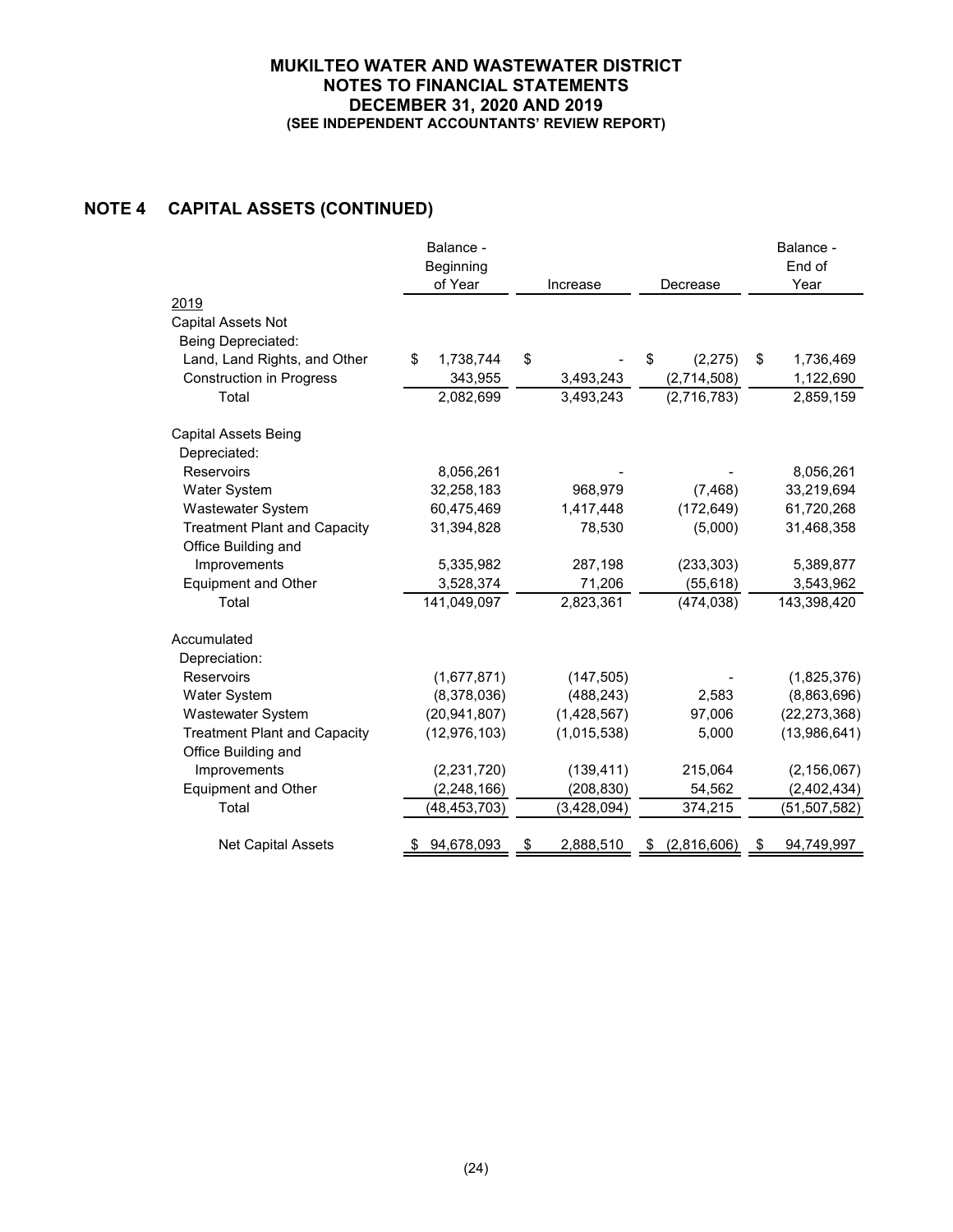# **NOTE 5 LONG-TERM DEBT**

Long-term debt outstanding at December 31 2020 and 2019 consisted of revenue bonds and direct borrowings and direct placements as follows:

| Description                                                                                                                                                                                                                   | 2020                   | 2019                   |
|-------------------------------------------------------------------------------------------------------------------------------------------------------------------------------------------------------------------------------|------------------------|------------------------|
| Revenue and Refunding Bonds:<br>\$8,655,000 issued September 10, 2008 for construction<br>and refunding, due serially through the year 2023<br>with interest payable semi-annually at 4.20 to 4.30<br>annual percentage rate. | \$<br>75,000           | \$<br>100,000          |
| \$3,420,000 issued March 27, 2012 for construction,<br>due serially through the year 2031, with interest<br>payable semi-annually at 2.25 to 4.00 annual<br>percentage rate.                                                  | 2,075,000              | 2,235,000              |
| \$4,885,000 issued May 21, 2015 for refunding,<br>due serially through the year 2028, with interest<br>payable semi-annually at 3.00 to 4.00 annual<br>percentage rate.<br><b>Total Revenue and Refunding Bonds</b>           | 3,975,000<br>6,125,000 | 4,400,000<br>6,735,000 |
| <b>Direct Borrowings and Direct Placements:</b><br>All issued for utility construction and secured by the<br>revenue of the system.                                                                                           |                        |                        |
| \$7,000,000 loan: Payable \$371,875 annually<br>through the year 2026, plus interest at .5 annual<br>percentage rate.                                                                                                         | 2,231,250              | 2,603,125              |
| \$1,000,000 loan: Payable \$53,363 annually<br>through the year 2027, plus interest at .5 annual<br>percentage rate.                                                                                                          | 373,538                | 426,900                |
| \$1,000,000 loan: Payable \$53,363 annually<br>through the year 2027, plus interest at .5 annual<br>percentage rate.                                                                                                          | 373,538                | 426,900                |
| \$6,739,575 loan: Payable \$352,199 annually<br>through the year 2028, plus interest at .5 annual<br>percentage rate.                                                                                                         | 2,817,589              | 3,169,787              |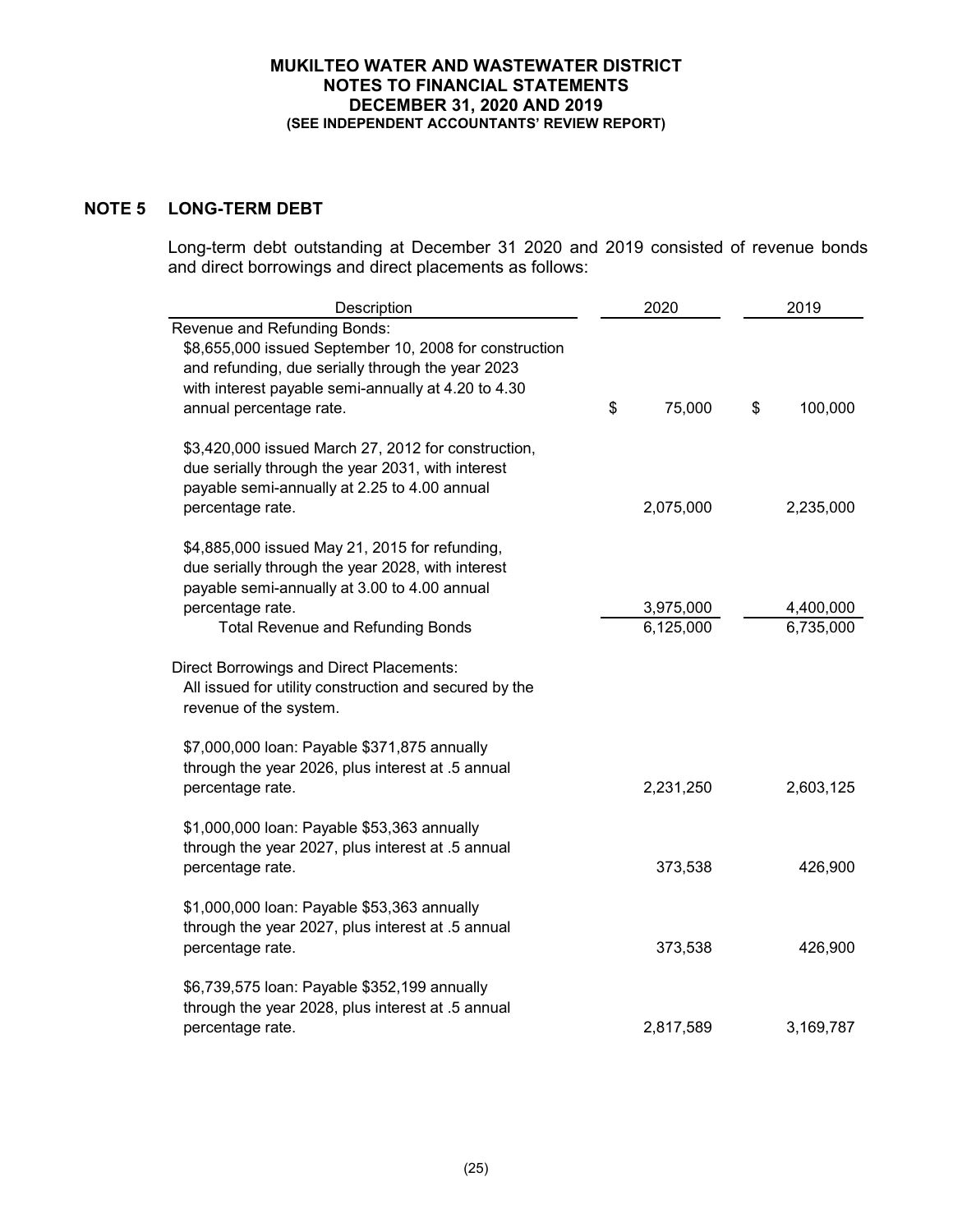# **NOTE 5 LONG-TERM DEBT (CONTINUED)**

| Description                                                                                                                                                                                                | 2020                                                       | 2019                                                     |
|------------------------------------------------------------------------------------------------------------------------------------------------------------------------------------------------------------|------------------------------------------------------------|----------------------------------------------------------|
| \$1,950,000 authorized, \$1,422,613 drawn to<br>December 31, 2020. Based on draws to December 31,<br>2020, payable \$87,824 annually through the year<br>2032, plus interest at .5 annual percentage rate. | \$<br>1,053,885                                            | \$<br>1,043,910                                          |
| \$888,000 authorized, \$691,061 drawn to<br>December 31, 2020. Based on draws to December 31,<br>2020, payable \$37,843 annually through the year<br>2032, plus interest at .25 annual percentage rate.    | 454,121                                                    | 491,965                                                  |
| \$407,531 authorized, \$117,269 drawn to<br>December 31, 2020. Based on draws to December 31,<br>2020, payable \$29,317 annually through the year<br>2024, plus interest at .79 annual percentage rate.    | 117,269                                                    |                                                          |
| Washington State Department of Ecology Loans<br>\$1,145,247 loan: Payable \$33,783 semi-annually<br>through June 2028, including interest at 1.5<br>annual percentage rate.                                | 477,506                                                    | 537,212                                                  |
| Drinking Water State Revolving Loan:<br>\$622,968 loan: Payable \$32,788 annually through<br>the year 2024, plus interest at 1.50 annual<br>percentage rate.                                               | 131,151                                                    | 163,939                                                  |
| <b>Total Direct Borrowings and Direct Placements</b>                                                                                                                                                       | 8,029,847                                                  | 8,863,738                                                |
| <b>Total Long-Term Debt</b><br><b>Less: Current Maturities</b><br>Add: Unamortized Bond (Discounts) Premiums<br>Total                                                                                      | 14, 154, 847<br>(1,699,179)<br>265,545<br>12,721,213<br>\$ | 15,598,738<br>(1,651,436)<br>333,710<br>\$<br>14,281,012 |

Long-term debt service requirements to maturity are as follows (based on draws received through December 31, 2020):

|                          | Revenue and Refunding |              | Direct Placements and |           |   |                          |    |         |    |            |  |           |  |          |  |       |
|--------------------------|-----------------------|--------------|-----------------------|-----------|---|--------------------------|----|---------|----|------------|--|-----------|--|----------|--|-------|
|                          |                       | <b>Bonds</b> |                       |           |   | <b>Direct Borrowings</b> |    |         |    |            |  |           |  |          |  |       |
| Year Ending December 31, |                       | Principal    |                       | Interest  |   |                          |    |         |    |            |  | Principal |  | Interest |  | Total |
| 2021                     | \$                    | 620,000      | \$                    | 229,287   | S | 1,079,179                | \$ | 45,218  | \$ | 1,973,684  |  |           |  |          |  |       |
| 2022                     |                       | 640.000      |                       | 211,588   |   | 1,080,095                |    | 38,909  |    | 1,970,592  |  |           |  |          |  |       |
| 2023                     |                       | 660,000      |                       | 187,575   |   | 1,081,024                |    | 32,569  |    | 1,961,168  |  |           |  |          |  |       |
| 2024                     |                       | 660,000      |                       | 162,800   |   | 1,081,967                |    | 26,215  |    | 1,930,982  |  |           |  |          |  |       |
| 2025                     |                       | 685.000      |                       | 138,150   |   | 1,020,820                |    | 19,846  |    | 1,863,816  |  |           |  |          |  |       |
| 2026-2030                |                       | 2,635,000    |                       | 298,750   |   | 2,435,427                |    | 31,116  |    | 5,400,293  |  |           |  |          |  |       |
| 2031-2032                |                       | 225,000      |                       | 9,000     |   | 251,335                  |    | 1,601   |    | 486,936    |  |           |  |          |  |       |
| Total                    |                       | 6,125,000    |                       | 1,237,150 |   | 8,029,847                |    | 195,474 |    | 15,587,471 |  |           |  |          |  |       |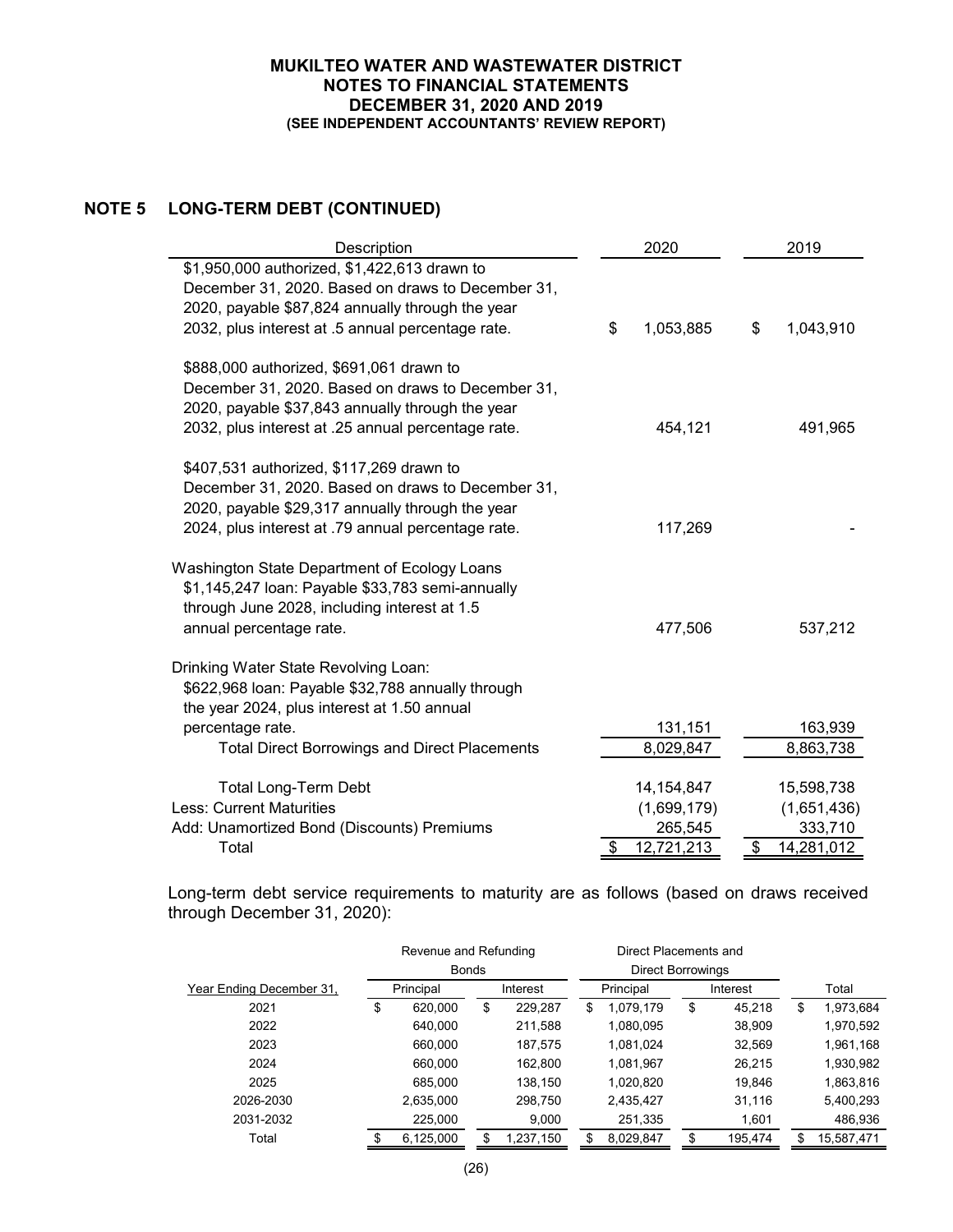# **NOTE 6 CHANGES IN LONG-TERM LIABILITIES**

Changes in long-term liabilities were as follows at December 31:

|                                                     | Balance -            |                         |         |                     |      | Balance -<br>End of | Amounts<br>Due Within |           |
|-----------------------------------------------------|----------------------|-------------------------|---------|---------------------|------|---------------------|-----------------------|-----------|
|                                                     | Beginning<br>of Year | Additions<br>Reductions |         |                     | Year |                     | One Year              |           |
| 2020                                                |                      |                         |         |                     |      |                     |                       |           |
| Director Borrowings and<br><b>Direct Placements</b> |                      |                         |         |                     |      |                     |                       |           |
| <b>Public Works Trust</b>                           |                      |                         |         |                     |      |                     |                       |           |
| <b>Fund Loans</b>                                   | \$<br>8,162,587      | \$                      | 207,545 | \$<br>(948, 942)    | \$   | 7,421,190           | \$                    | 985,783   |
| Washington State Department                         |                      |                         |         |                     |      |                     |                       |           |
| of Ecology Loan                                     | 537,212              |                         |         | (59,706)            |      | 477,506             |                       | 60,609    |
| <b>Drinking Water State</b>                         |                      |                         |         |                     |      |                     |                       |           |
| Revolving Fund Loan                                 | 163,939              |                         |         | (32, 788)           |      | 131,151             |                       | 32,787    |
| <b>Revenue Bonds</b>                                | 6,735,000            |                         |         | (610,000)           |      | 6,125,000           |                       | 620,000   |
| <b>Bond Premium</b>                                 | 333,791              |                         |         | (68, 205)           |      | 265,586             |                       |           |
| <b>Bond Discount</b>                                | (81)                 |                         |         | 40                  |      | (41)                |                       |           |
| <b>Compensated Absences</b>                         | 375,268              |                         | 325,358 | (382, 984)          |      | 317,642             |                       | 317,642   |
| <b>Net Pension Liability</b>                        | 739,153              |                         |         | (24, 050)           |      | 715,103             |                       |           |
| Total                                               | 17,046,869           | \$                      | 532,903 | \$<br>(2, 126, 635) | \$   | 15,453,137          | \$                    | 2,016,821 |
|                                                     |                      |                         |         |                     |      |                     |                       |           |
| 2019                                                |                      |                         |         |                     |      |                     |                       |           |
| Director Borrowings and                             |                      |                         |         |                     |      |                     |                       |           |
| <b>Direct Placements</b>                            |                      |                         |         |                     |      |                     |                       |           |
| <b>Public Works Trust</b>                           |                      |                         |         |                     |      |                     |                       |           |
| Fund Loans                                          | \$<br>8,874,684      | \$                      | 223,005 | \$<br>(935, 102)    | \$   | 8,162,587           | \$                    | 948,943   |
| Washington State Department                         |                      |                         |         |                     |      |                     |                       |           |
| of Ecology Loan                                     | 596,030              |                         |         | (58, 818)           |      | 537,212             |                       | 59,707    |
| <b>Drinking Water State</b>                         |                      |                         |         |                     |      |                     |                       |           |
| Revolving Fund Loan                                 | 196,727              |                         |         | (32, 788)           |      | 163,939             |                       | 32,786    |
| <b>Revenue Bonds</b>                                | 7,335,000            |                         |         | (600,000)           |      | 6,735,000           |                       | 610,000   |
| <b>Bond Premium</b>                                 | 409,047              |                         |         | (75, 256)           |      | 333,791             |                       |           |
| <b>Bond Discount</b>                                | (134)                |                         |         | 53                  |      | (81)                |                       |           |
| <b>Compensated Absences</b>                         | 364,719              |                         | 364,537 | (353,988)           |      | 375,268             |                       | 354,000   |
| Net Pension Liability                               | 935,729              |                         |         | (196, 576)          |      | 739,153             |                       |           |
| Total                                               | \$<br>18,711,802     | \$                      | 587,542 | \$<br>(2, 252, 475) | \$   | 17,046,869          | \$                    | 2,005,436 |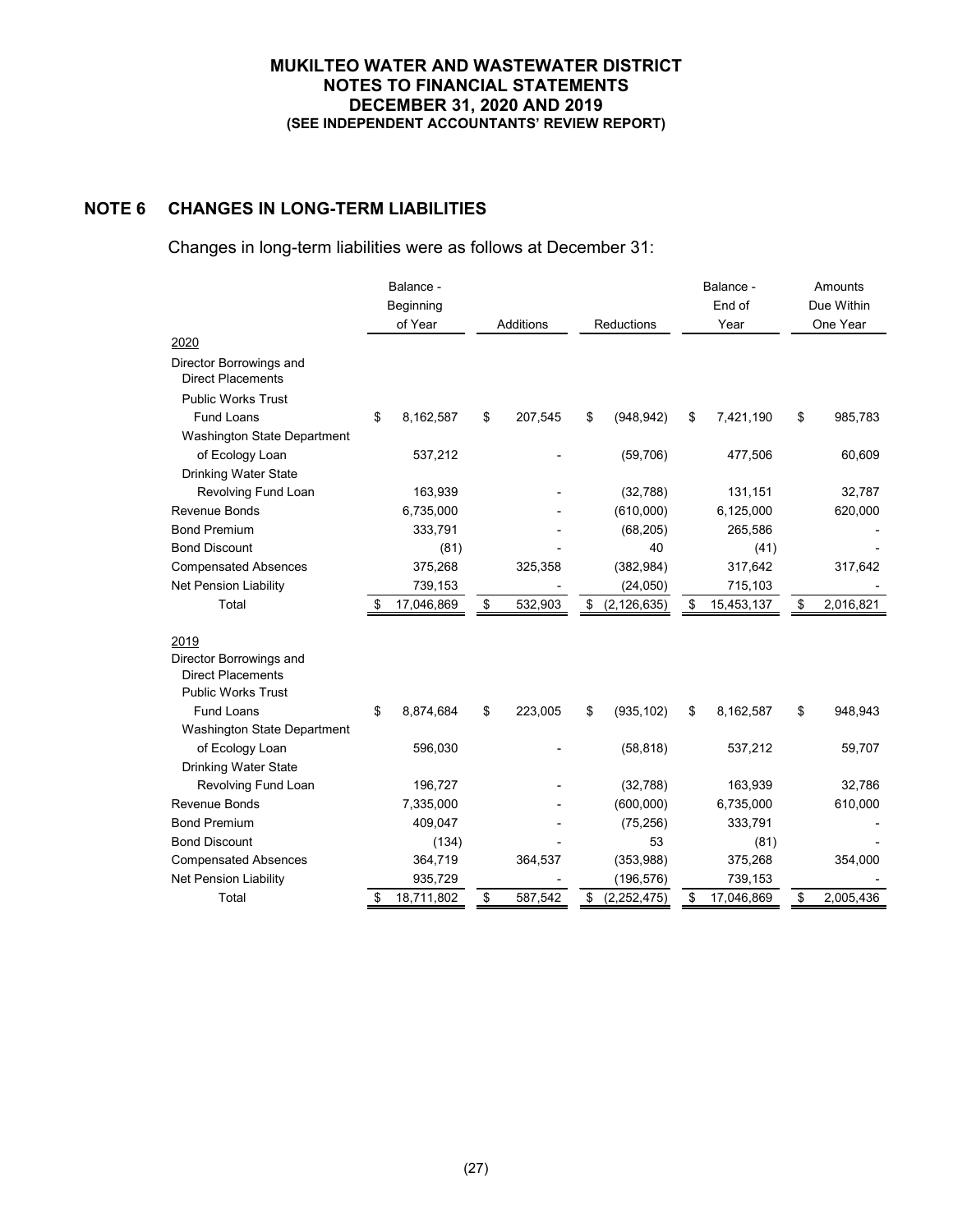# **NOTE 7 COMMITMENTS**

The District is obligated to the city of Everett to pay for a portion of certain city projects. As of December 31, 2020, the District's share is estimated to be as follows:

| Years Ending December 31, | Amount |           |
|---------------------------|--------|-----------|
| 2021                      | \$     | 56,000    |
| 2022                      |        | 50,000    |
| 2023                      |        | 44,000    |
| 2024                      |        |           |
| 2025                      |        |           |
| Thereafter                |        | 3,488,000 |
| Total                     | ß.     | 3,638,000 |

As of December 31, 2020, the District is obligated under construction contracts totaling \$3,565,604 of which \$2,688,969 has been expended.

# **NOTE 8 PENSION PLAN**

The following table represents the aggregate pension amounts for all plans as of and for the years ended December 31, 2020 and 2019:

| Aggregate Pension Amounts - All Plans |              |         |  |         |  |  |  |  |
|---------------------------------------|--------------|---------|--|---------|--|--|--|--|
|                                       | 2019<br>2020 |         |  |         |  |  |  |  |
| <b>Pension Liabilities</b>            | \$.          | 715.103 |  | 739.153 |  |  |  |  |
| Deferred Outflows of Resources        |              | 240.573 |  | 215,782 |  |  |  |  |
| Deferred Inflows of Resources         |              | 225.065 |  | 428.944 |  |  |  |  |
| <b>Pension Expense</b>                |              | 11.065  |  | 79.623  |  |  |  |  |

### **State Sponsored Pension Plans**

Substantially all of the District's full-time and qualifying part-time employees participate in one of the following statewide retirement systems administered by the Washington State Department of Retirement Systems, under cost-sharing, multiple-employer public employee defined benefit and defined contribution retirement plans. The state Legislature establishes, and amends, laws pertaining to the creation and administration of all public retirement systems.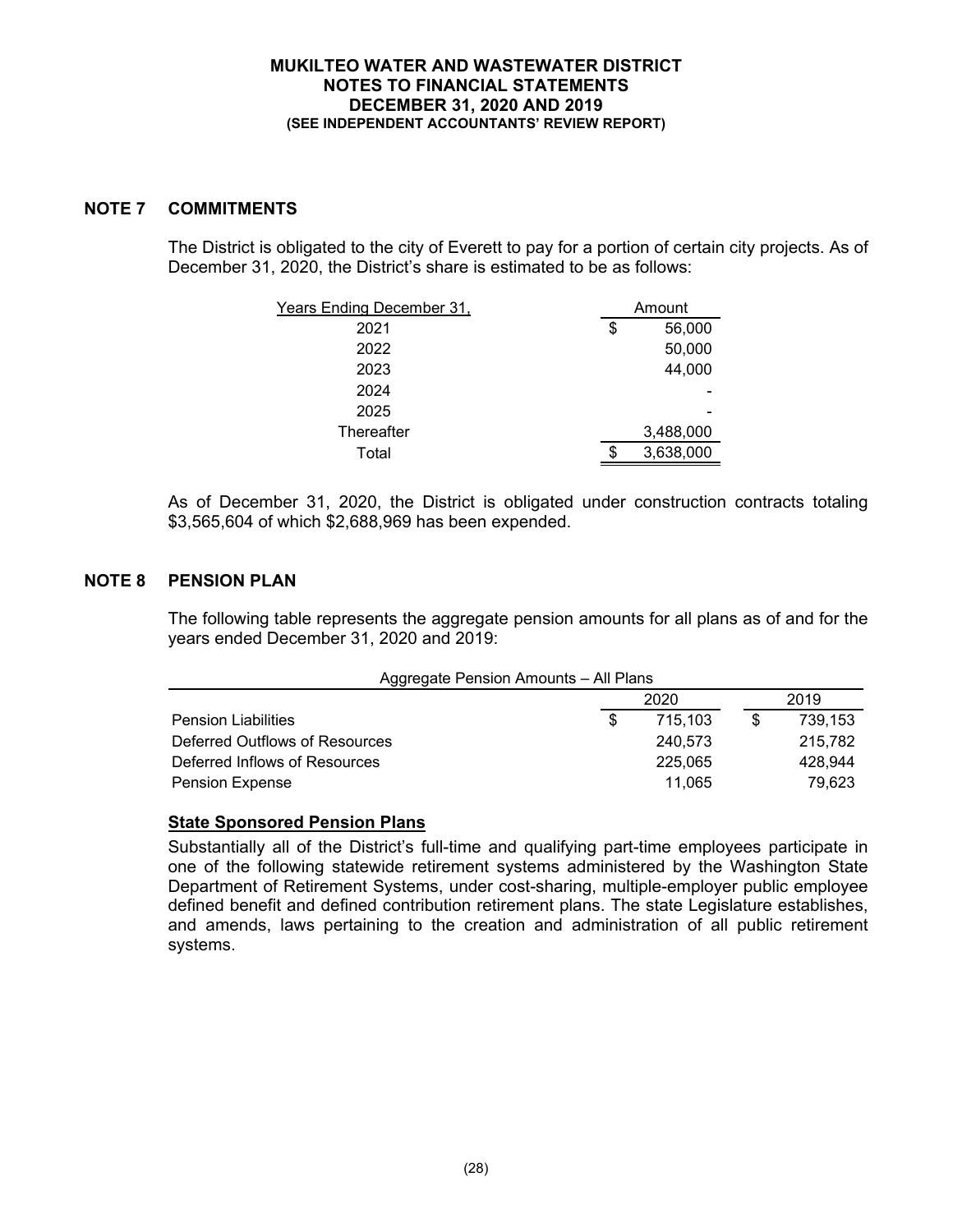# **NOTE 8 PENSION PLAN (CONTINUED)**

# **State Sponsored Pension Plans (Continued)**

The Department of Retirement Systems (DRS), a department within the primary government of the state of Washington, issues a publicly available comprehensive annual financial report (CAFR) that includes financial statements and required supplementary information for each plan. The DRS CAFR may be obtained by writing to:

> Department of Retirement Systems Communications Unit PO Box 48380 Olympia, WA 98540-8380

Or the DRS CAFR may be downloaded from the DRS website at www.drs.wa.gov

# **Public Employees Retirement System (PERS)**

PERS members include elected officials; state employees; employees of the Supreme, Appeals and Superior Courts; employees of the legislature; employees of district and municipal courts; employees of local governments, and higher education employees not participating in higher education retirement programs. PERS is comprised of three separate pension plans for membership purposes. PERS plans 1 and 2 are defined benefit plans, and PERS plan 3 is a defined benefit plan with a defined contribution component.

**PERS Plan 1** – provides retirement, disability, and death benefits. Retirement benefits are determined as 2% of the member's average final compensation (AFC) times the member's years of service. The AFC is the average of the member's 24 highest consecutive service months. Members are eligible for retirement from active status at any age with at least 30 years of service, at age 55 with at least 25 years of service, or at age 60 with at least 5 years of service. Members retiring from active status prior to the age of 65 may receive actuarially reduced benefits. Retirement benefits are actuarially reduced to reflect the choice of a survivor benefit. Other benefits include duty and nonduty disability payments, an optional cost-of-living adjustment (COLA), and a one-time duty-related death benefit, if found eligible by the Department of Labor and Industries. PERS 1 members were vested after the completion of 5 years of eligible service. The plan was closed to new entrants on September 30, 1977.

**Contributions** – The PERS Plan 1 member contribution rate is established by state statute at 6%. The employer contribution rate is developed by the Office of the State Actuary and includes an administrative expense component that is currently set at 0.18%. Each biennium, the state Pension Funding Council adopts Plan 1 employer contribution rates.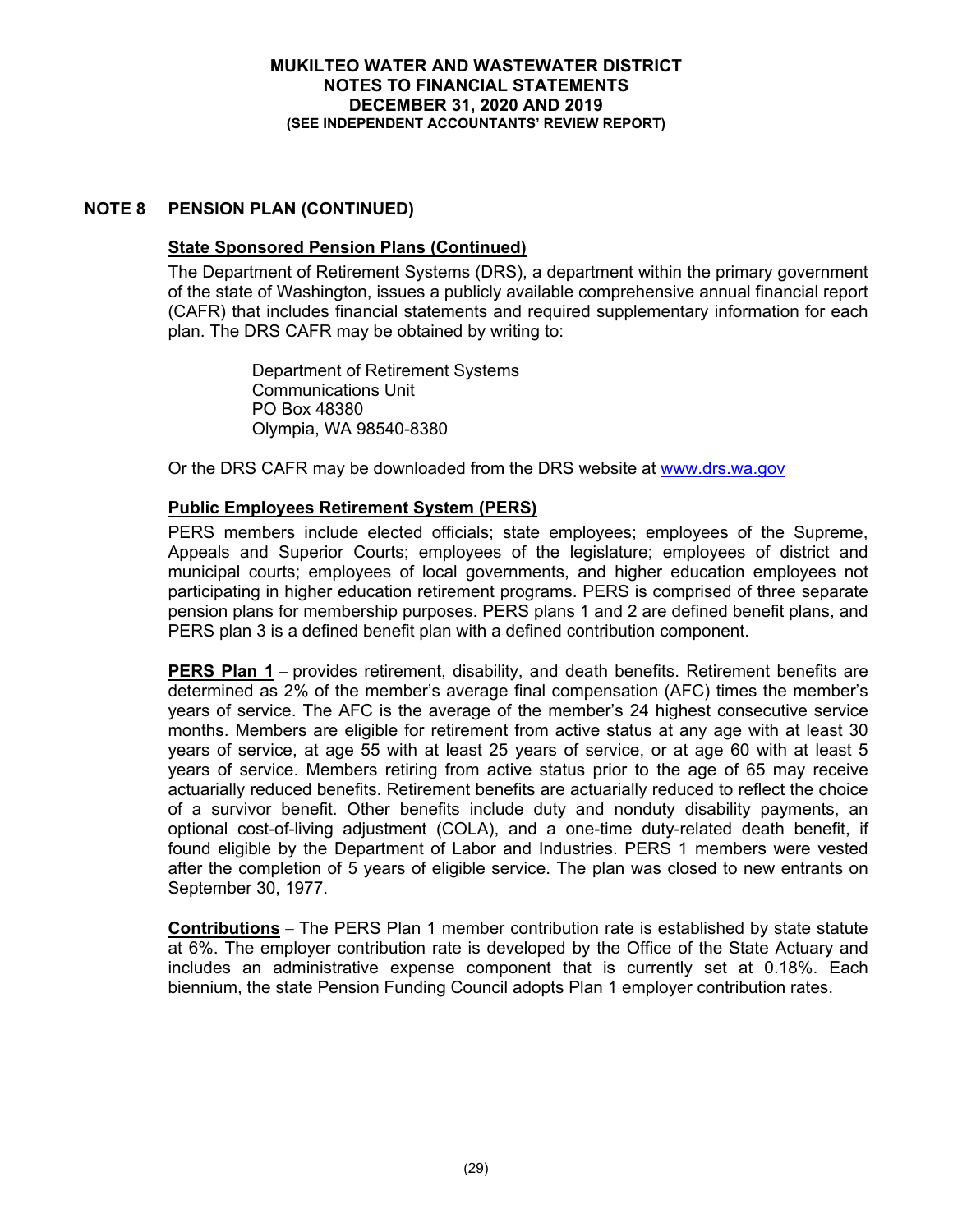# **NOTE 8 PENSION PLAN (CONTINUED)**

# **Public Employees Retirement System (PERS) (Continued)**

### **Contributions (Continued)**

The PERS Plan 1 required contribution rates (expressed as a percentage of covered payroll) were as follows:

| PERS Plan 1 Actual Contribution Rates | Employer | Employee |
|---------------------------------------|----------|----------|
| 2020                                  |          |          |
| January through August                |          |          |
| PFRS Plan 1                           | 7.92 %   | 6.00%    |
| PERS Plan 1 UAAL                      | 4.76     |          |
| <b>Administrative Fee</b>             | 0.18     |          |
| Total                                 | 12.86 %  | 6.00 %   |
| September through December            |          |          |
| PERS Plan 1                           | 7.92 %   | 6.00%    |
| PERS Plan 1 UAAL                      | 4.87     |          |
| <b>Administrative Fee</b>             | 0.18     |          |
| Total                                 | 12.97 %  | 6.00 %   |
| 2019                                  |          |          |
| January through June                  |          |          |
| PERS Plan 1                           | 7.52 %   | 6.00%    |
| PERS Plan 1 UAAL                      | 5.13     |          |
| <b>Administrative Fee</b>             | 0.18     |          |
| Total                                 | 12.83 %  | 6.00 %   |
| July through December                 |          |          |
| PFRS Plan 1                           | 7.92 %   | 6.00%    |
| PERS Plan 1 UAAL                      | 4.76     |          |
| <b>Administrative Fee</b>             | 0.18     |          |
| Total                                 | 12.86 %  | 6.00%    |

The District's actual contributions to the plan were \$100,271 and \$102,934 for the years ended December 31, 2020 and 2019, respectively.

**PERS Plan 2/3** – provides retirement, disability, and death benefits. Retirement benefits are determined as 2% of the member's average final compensation (AFC) times the member's years of service for Plan 2 and 1% of AFC for Plan 3. The AFC is the average of the member's 60 highest-paid consecutive service months. There is no cap on years of service credit. Members are eligible for retirement with a full benefit at 65 with at least 5 years of service credit. Retirement before age 65 is considered an early retirement. PERS Plan 2/3 members who have at least 20 years of service credit and are 55 years of age or older, are eligible for early retirement with a benefit that is reduced by a factor that varies according to age for each year before age 65.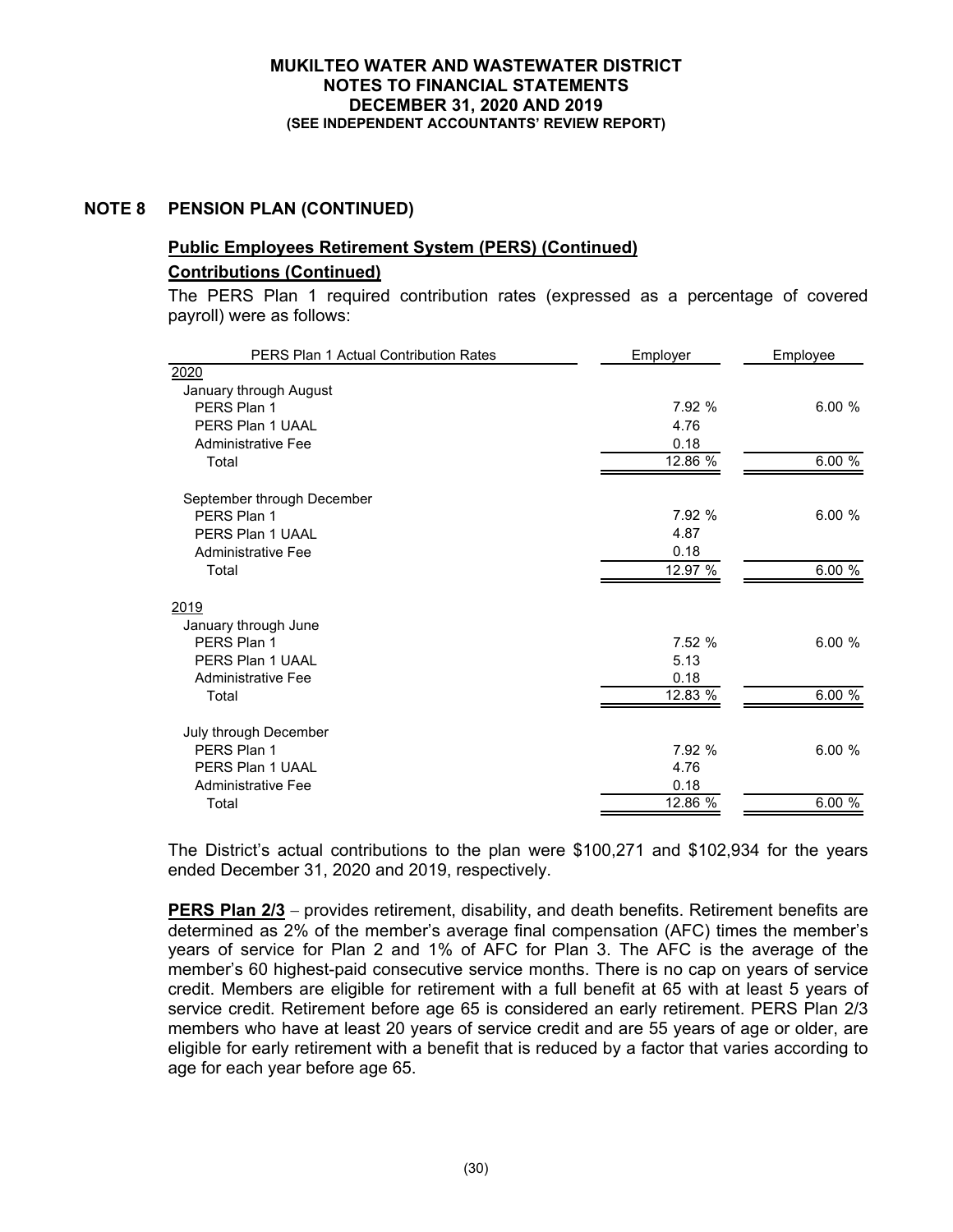# **NOTE 8 PENSION PLAN (CONTINUED)**

# **Public Employees Retirement System (PERS) (Continued) PERS Plan 2/3 (Continued)**

PERS Plan 2/3 members who have 30 or more years of service credit and are at least 55 years old can retire under one of two provisions:

- With a benefit that is reduced by 3% for each year before age 65; or
- With a benefit that has a smaller (or no) reduction (depending on age) that imposes stricter return-to-work rules.

PERS Plan 2/3 members hired on or after May 1, 2013 have the option to retire early by accepting a reduction of 5% for each year of retirement before age 65. This option is available only to those who are age 55 or older and have at least 30 years of service credit. PERS Plan 2/3 retirement benefits are also actuarially reduced to reflect the choice of a survivor benefit. Other PERS Plan 2/3 benefits include duty and nonduty disability payments, a cost-of-living allowance (based on the CPI), capped at 3% annually and a onetime duty related death benefit, if found eligible by the Department of Labor and Industries. PERS 2 members are vested after completing 5 years of eligible service. Plan 3 members are vested in the defined benefit portion of their plan after 10 years of service; or after 5 years of service if 12 months of that service are earned after age 44.

**PERS Plan 3** – defined contribution benefits are totally dependent on employee contributions and investment earnings on those contributions. PERS Plan 3 members choose their contribution rate upon joining membership and have a chance to change rates upon changing employers. As established by statute, Plan 3 required defined contribution rates are set at a minimum of 5% and escalate to 15% with a choice of 6 options. Employers do not contribute to the defined contribution benefits. PERS Plan 3 members are immediately vested in the defined contribution portion of their plan.

**Contributions** The PERS Plan 2/3 employer and employee contribution rates are developed by the Office of the State Actuary to fully fund Plan 2 and the defined benefit portion of Plan 3. The Plan 2/3 employer rates include a component to address the PERS Plan 1 unfunded actuarially accrued liability (UAAL) and an administrative expense that is currently set at 0.18%. Each biennium, the state Pension Funding Council adopts Plan 2 employer and employee contribution rates and Plan 3 contribution rates.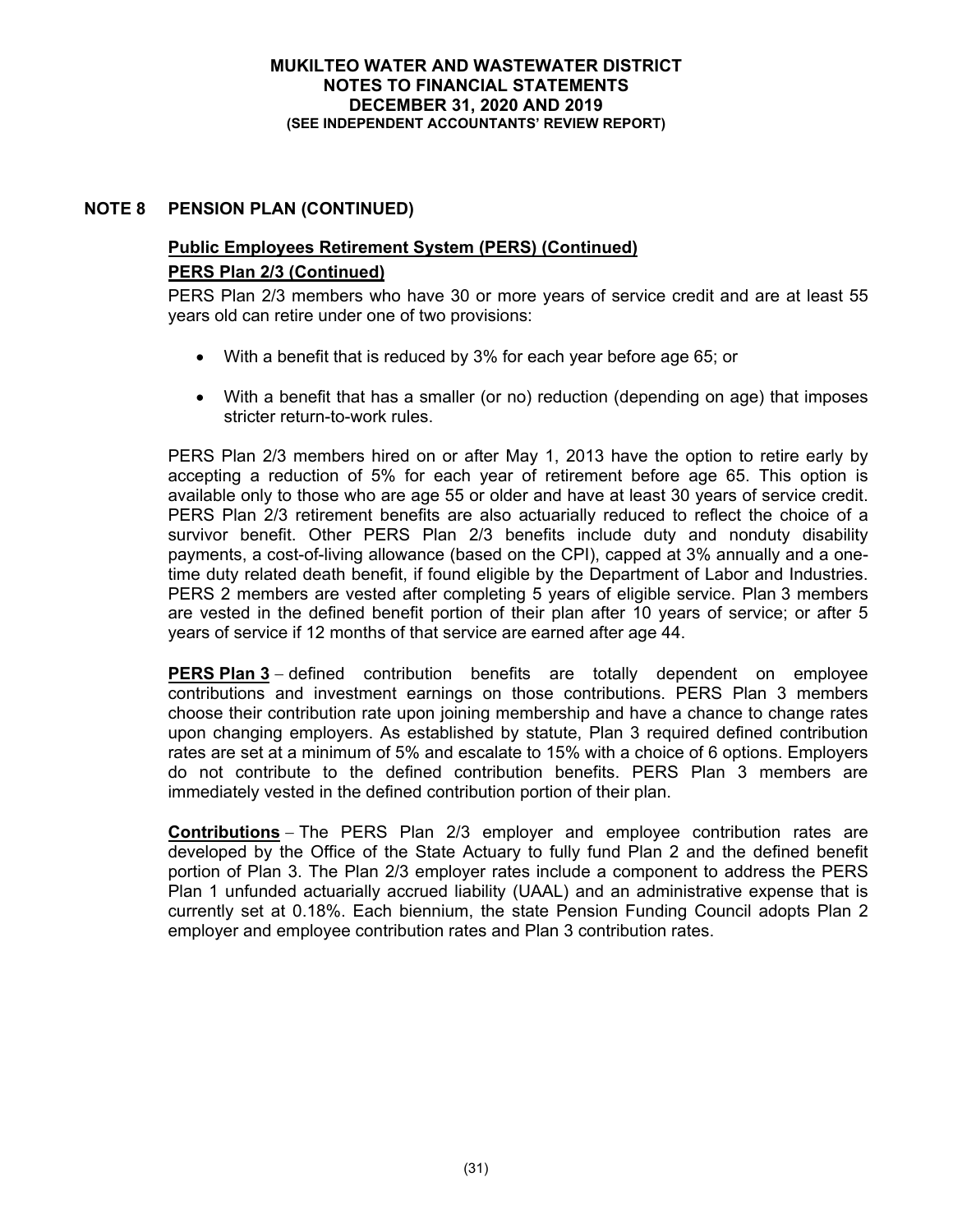# **NOTE 8 PENSION PLAN (CONTINUED)**

# **Public Employees Retirement System (PERS) (Continued) Contributions (Continued)**

# The PERS Plan 2/3 required contribution rates (expressed as a percentage of covered payroll) were as follows:

| PERS Plan 2/3 Actual Contribution Rates | Employer 2/3 | Employee 2 | Employee 3 |
|-----------------------------------------|--------------|------------|------------|
| 2020                                    |              |            |            |
| January through August                  |              |            |            |
| PERS Plan 2/3                           | 7.92 %       | 7.90 %     | Varies     |
| PERS Plan 1 UAAL                        | 4.76         |            |            |
| <b>Administrative Fee</b>               | 0.18         |            |            |
| Total                                   | 12.86 %      | 7.90 %     |            |
| September through December              |              |            |            |
| PFRS Plan 2/3                           | 7.92 %       | 7.90 %     | Varies     |
| PERS Plan 1 UAAL                        | 4.87         |            |            |
| <b>Administrative Fee</b>               | 0.18         |            |            |
| Total                                   | 12.97 %      | 7.90 %     |            |
| 2019                                    |              |            |            |
| January through June                    |              |            |            |
| PERS Plan 2/3                           | 7.52 %       | 7.41 %     | Varies     |
| PERS Plan 1 UAAL                        | 5.13         |            |            |
| <b>Administrative Fee</b>               | 0.18         |            |            |
| Total                                   | 12.83 %      | 7.41 %     |            |
| July through December                   |              |            |            |
| PFRS Plan 2/3                           | 7.92 %       | 7.90 %     | Varies     |
| PFRS Plan 1 UAAL                        | 4.76         |            |            |
| <b>Administrative Fee</b>               | 0.18         |            |            |
| Total                                   | 12.86 %      | 7.90 %     |            |

The District's actual contributions to the plan were \$165,661 and \$160,276 for the years ended December 31, 2020 and 2019, respectively.

# **Actuarial Assumptions**

The 2020 total pension liability (TPL) for each of the DRS plans was determined using the most recent actuarial valuation completed in 2020 with a valuation date of June 30, 2019. The actuarial assumptions used in the valuation were based on the results of the Office of the State Actuary's (OSA) *2013-2018 Experience Study* and the *2019 Economic Experience Study*.

The 2019 TPL for each of the DRS plans was determined using the actuarial valuation completed in 2019, with a valuation date of June 30, 2018. The actuarial assumptions used in the valuation were based on the results of the Office of the State Actuary's (OSA) *2007- 2012 Experience Study* and the *2017 Economic experience Study*.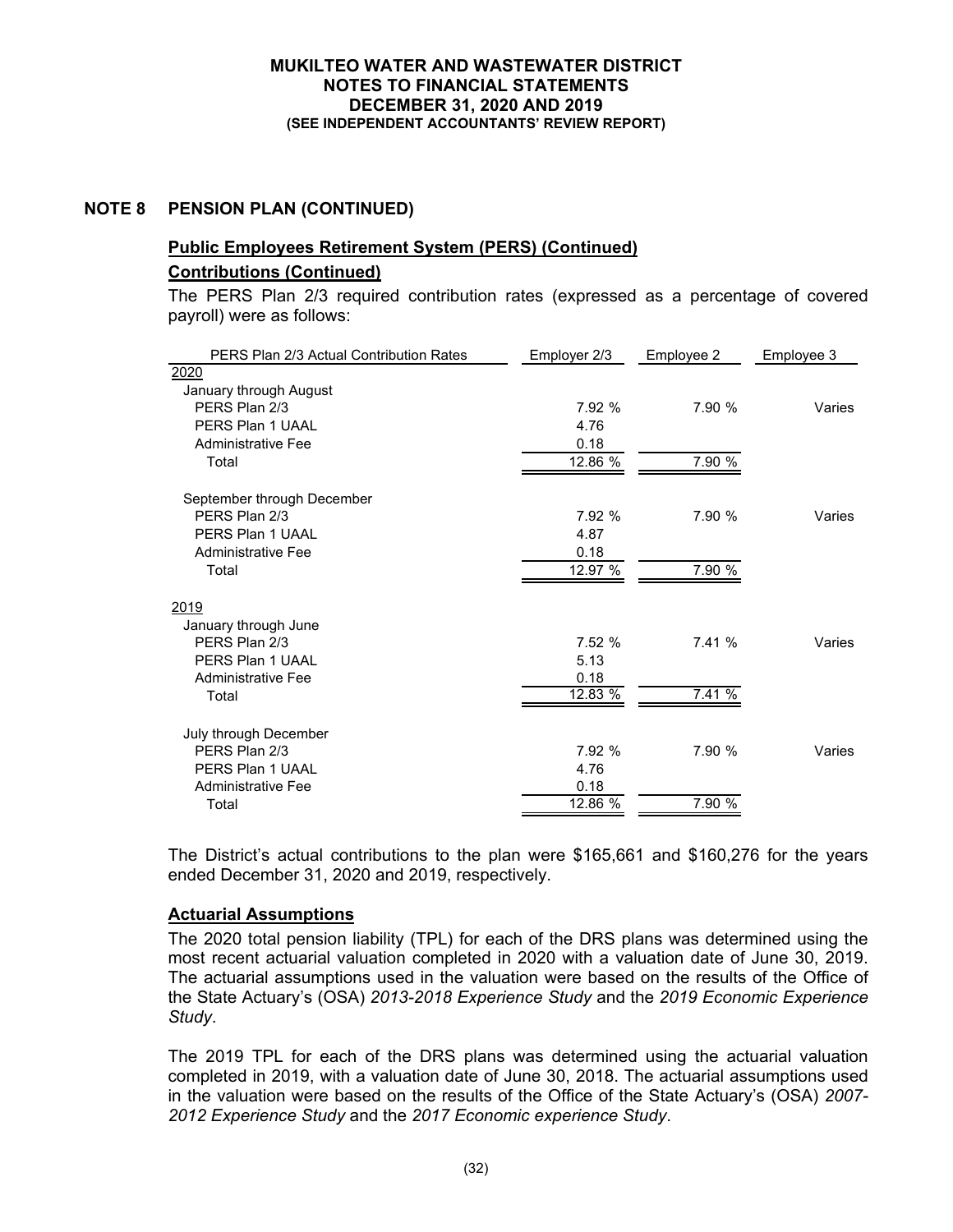# **NOTE 8 PENSION PLAN (CONTINUED)**

# **Actuarial Assumptions (Continued)**

Additional 2020 assumptions for subsequent events and law changes are current as of the 2019 actuarial valuation report. Additional 2019 assumptions for subsequent events and law changes are current as of the 2018 actuarial valuation report. The TPL was calculated as of the valuation date and rolled forward to the measurement date of June 30, 2020 and June 30, 2019. 2020 Plan liabilities were rolled forward from June 30, 2019, to June 30, 2020, and 2019 Plan liabilities were rolled forward from June 30, 2018, to June 30, 2019, reflecting each plan's normal cost (using the entry-age cost method), assumed interest and actual benefit payments.

- **Inflation:** 2.75% total economic inflation; 3.50% salary inflation
- **Salary increases:** In addition to the base 3.50% salary inflation assumption, salaries are also expected to grow by promotions and longevity.
- **Investment rate of return:** 7.4%

2020 Mortality rates were developed using the Society of Actuaries' Pub. H-2020 mortality rates, which vary by member status, as the base table. The OSA applied age offsets for each system, as appropriate, to better tailor the mortality rates to the demographics of each plan. OSA applied the long-term MP-2017 generational improvement scale, also developed by the Society Actuaries, to project mortality rates for every year after the 2010 base table. Mortality rates are applied on a generational basis; meaning, each member is assumed to receive additional mortality improvements in each future year throughout his or her lifetime.

2019 Mortality rates were based on the RP-2000 report's Combined Healthy Table and Combined Disabled Table, published by the Society of Actuaries. The OSA applied offsets to the base table and recognized future improvements in mortality by projecting the mortality rates using 100% Scale BB. Mortality rates are applied on a generational basis; meaning, each member is assumed to receive additional mortality improvements in each future year throughout his or her lifetime.

There were changes in methods and assumptions between the 2020 and 2019 valuations.

- OSA updated its demographic assumptions based on the results of its latest demographic experience study. See OSA's 2013-2018 Demographic Experience Study at leg.wa.gov/osa.
- OSA updated the Early Retirement Factors and Joint-and-Survivor factors used in its model to match the ones implemented by DRS on October 1, 2020. These factors are used to value benefits for members who elect to retire early and for survivors of members that die prior to retirement.
- The valuation includes liabilities and assets for Plan 3 members purchasing Total Allocation Portfolio annuities when determining contribution rates and funded status.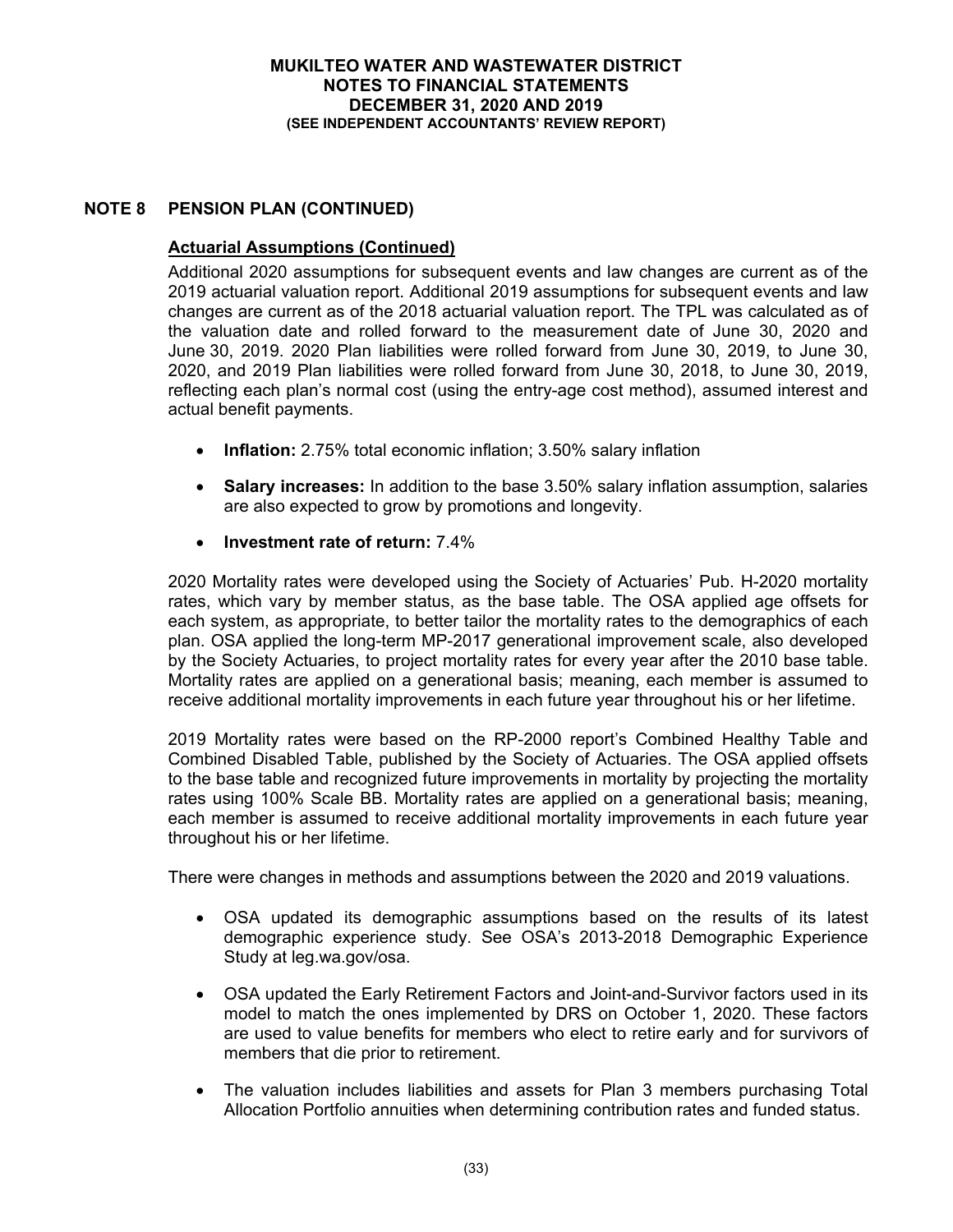# **NOTE 8 PENSION PLAN (CONTINUED)**

 OSA changed its method of updating certain data items that change annually, including the public safety duty-related death lump sum and Washington state average wage. OSA set these values at 2018 and will project them into the future using assumptions until the next Demographic Experience Study in 2025. See leg.wa.gov/osa for more information on this method change.

There were changes in methods and assumptions between the 2019 and 2018 valuations.

- OSA updated modeling to reflect providing benefit payments to the date of the initial retirement eligibility for terminated vested members who delay application for retirement benefits.
- OSA updated COLA programming to reflect legislation signed during the 2018 legislative session that provides PERS Plan 1 annuitants who are not receiving a basic minimum, alternate minimum, or temporary disability benefit with a one-time permanent 1.5% increase to their monthly retirement benefit, not to exceed a maximum of \$62.50 per month.

# **Discount Rate**

The discount rate used to measure the total pension liability for all DRS plans was 7.4%.

To determine that rate, an asset sufficiency test was completed to test whether each pension plan's fiduciary net position was sufficient to make all projected future benefit payments for current plan members. Based on OSA's assumptions, the pension plans' fiduciary net position was projected to be available to make all projected future benefit payments of current plan members. Therefore, the long-term expected rate of return of 7.4% was used to determine the total liability.

### **Long-Term Expected Rate of Return**

The long-term expected rate of return on the DRS pension plan investments of 7.4% was determined using a building-block-method. In selecting this assumption, the Office of the State Actuary (OSA) reviewed the historical experience data, considered the historical conditions that produced past annual investment returns, and considered capital market assumptions and simulated expected investment returns provided by the Washington State Investment Board (WSIB). The WSIB uses the capital market assumptions and their target asset allocation to simulate future investment returns over various time horizons.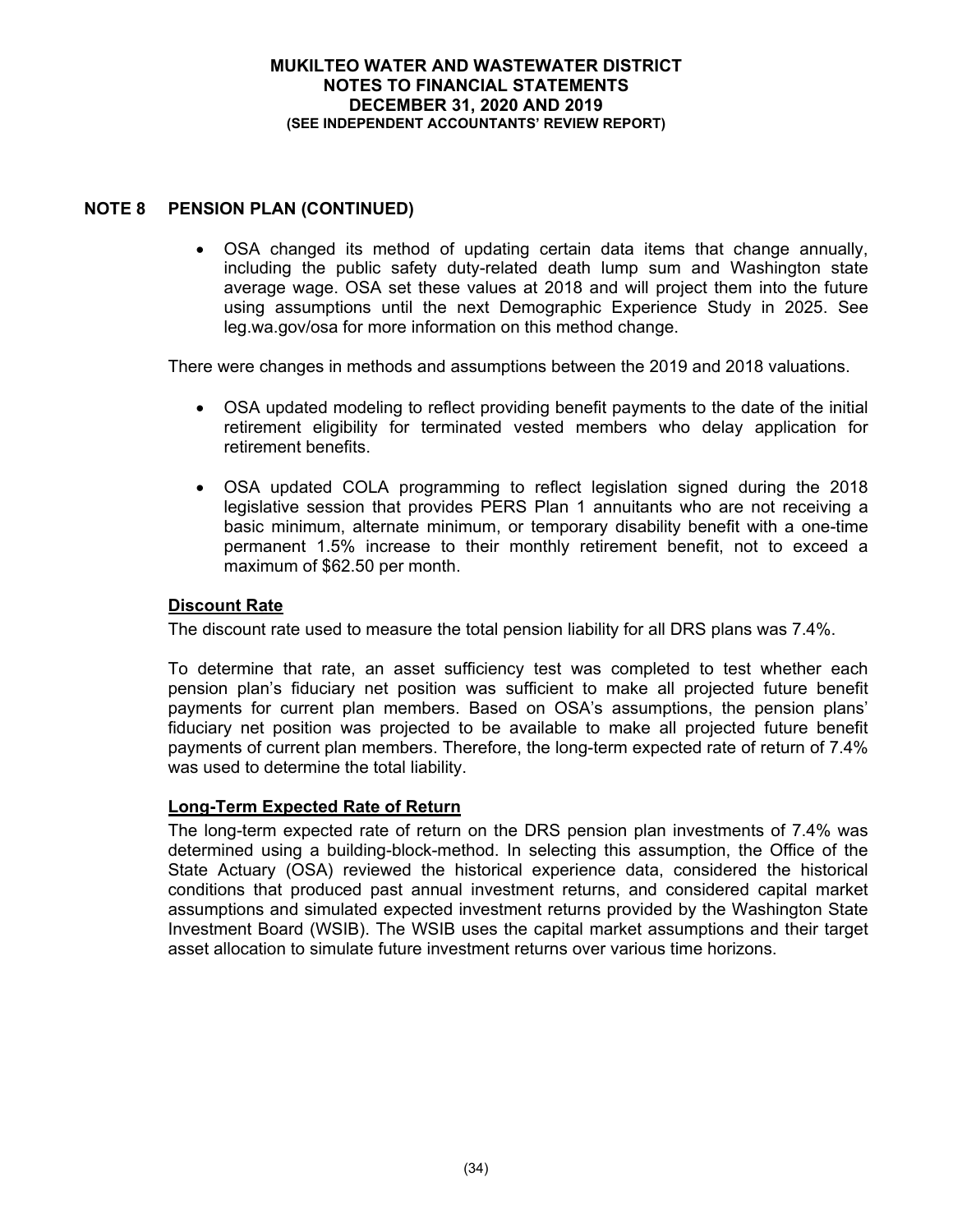# **NOTE 8 PENSION PLAN (CONTINUED)**

# **Estimated Rates of Return by Asset Class**

Best estimates of arithmetic real rates of return for each major asset class included in the pension plan's target asset allocation, are summarized in the table below. The inflation component used to create the table is 2.2% and represents the WSIB's most recent longterm estimate of broad economic inflation.

As of June 30, 2020 and 2019:

|                        |            | Percent              |
|------------------------|------------|----------------------|
|                        |            | Long-Term            |
|                        |            | <b>Expected Real</b> |
|                        | Target     | Rate of Return       |
| Asset Class            | Allocation | Arithmetic           |
| <b>Fixed Income</b>    | 20 %       | 2.20%                |
| <b>Tangible Assets</b> | 7          | 5.10                 |
| <b>Real Estate</b>     | 18         | 5.80                 |
| <b>Global Equity</b>   | 32         | 6.30                 |
| <b>Private Equity</b>  | 23         | 9.30                 |
| Total                  | 100 %      |                      |
|                        |            |                      |

# **Sensitivity of NPL**

The table below presents the District's proportionate share of the net pension liability calculated using the applicable discount rate, as well as what the District's proportionate share of the net pension liability would be if it were calculated using a discount rate that is 1 percentage point lower or 1-percentage point higher than applicable discount rate.

|                                              | Current<br>1% Decrease<br>Discount Rate<br>$(6.4\%)$<br>$(7.4\%)$ |                      |    | 1% Increase<br>$(8.4\%)$ |                             |
|----------------------------------------------|-------------------------------------------------------------------|----------------------|----|--------------------------|-----------------------------|
| 2020<br>PERS <sub>1</sub><br><b>PERS 2/3</b> | \$                                                                | 608,075<br>1,428,860 | \$ | 485,467<br>229,636       | \$<br>378,540<br>(757, 924) |
| 2019<br>PERS <sub>1</sub><br><b>PERS 2/3</b> | \$                                                                | 698,072<br>1,393,797 | \$ | 557,423<br>181,730       | \$<br>435,393<br>(812, 851) |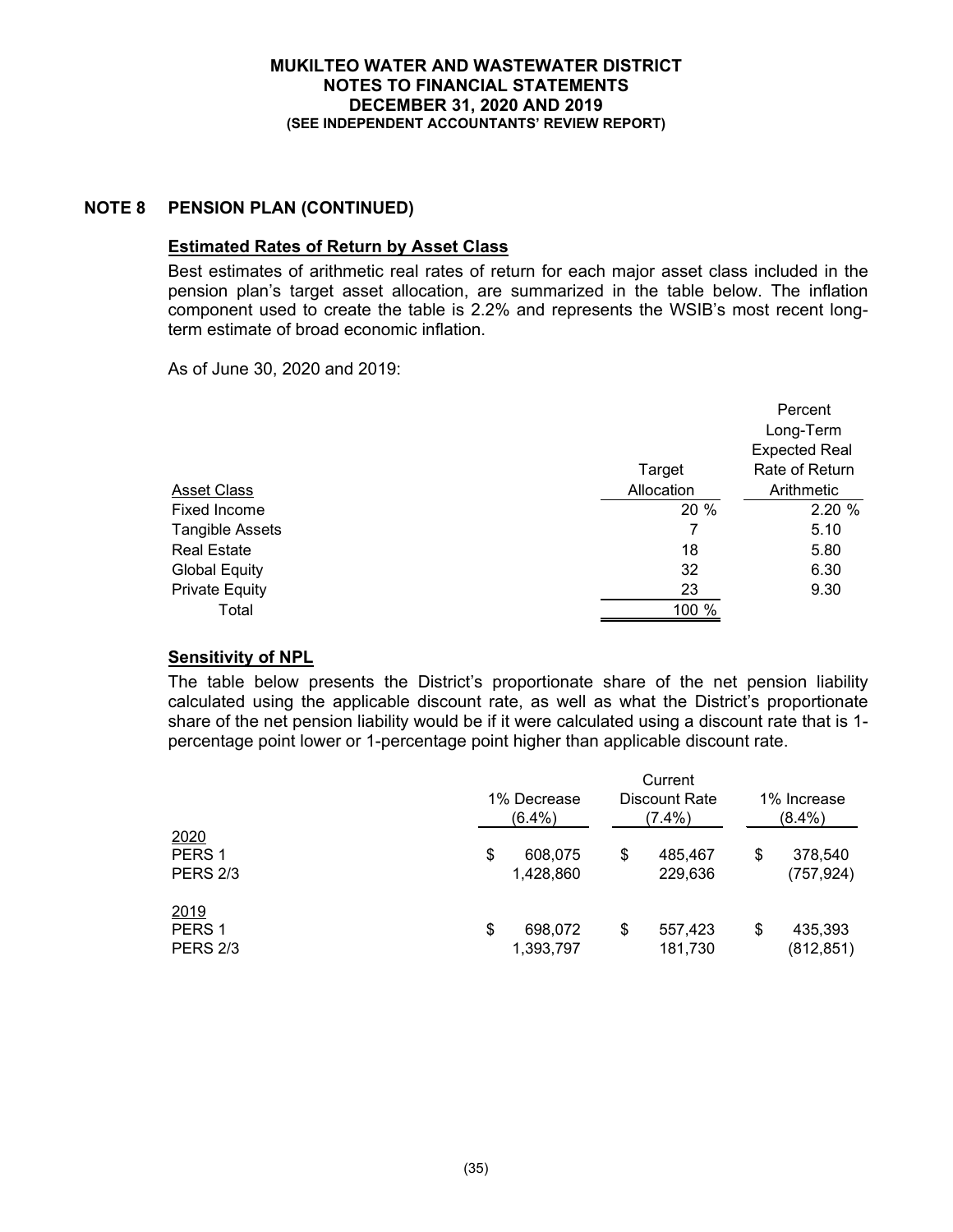# **NOTE 8 PENSION PLAN (CONTINUED)**

# **Pension Plan Fiduciary Net Position**

Detailed information about the State's pension plans' fiduciary net position is available in the separately issued DRS financial report.

### **Pension Liabilities (Assets), Pension Expense, and Deferred Outflows of Resources and Deferred Inflows of Resources Related to Pensions**

At December 31, 2020 and 2019, the District reported a net pension liability (asset) for its proportionate share of the net pension liabilities as follows (measured as of June 30, 2020 and 2019):

|                   |        | 2020    |    | 2019    |
|-------------------|--------|---------|----|---------|
| PERS <sub>1</sub> | ጦ<br>Œ | 485,467 |    | 557,423 |
| <b>PERS 2/3</b>   |        | 229,636 |    | 181,730 |
| Total             | œ<br>Œ | 715,103 | ۰D | 739,153 |

The District's proportionate share of the collective net pension liabilities was as follows:

|                   | Proportionate | Proportionate | Change in      |
|-------------------|---------------|---------------|----------------|
|                   | Share 6/30/19 | Share 6/30/20 | Proportion     |
| PERS <sub>1</sub> | 0.014496 %    | 0.013751 %    | $(0.000745)\%$ |
| <b>PERS 2/3</b>   | 0.018709      | 0.017955      | (0.000754)     |
|                   | Proportionate | Proportionate | Change in      |
|                   | Share 6/30/18 | Share 6/30/19 | Proportion     |
| PERS <sub>1</sub> | 0.014042 %    | 0.014496 %    | 0.000454%      |
| <b>PERS 2/3</b>   | 0.018074      | 0.018709      | 0.000635       |

Employer contribution transmittals received and processed by the DRS for the fiscal year ended June 30 are used as the basis for determining each employer's proportionate share of the collective pension amounts reported by the DRS in the *Schedules of Employer and Non-employer Allocations*.

The 2020 and 2019 collective net pension liability (asset) was measured as of June 30, 2020 and 2019, respectively, and the actuarial valuation date on which the total pension liability (asset) is based was as of June 30, 2019 and 2018, respectively, with update procedures used to roll forward the total pension liability to the measurement date.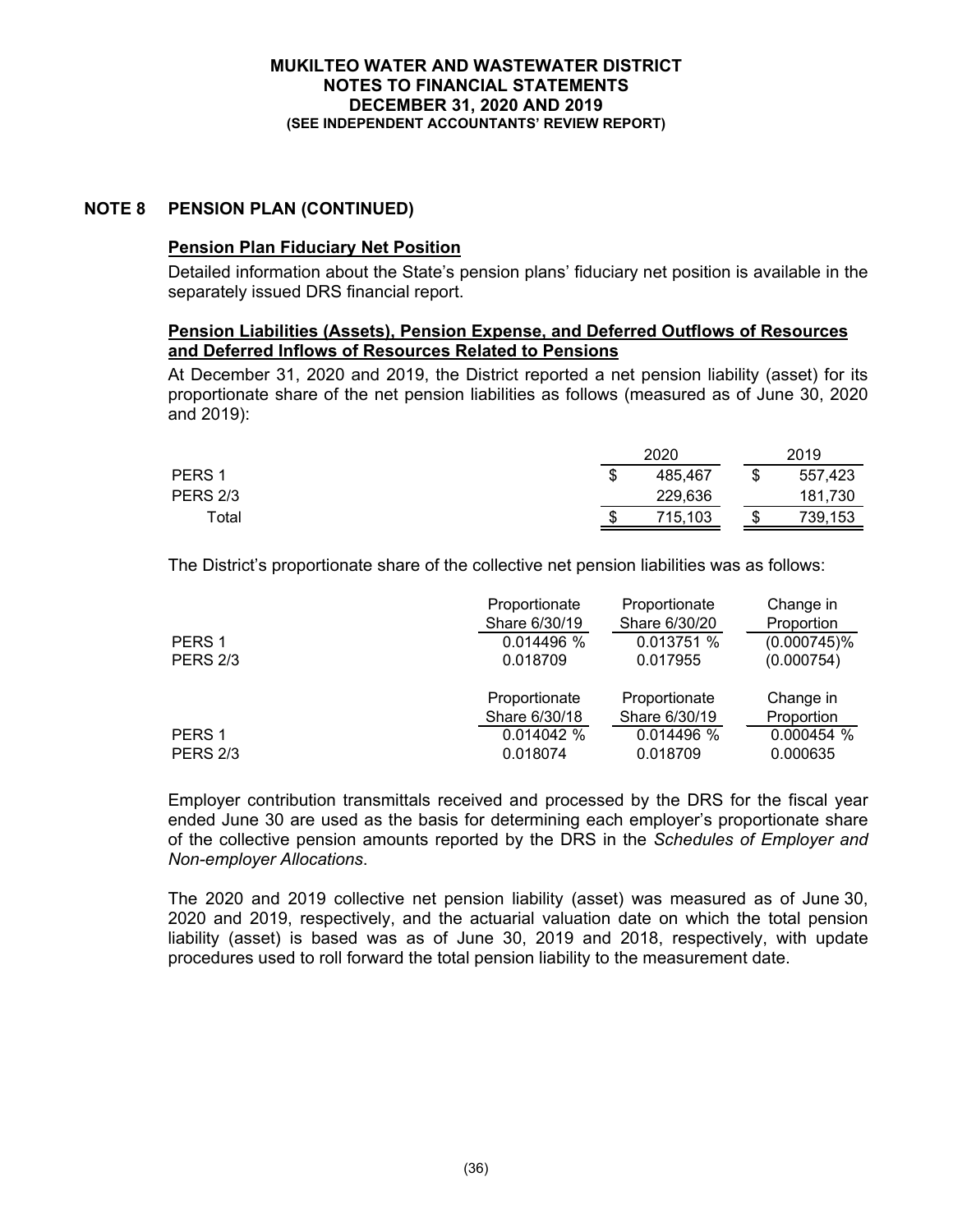# **NOTE 8 PENSION PLAN (CONTINUED)**

# **Pension Liabilities (Assets), Pension Expense, and Deferred Outflows of Resources and Deferred Inflows of Resources Related to Pensions (Continued)**

# **Pension Expense**

For the years ended December 31, 2020 and 2019, the District recognized pension expense as follows:

|                    |    | 2020     |    | 2019   |
|--------------------|----|----------|----|--------|
| PERS <sub>1</sub>  | \$ | (6,838)  | \$ | 46,557 |
| <b>PERS 2/3</b>    |    | 20.049   |    | 27,076 |
| Expenses and Other |    | (2, 146) |    | 5,990  |
| Total              | S  | 11,065   | Ф  | 79,623 |

# **Deferred Outflows of Resources and Deferred Inflows of Resources**

At December 31 the District reported deferred outflows of resources and deferred inflows of resources related to pensions from the following sources:

|                                                        | Deferred<br>Outflows of<br><b>Resources</b> |         |    | Deferred<br>Inflows of<br>Resources |  |
|--------------------------------------------------------|---------------------------------------------|---------|----|-------------------------------------|--|
|                                                        |                                             |         |    |                                     |  |
| 2020                                                   |                                             |         |    |                                     |  |
| PERS 1:                                                |                                             |         |    |                                     |  |
| Differences Between Expected and Actual Experience     | \$                                          |         | \$ |                                     |  |
| Net Difference Between Projected and Actual            |                                             |         |    |                                     |  |
| <b>Investment Earnings on Pension Plan Investments</b> |                                             |         |    | 2,703                               |  |
| <b>Changes of Assumptions</b>                          |                                             |         |    |                                     |  |
| Changes in Proportion and Differences Between          |                                             |         |    |                                     |  |
| Contributions and Proportionate Share of Contributions |                                             |         |    |                                     |  |
| Contributions Subsequent to the Measurement Date       |                                             | 50,074  |    |                                     |  |
| <b>Total PERS 1</b>                                    |                                             | 50,074  |    | 2,703                               |  |
|                                                        |                                             |         |    |                                     |  |
| <b>PERS 2/3:</b>                                       |                                             |         |    |                                     |  |
| Differences Between Expected and Actual Experience     | \$                                          | 82,207  | \$ | 28,779                              |  |
| Net Difference Between Projected and Actual            |                                             |         |    |                                     |  |
| Investment Earnings on Pension Plan Investments        |                                             |         |    | 11,662                              |  |
| <b>Changes of Assumptions</b>                          |                                             | 3,271   |    | 156,862                             |  |
| Changes in Proportion and Differences Between          |                                             |         |    |                                     |  |
| Contributions and Proportionate Share of Contributions |                                             | 22,881  |    | 25,059                              |  |
| Contributions Subsequent to the Measurement Date       |                                             | 82,140  |    |                                     |  |
| Total PERS 2/3                                         |                                             | 190,499 | \$ | 222,362                             |  |
| <b>Total All Plans</b>                                 |                                             | 240,573 |    | 225,065                             |  |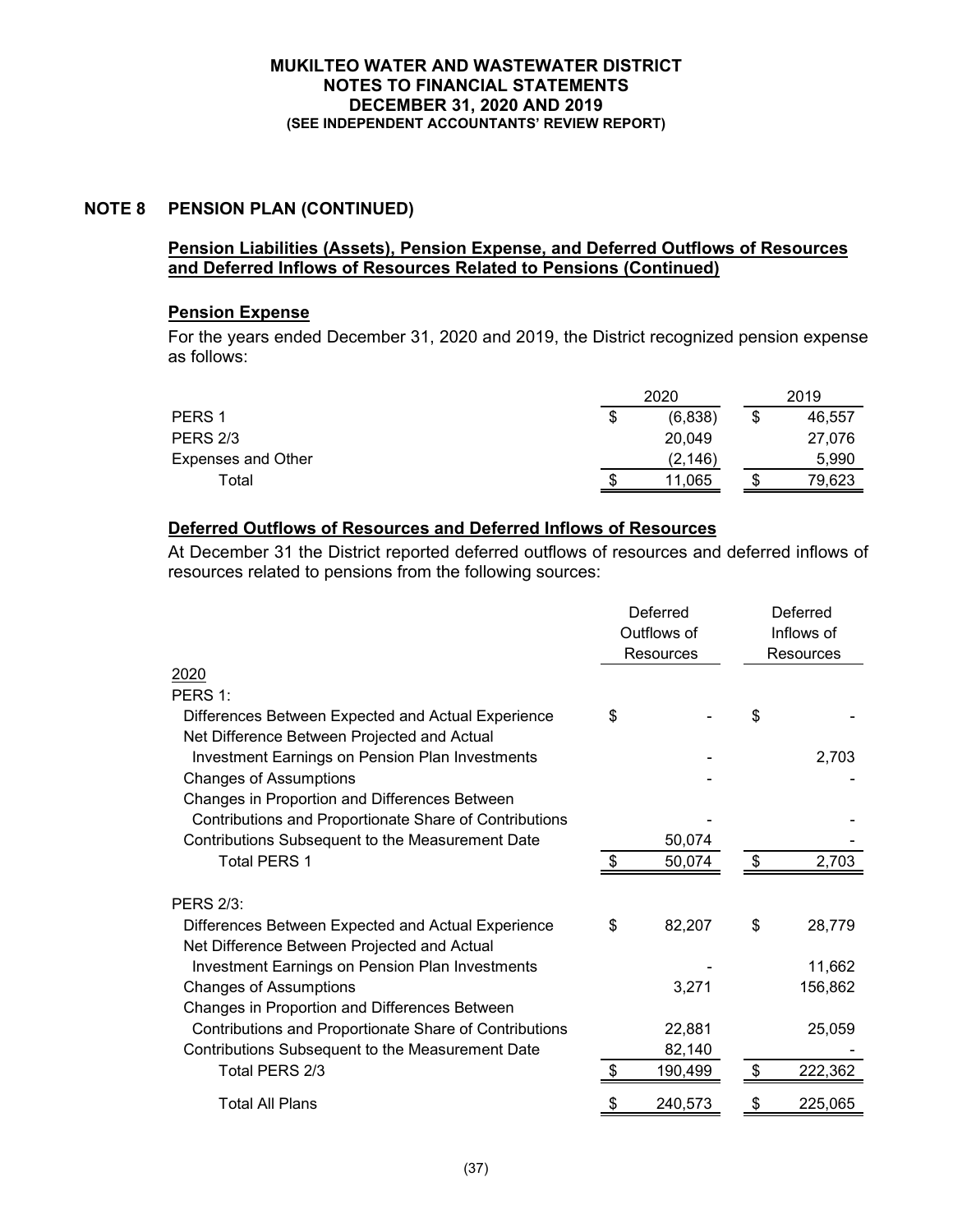# **NOTE 8 PENSION PLAN (CONTINUED)**

# **Pension Liabilities (Assets), Pension Expense, and Deferred Outflows of Resources and Deferred Inflows of Resources Related to Pensions (Continued)**

### **Deferred Outflows of Resources and Deferred Inflows of Resources (Continued)**

|                                                        | Deferred<br>Outflows of<br><b>Resources</b> |         | Deferred<br>Inflows of<br>Resources |  |
|--------------------------------------------------------|---------------------------------------------|---------|-------------------------------------|--|
| 2019                                                   |                                             |         |                                     |  |
| PERS 1:                                                |                                             |         |                                     |  |
| Differences Between Expected and Actual Experience     | \$                                          |         | \$                                  |  |
| Net Difference Between Projected and Actual            |                                             |         |                                     |  |
| <b>Investment Earnings on Pension Plan Investments</b> |                                             |         | 37,240                              |  |
| <b>Changes of Assumptions</b>                          |                                             |         |                                     |  |
| Changes in Proportion and Differences Between          |                                             |         |                                     |  |
| Contributions and Proportionate Share of Contributions |                                             |         |                                     |  |
| Contributions Subsequent to the Measurement Date       |                                             | 49,459  |                                     |  |
| <b>Total PERS 1</b>                                    | \$                                          | 49,459  | \$<br>37,240                        |  |
|                                                        |                                             |         |                                     |  |
| <b>PERS 2/3:</b>                                       |                                             |         |                                     |  |
| Differences Between Expected and Actual Experience     | \$                                          | 52,066  | \$<br>39,071                        |  |
| Net Difference Between Projected and Actual            |                                             |         |                                     |  |
| <b>Investment Earnings on Pension Plan Investments</b> |                                             |         | 264,525                             |  |
| <b>Changes of Assumptions</b>                          |                                             | 4,654   | 76,248                              |  |
| Changes in Proportion and Differences Between          |                                             |         |                                     |  |
| Contributions and Proportionate Share of Contributions |                                             | 27,715  | 11,860                              |  |
| Contributions Subsequent to the Measurement Date       |                                             | 81,888  |                                     |  |
| Total PERS 2/3                                         | \$                                          | 166,323 | \$<br>391,704                       |  |
| <b>Total All Plans</b>                                 | \$                                          | 215,782 | \$<br>428,944                       |  |

Deferred outflows of resources related to pensions resulting from the District's contributions subsequent to the measurement date will be recognized as a reduction of the net pension liability in the following year. Other amounts reported as deferred outflows and deferred inflows of resources related to pensions will be recognized in pension expense as follows:

| Year Ending December 31, | PERS <sub>1</sub> |    | <b>PERS 2/3</b> |
|--------------------------|-------------------|----|-----------------|
| 2021                     | \$<br>(12, 266)   | \$ | (95, 452)       |
| 2022                     | (386)             |    | (22, 943)       |
| 2023                     | 3,743             |    | 3,914           |
| 2024                     | 6,206             |    | 21,953          |
| 2025                     | ۰                 |    | (7, 957)        |
| Thereafter               | -                 |    | (13, 518)       |
| Total                    | (2,703)           | S. | (114,003)       |
|                          |                   |    |                 |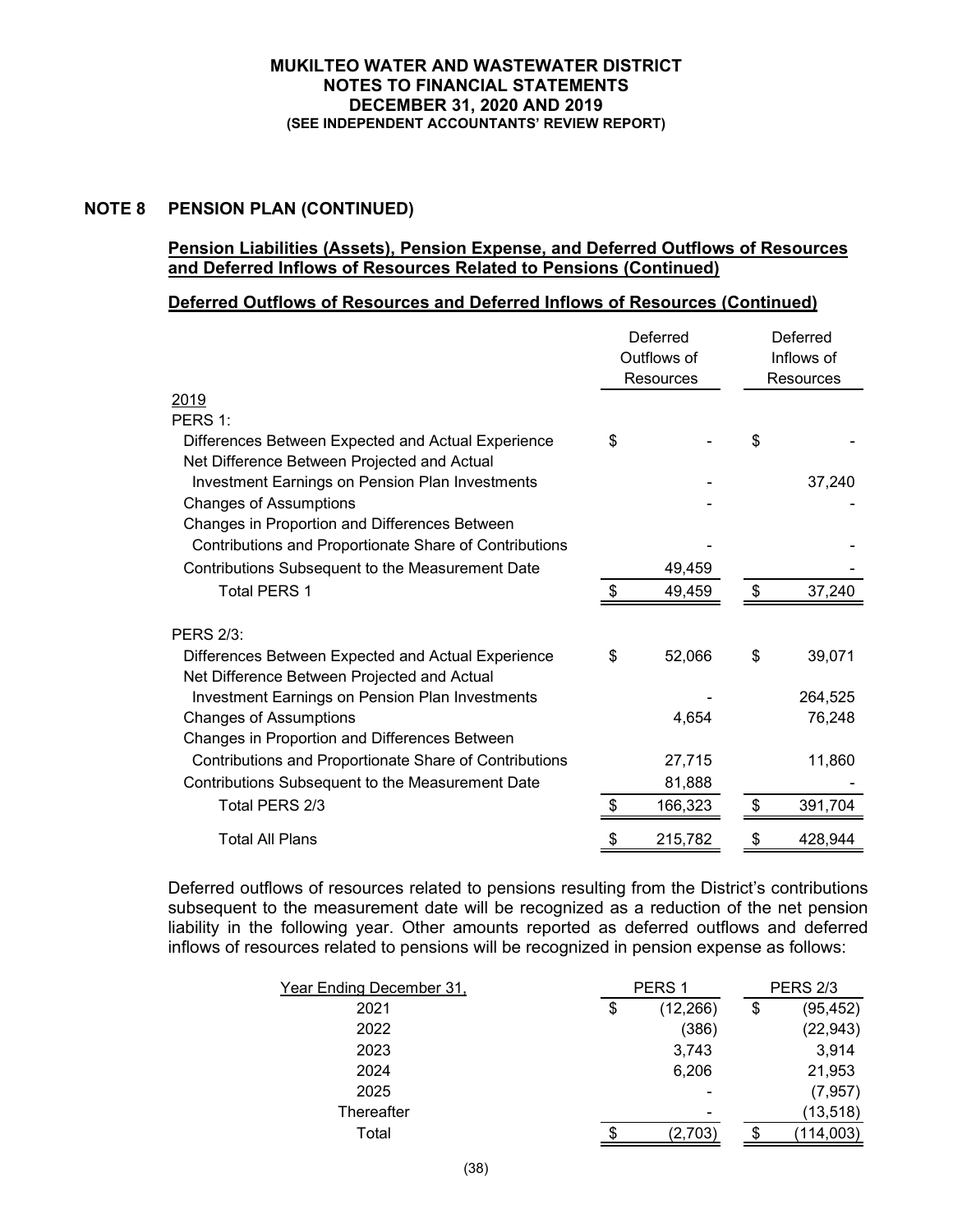# **NOTE 9 DEFERRED COMPENSATION PLAN**

The District offers its employees a deferred compensation plan created in accordance with Internal Revenue Code Section 457. The plan assets are with Great West Life & Annuity Insurance Company, International City/County Managers Association Retirement Trust or the State of Washington Department of Retirement Systems deferred compensation program. The plan, available to all employees, permits them to defer a portion of their salary until future years. The deferred compensation is not available to employees until termination, retirement, death, or unforeseeable emergency. Effective January 1, 2020, the District will match employee contributions up to two (2) percent of an employee's base salary. District contributions were \$38,384 and \$-0- in 2020 and 2019, respectively.

### **NOTE 10 RISK MANAGEMENT**

Mukilteo Water and Wastewater District was a member of Enduris until November 2020. Chapter 48.62 RCW provides the exclusive source of local government entity authority to individually or jointly self-insure risks, jointly purchase insurance, or reinsurance, and to contract for risk management, claims, and administrative services. Enduris was formed July 10, 1987 pursuant to the provisions of Chapter 48.62 RCW, Chapter 200-100 WAC, and Chapter 39.34 RCW. Two counties and two cities in the state of Washington joined together by signing an interlocal governmental agreement to fund their self-insured losses and jointly purchase insurance and administrative services. As of August 31, 2019, there were 547 Enduris members representing a broad array of special purpose districts throughout the state. Enduris provides property and liability coverage as well as risk management services and other related administrative services.

Members make an annual contribution to fund Enduris and share in the self-insured retention of the jointly purchased excess and/or reinsurance coverage. The self-insured retention is:

\$1,000,000 self-insured retention on liability loss - the member is responsible for the first \$1,000 of the amount of each claim, while Enduris is responsible for the remaining \$999,000 on a liability loss.

\$250,000 self-insured retention on property loss - the member is responsible for the first \$1,000 of the amount of each claim, while Enduris is responsible for the remaining \$249,000 on a property loss. For property losses related to boiler and machinery Enduris is responsible for the first \$4,000 of the claim.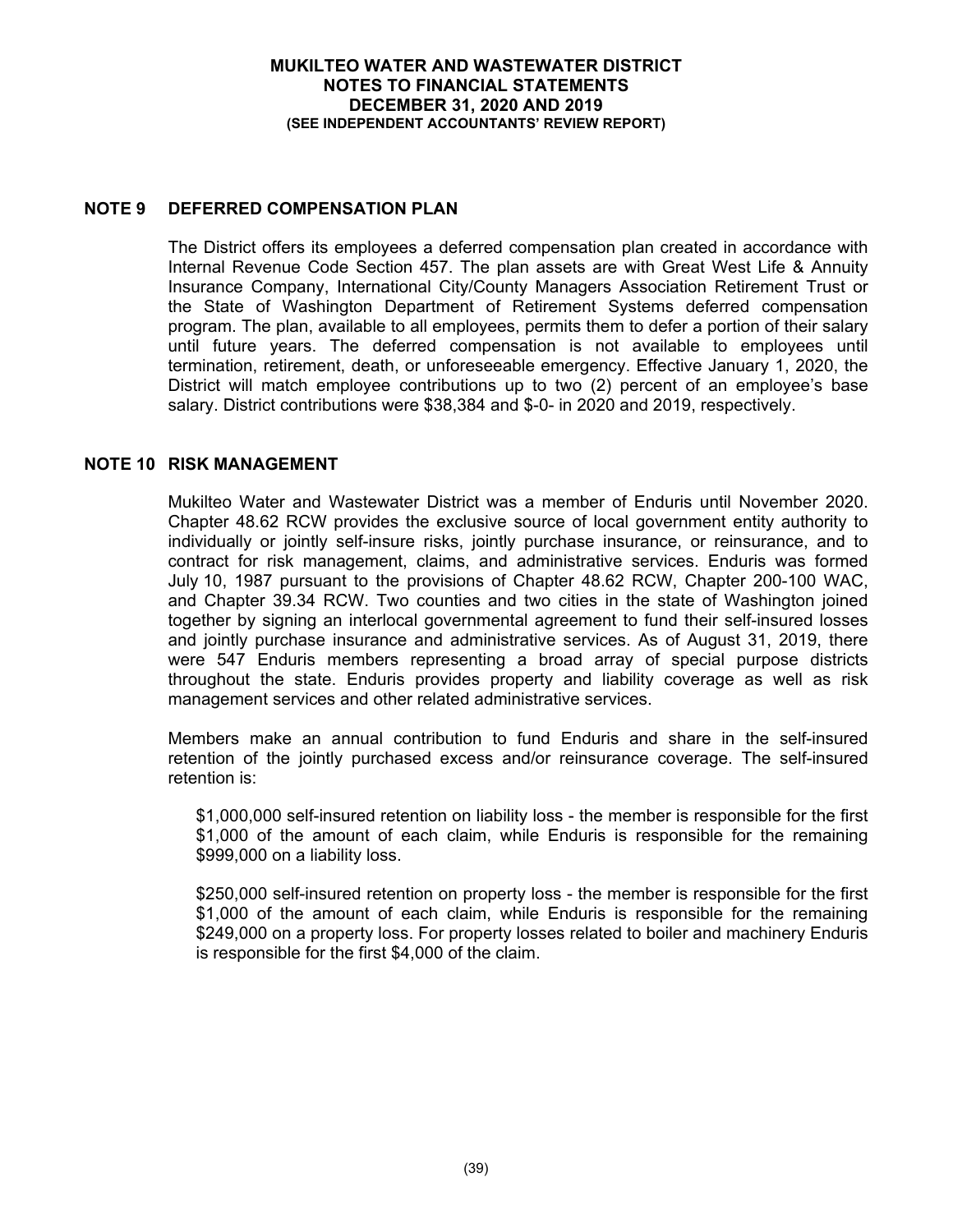# **NOTE 10 RISK MANAGEMENT (CONTINUED)**

Enduris acquires reinsurance from unrelated insurance companies on a "per occurrence" basis to cover all losses over the self-insured retentions as shown on the policy maximum limits. Liability coverage is for all lines of liability coverage including Public Official's Liability. The Property coverage is written on an "all risk," blanket basis using current Statement of Values. The Property coverage includes but is not limited to mobile equipment, boiler and machinery, electronic data processing equipment, business interruption, course of construction and additions, property in transit, fine arts, cyber, and automobile physical damage to insured vehicles. Liability coverage limit is \$20 million per occurrence and property coverage limit is \$800 million per occurrence. Enduris offers crime coverage up to a limit of \$1 million per occurrence.

Since Enduris is a cooperative program, there is a joint liability among the participating members.

The contract requires members to continue membership for a period of not less than one year and must give notice 60 days before terminating participation. The Master Agreement (Intergovernmental Contract) is automatically renewed after the initial one full fiscal year commitment. Even after termination, a member is still responsible for contribution to Enduris for any unresolved, unreported, and in-process claims for the period they were a signatory to the Master Agreement.

Enduris is fully funded by its member participants. Claims are filed by members with Enduris and are administered in house.

A board of directors consisting of seven board members governs Enduris. The Pool's members elect the board and the positions are filled on a rotating basis. The board meets quarterly and is responsible for conducting the business affairs of Enduris.

In the past three years (2020, 2019, and 2018), there have been no claim settlements, per occurrence or in aggregate, that have exceeded the coverage provided by excess/reinsurance contracts.

In November, the District became a member of the Water and Sewer Risk Management Pool (Pool). Chapter 48.62 RCW authorizes the governing body of any one or more governmental entities to form together into or join a pool or organization for the joint purchasing of insurance, and/or joint self-insuring, and/or joint hiring or contracting for risk management services to the same extent that they may individually purchase insurance, self-insurance, or hire or contract for risk management services. An agreement to form a pooling arrangement was made pursuant to the provisions of Chapter 39.34 RCW, the Interlocal Cooperation Act. The Pool was formed in November 1987 when water and sewer districts in the state of Washington joined together by signing an Interlocal Governmental Agreement to pool their self-insured losses and jointly purchase insurance and administrative services. The Pool currently has 70 members. The Pool's fiscal year is November 1 through October 31.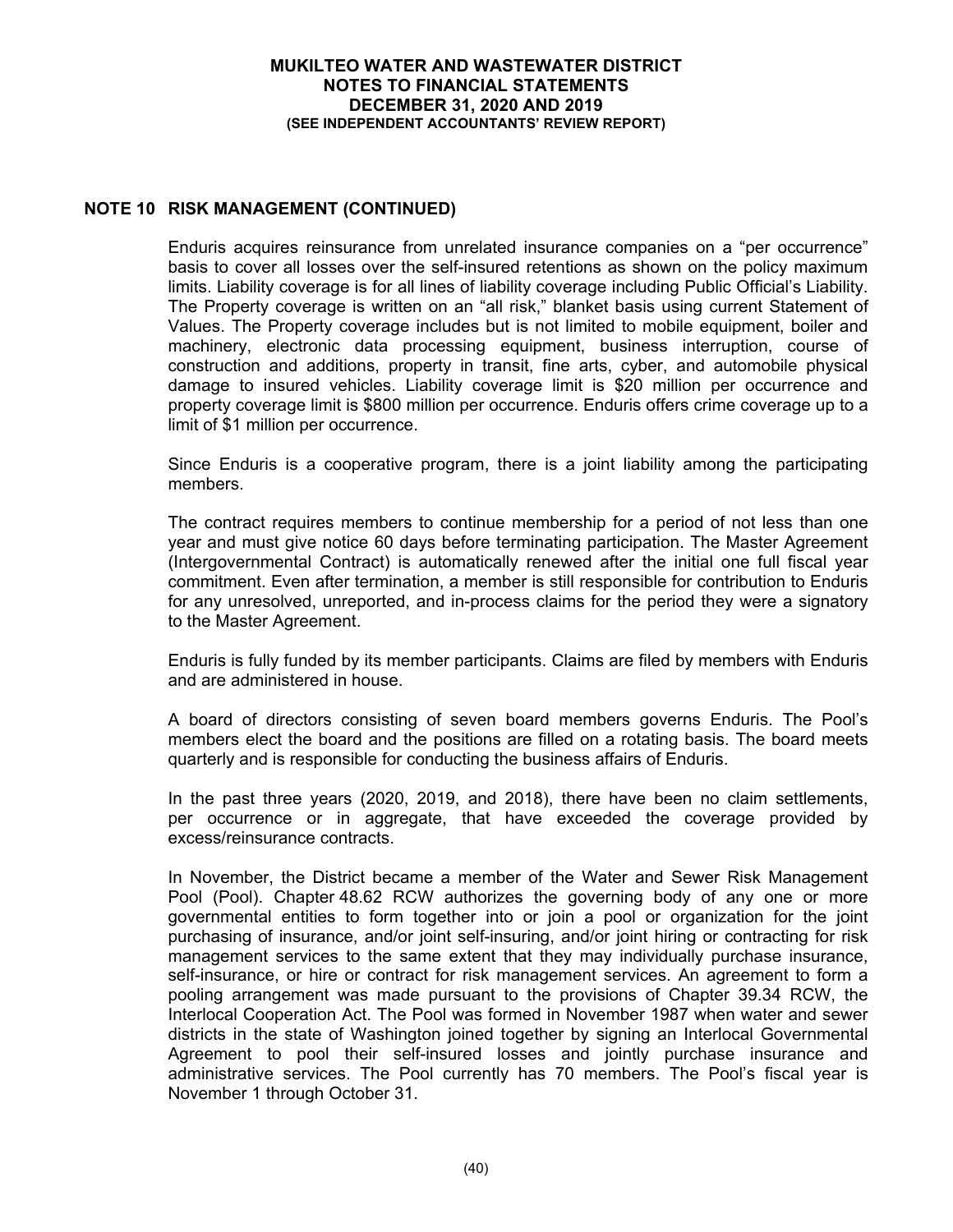# **NOTE 10 RISK MANAGEMENT (CONTINUED)**

The Pool allows members to jointly purchase insurance coverage, establish a plan of selfinsurance coverage, and provide related services, such as risk management and loss prevention. The Pool provides the following forms of group purchased insurance coverage for its members: All Risk Property (including Building, Electronic Data Processing, Boiler and Machinery, and Mobile Equipment); General Liability; Automotive Liability; Excess Liability, Crime; Public Officials Liability; Employment Practices Liability; Cyber Liability; Identity Fraud Reimbursement Program; Deadly Weapon/Active Shooter Response Program, and bonds of various types. Most coverages are on an "occurrence" basis.

Members make an annual contribution to fund the Pool. The Pool purchases insurance policies from unrelated underwriters as follows:

| <b>TYPE OF COVERAGE</b>        | <b>MEMBER</b><br><b>DEDUCTIBLE</b> | <b>SELF-INSURED</b><br><b>RETENTION/GROUP</b> | <b>EXCESS LIMITS</b> |
|--------------------------------|------------------------------------|-----------------------------------------------|----------------------|
| <b>Property Loss:</b>          |                                    |                                               |                      |
| <b>Buildings and Contents</b>  | \$1,000 and                        | \$25,000                                      | \$275,000,000        |
|                                | See (C) below                      |                                               |                      |
| Flood                          | See (A) below                      | See (A) below                                 | \$50,000,000         |
| Earthquake                     | See (B) below                      | See (B) below                                 | \$110,000,000        |
|                                |                                    |                                               | (\$75,000,000 shared |
|                                |                                    |                                               | by all members,      |
|                                |                                    |                                               | \$25,000,000         |
|                                |                                    |                                               | dedicated to         |
|                                |                                    |                                               | Alderwood,           |
|                                |                                    |                                               | \$10,000,000         |
|                                |                                    |                                               | dedicated to         |
|                                |                                    |                                               | Sammamish Plateau)   |
| Terrorism                      | \$1,000                            | \$25,000                                      | \$700,000,000        |
|                                |                                    | Primary layer                                 | Primary layer        |
| Boiler & Machinery             | $$1,000 - $350,000$                | $$25,000 - $350,000$                          | \$100,000,000        |
|                                | depending on object                | depending on object                           |                      |
| Auto - Physical Damage         | \$1,000                            | \$25,000                                      | Replacement Value    |
| Liability:                     |                                    |                                               | Coverage             |
| <b>Commercial General</b>      |                                    |                                               |                      |
| Liability                      | \$1,000                            | \$300,000, subject to                         | \$15,000,000         |
|                                |                                    | \$150,000 Corridor                            |                      |
|                                |                                    | Deductible                                    |                      |
| <b>Auto Liability</b>          | \$1,000                            | Same as above                                 | \$15,000,000         |
| <b>Public Officials Errors</b> |                                    |                                               |                      |
| and Omissions                  | \$1,000                            | Same as above                                 | \$15,000,000         |
| <b>Employment Practices</b>    | \$1,000                            | Same as above                                 | \$15,000,000         |
| Other:                         |                                    |                                               |                      |
| <b>Cyber Liability</b>         | \$50,000                           | N/A                                           | \$2,000,000          |
| Deadly Weapon/                 | \$10,000                           | N/A                                           | \$500,000            |
| <b>Active Shooter</b>          |                                    |                                               |                      |
| <b>Public Officials Bonds</b>  | Various                            | N/A                                           | Various              |
| Crime                          | \$1,000                            | $\overline{$}25,000$                          | \$2,000,000          |
| <b>Identity Fraud</b>          | \$0                                | \$0                                           | \$25,000             |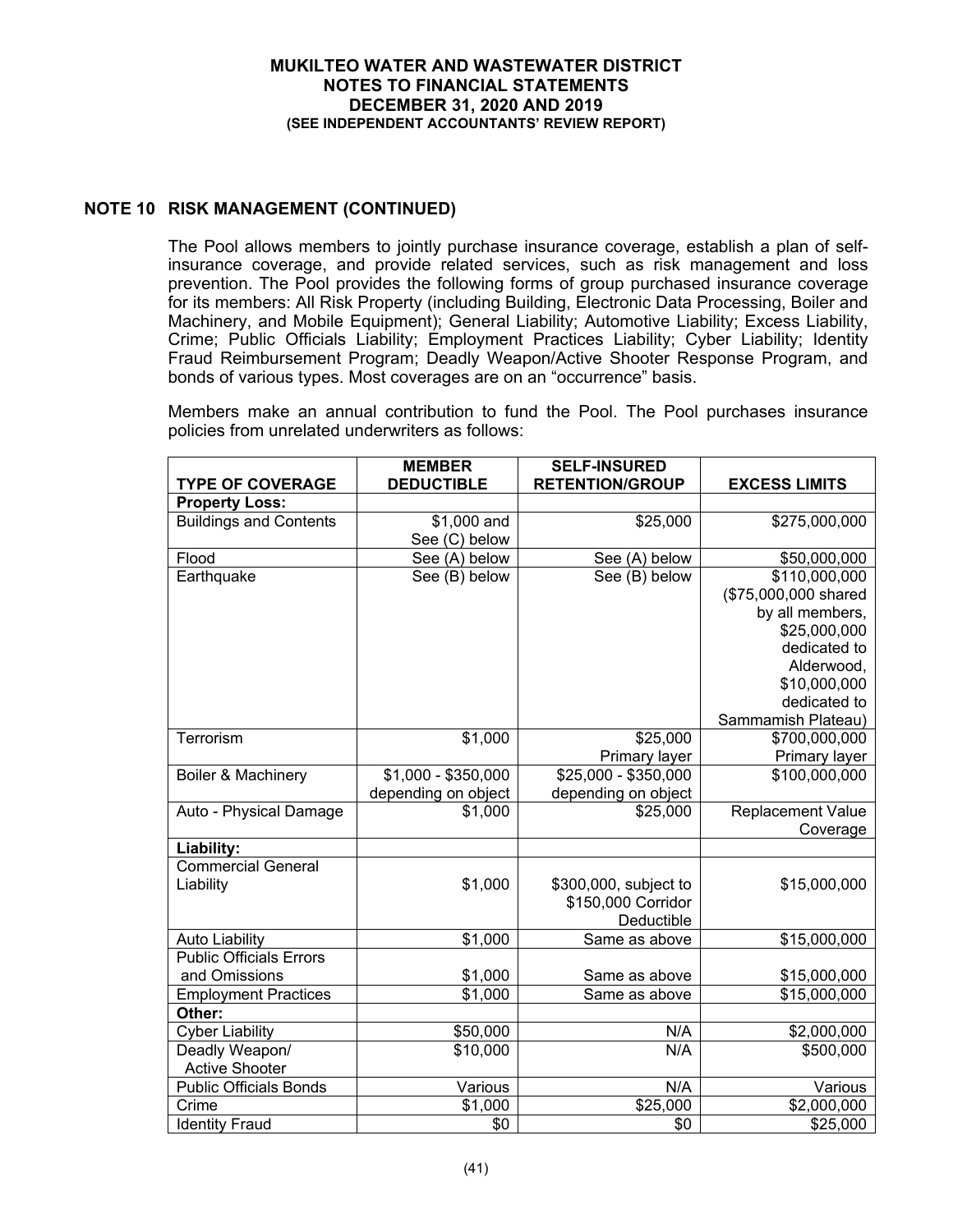# **NOTE 10 RISK MANAGEMENT (CONTINUED)**

- A. \$100,000 member deductibles, per occurrence, in Flood Zones except Zones A&V; \$250,000 member deductible per occurrence, in Flood Zones A&V.
- B. Member deductible for earthquakes is 5% subject to \$100,000 minimum Earthquake Shock. The deductible will apply per occurrence on a per unit basis, as defined in the policy form, subject to the stated minimum.
- C. Member deductible for Cyber liability is \$50,000 and where applicable the dollar amount of the business interruption loss during the policy's required eight hour waiting period.

Pool members are responsible for a deductible on each coverage and the Pool is responsible for the remainder of the self-insured retention listed in the table above except where noted as follows. The insurance carriers then cover the loss to the maximum limit of the policy. Each member is responsible for the full deductible applicable to the perils of earthquake and flood (the Pool is not responsible for any deductible or self-insured retention for earthquake and flood claims). Each member is also responsible for the full deductible applicable to the Cyber Liability, and that part of a Boiler & Machinery deductible, which exceeds \$25,000.

Upon joining, the members contract to remain in the Pool for one full policy period. Following completion of one full policy period, members must give six months' notice before terminating participation (e.g., to withdraw from the Pool on November 1, 2021, written notice must be in possession of the Pool by April 30, 2021). The Interlocal Governmental Agreement is renewed automatically each year. Even after termination of relationship with the Pool, a member is still responsible for contributions to the Pool for any unresolved, unreported, and in process claims, for the period that the District was a signatory to the Interlocal Governmental Agreement.

The Pool is fully funded by its member participants. Claims are filed by members with the Pool who determines coverage and performs claims adjustment in consultation with various independent public adjusters.

The Pool is governed by a board of directors, which is comprised of one designated representative from each participating member. An executive committee is elected at the annual meeting and is responsible for overseeing the business affairs of the Pool and providing policy direction to the Pool's executive director.

In the past three years (2020, 2019, and 2018), there have been no claim settlements, per occurrence or in aggregate, that have exceeded the coverage provided by excess/ reinsurance contracts.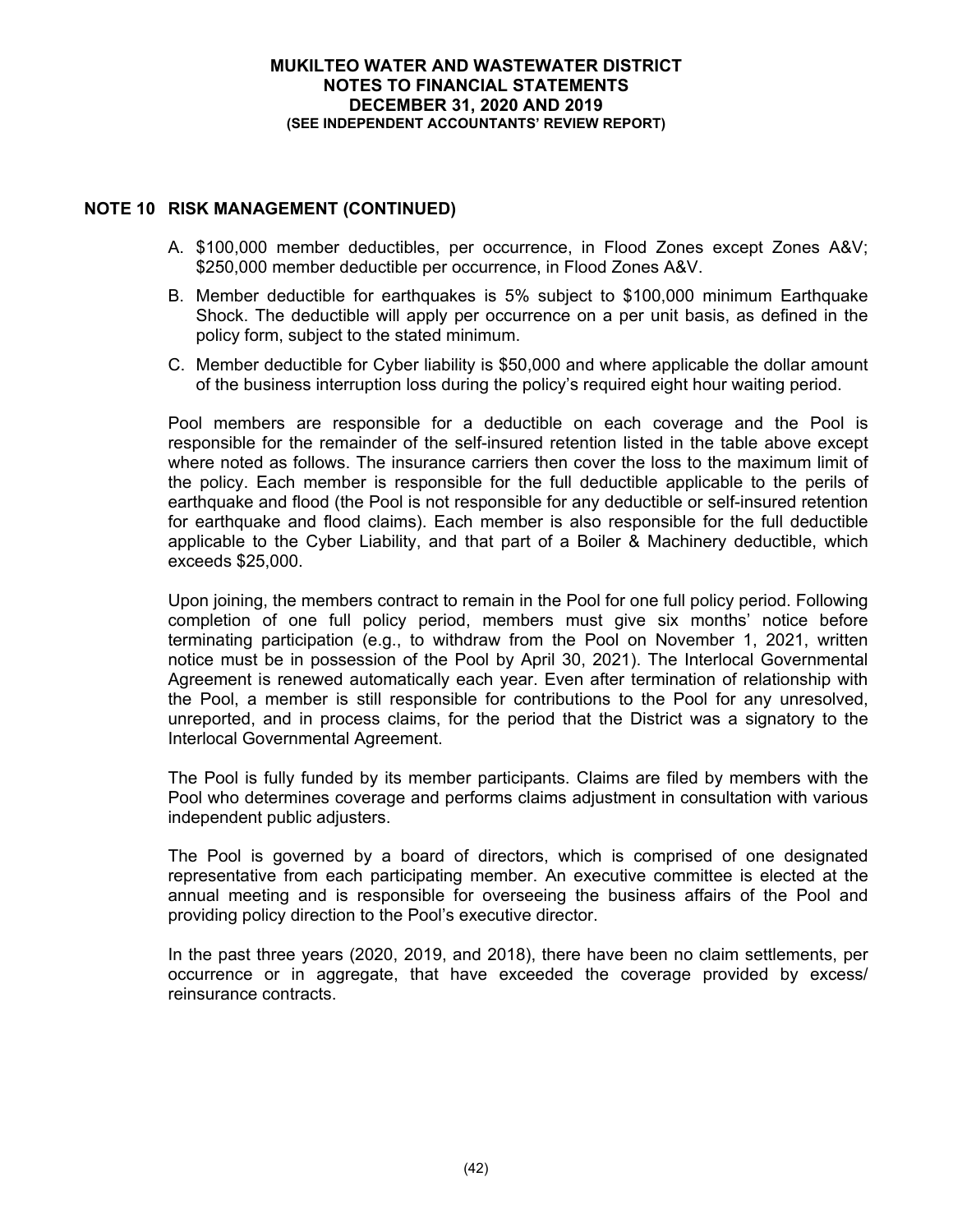# **NOTE 11 HEALTH AND WELFARE**

The Mukilteo Water and Wastewater District is a member of the Association of Washington Cities Employee Benefit Trust Health Care Program (AWC Trust HCP). Chapter 48.62 RCW provides that two or more local government entities may, by Interlocal agreement under Chapter 39.34 RCW, form together or join a pool or organization for the joint purchasing of insurance, and/or joint self-insurance, to the same extent that they may individually purchase insurance, or self-insure.

An agreement to form a pooling arrangement was made pursuant to the provisions of Chapter 39.34 RCW, the Interlocal Cooperation Act. The AWC Trust HCP was formed on January 1, 2014 when participating cities, towns, and noncity entities of the AWC Employee Benefit Trust in the state of Washington joined together by signing an Interlocal Governmental Agreement to jointly self-insure certain health benefit plans and programs for participating employees, their covered dependents and other beneficiaries through a designated account within the Trust.

As of December 31, 2020, 262 cities/towns/noncity entities participate in the AWC Trust HCP.

The AWC Trust HCP allows members to establish a program of joint insurance and provides health and welfare services to all participating members.

In April 2020, the board of trustees adopted a large employer policy, requiring newly enrolling groups with 600 or more employees to submit medical claims experience data in order to receive a quote for medical coverage. Outside of this, the AWC Trust HCP pools claims without regard to individual member experience. The pool is actuarially rated each year with the assumption of projected claims run-out for all current members.

The AWC Trust HCP includes medical, dental and vision insurance through the following carriers: Kaiser Foundation Health Plan of Washington, Kaiser Foundation Health Plan of Washington Options, Inc., Regence BlueShield, Asuris Northwest Health, Delta Dental of Washington, and Vision Service Plan. Eligible members are cities and towns within the state of Washington. Non-City Entities (public agency, public corporation, intergovernmental agency, or political subdivision within the state of Washington) are eligible to apply for coverage into the AWC Trust HCP, submitting application to the board of trustees for review as required in the Trust Agreement.

Participating employers pay monthly premiums to the AWC Trust HCP. The AWC Trust HCP is responsible for payment of all covered claims. In 2020, the AWC Trust HCP purchased stop loss insurance for Regence/Asuris plans at an Individual Stop Loss (ISL) of \$1.5 million through Commencement Bay Risk Management, and Kaiser ISL at \$1 million with Companion Life through ASG Risk Management. The aggregate policy is for 200% of expected medical claims.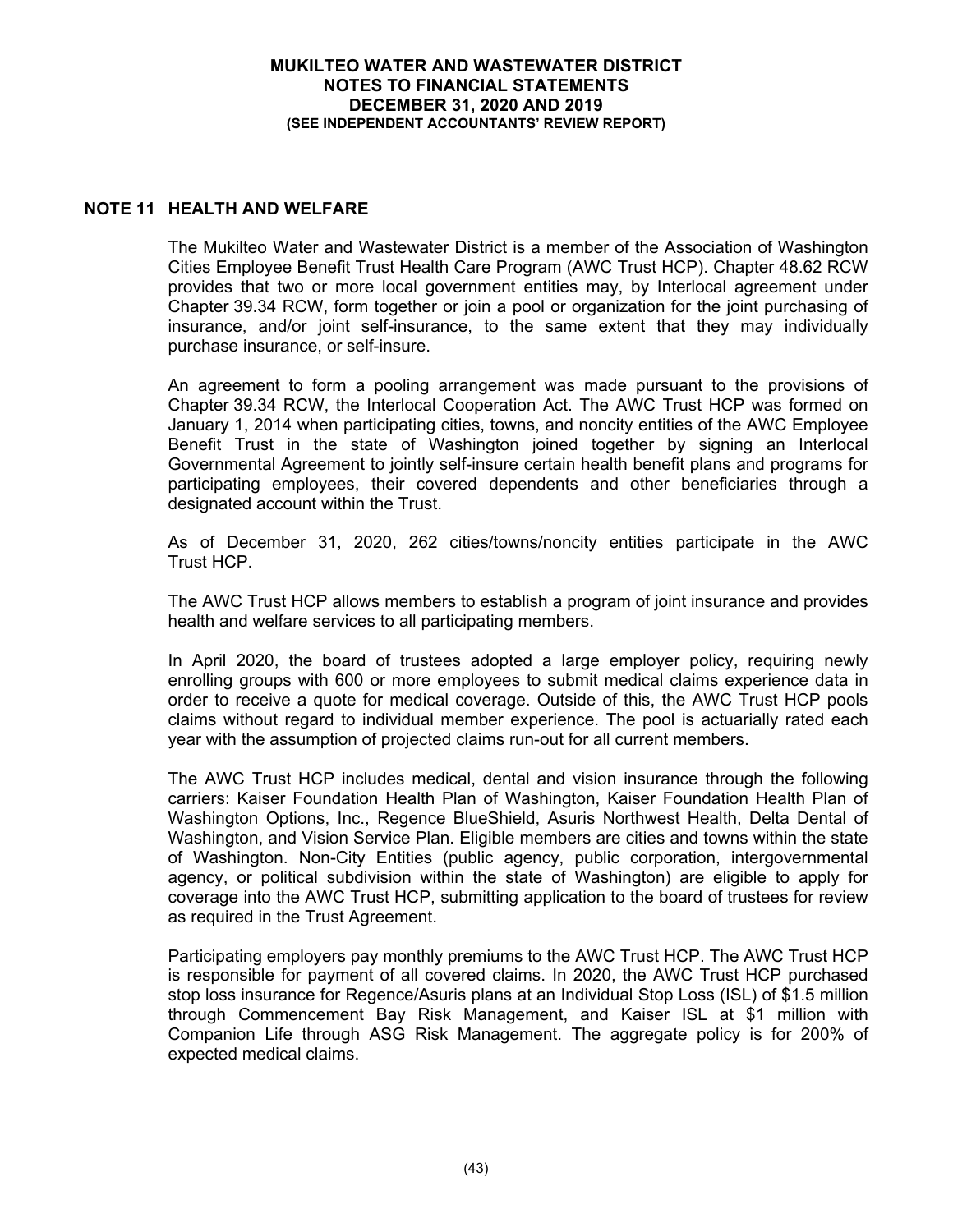# **NOTE 11 HEALTH AND WELFARE (CONTINUED)**

Participating employers' contract to remain in the AWC HCP for a minimum of three years. Participating employers with over 250 employees must provide written notice of termination of all coverage a minimum of 12 months in advance of the termination date, and participating employers with under 250 employees must provide written notice of termination of all coverage a minimum of six months in advance of termination date. When all coverage is being terminated, termination will only occur on December 31. Participating employers terminating a group or line of coverage must notify the HCP a minimum of 60 days prior to termination. A participating employer's termination will not obligate that member to past debts, or further contributions to the HCP. Similarly, the terminating member forfeits all rights and interest to the HCP Account.

The operations of the Health Care Program are managed by the board of trustees or its delegates. The board of trustees is comprised of four regionally elected officials from Trust member cities or towns, the Employee Benefit Advisory Committee Chair and Vice Chair, and two appointed individuals from the AWC Board of Directors, who are from trust member cities or towns. The trustees or its appointed delegates review and analyze Health Care Program related matters and make operational decisions regarding premium contributions, reserves, plan options, and benefits in compliance with Chapter 48.62 RCW. The board of trustees has decision authority consistent with the Trust Agreement, Health Care Program policies, Chapter 48.62 RCW and Chapter 200-110-WAC.

The accounting records of the Trust HCP are maintained in accordance with methods prescribed by the State Auditor's office under the authority of Chapter 43.09 RCW. The Trust HCP also follows applicable accounting standards established by the Governmental Accounting Standards Board (GASB). In 2018, the retiree medical plan subsidy was eliminated, and is noted as such in the report for the fiscal year ending December 31, 2018. Year-end financial reporting is done on an accrual basis and submitted to the Office of the State Auditor as required by Chapter 200-110 WAC. The audit report for the AWC Trust HCP is available from the Washington State Auditor's office.

# **NOTE 12 MAJOR SUPPLIERS**

The District purchased approximately 24% and 22% of its water from the City of Everett (the City) during 2020 and 2019, respectively, and 76% and 78% of its water from Alderwood Water and Wastewater District during 2020 and 2019, respectively. The City also provided treatment for approximately 31% and 31% of the District's wastewater during 2020 and 2019, respectively.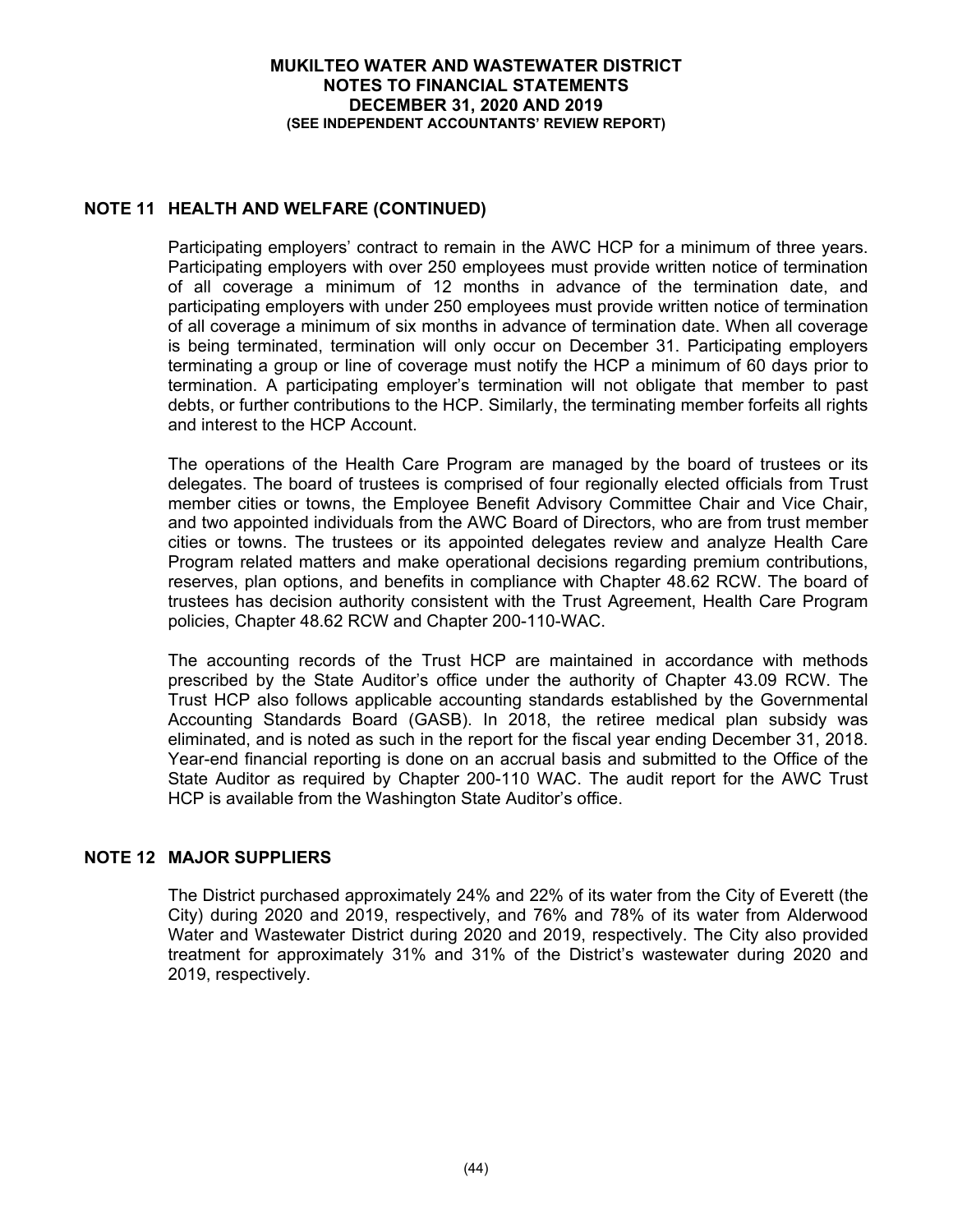# **NOTE 13 LEASES**

The District leases space for cell towers on certain reservoirs under noncancelable operating leases. Future rental income due to the District is as follows:

| Year Ending December 31, |    | Amount  |
|--------------------------|----|---------|
| 2021                     | \$ | 115,539 |
| 2022                     |    | 121,316 |
| 2023                     |    | 127,381 |
| 2024                     |    | 19,376  |
| 2025                     |    | 14,179  |
| Thereafter               |    | 46,936  |
| Total                    | S  | 444,727 |

# **NOTE 14 ANNEXATION**

The City of Everett has the contractual right to assume ownership of District assets in areas that have been annexed for at least ten years. Although the City has not indicated it will exercise these rights, it is reasonably possible that future assumptions of assets will occur. As of December 31, 2020, no estimate can be made of any loss that will result from future assumptions or the year in which they may occur.

# **NOTE 15 SNO-KING COALITION**

The District is a member of Sno-King Coalition and currently serves as the Coalition's treasurer. Restricted cash of \$26,102 is held by the District on behalf of the Coalition and is offset by a payable to the Coalition. Transactions between the District consisted only of the District's member contributions to the Coalition totaling \$4,400 in 2020 and 2019.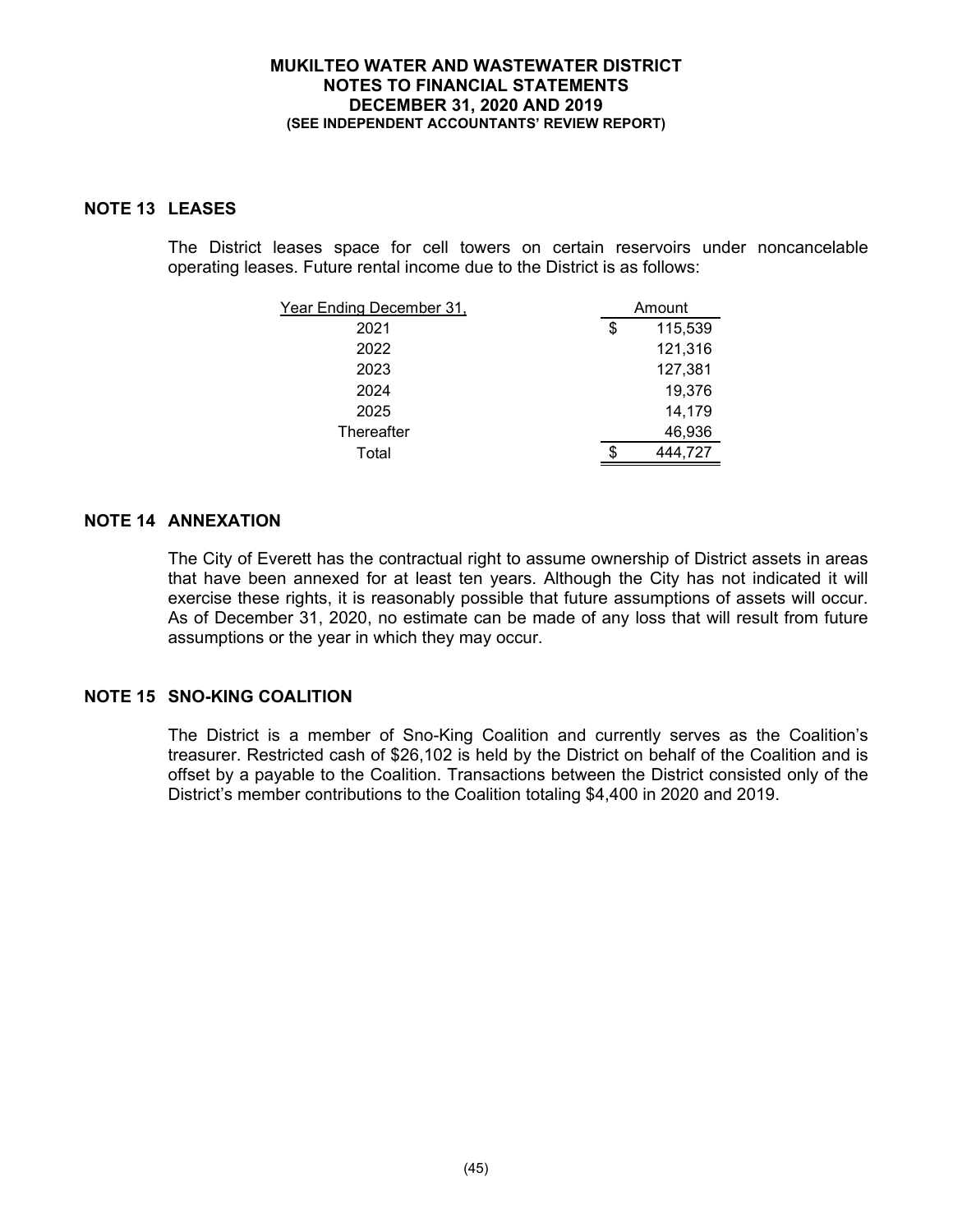### **MUKILTEO WATER AND WASTEWATER DISTRICT SCHEDULES OF PROPORTIONATE SHARE OF THE NET PENSION LIABILITY JUNE 30 (MEASUREMENT DATE) LAST 10 FISCAL YEARS\* (SEE INDEPENDENT ACCOUNTANTS' REVIEW REPORT)**

| PERS <sub>1</sub> |                                                                     |    |                                                                                        |    |                                  |                                                                              |                                                                                                      |  |
|-------------------|---------------------------------------------------------------------|----|----------------------------------------------------------------------------------------|----|----------------------------------|------------------------------------------------------------------------------|------------------------------------------------------------------------------------------------------|--|
| Year              | Employer's<br>Proportion of<br>the Net Pension<br>Liability (Asset) |    | Employer's<br>Proportionate<br>Share of the<br><b>Net Pension</b><br>Liability (Asset) |    | Employer's<br>Covered<br>Payroll | Net Pension<br>Liability (Asset)<br>as a Percentage<br>of Covered<br>Payroll | <b>Plan Fiduciary</b><br>Net Position as<br>a Percentage<br>of the Total<br><b>Pension Liability</b> |  |
| 2020              | 0.013751 %                                                          | \$ | 485.467                                                                                | \$ | 2,444,097                        | 19.86 %                                                                      | 68.64 %                                                                                              |  |
| 2019              | 0.014496                                                            |    | 557.423                                                                                |    | 2,073,459                        | 26.88                                                                        | 67.12                                                                                                |  |
| 2018              | 0.014042                                                            |    | 627,129                                                                                |    | 1,867,821                        | 33.58                                                                        | 63.22                                                                                                |  |
| 2017              | 0.013762                                                            |    | 653.005                                                                                |    | 1,738,179                        | 37.57                                                                        | 61.24                                                                                                |  |
| 2016              | 0.014048                                                            |    | 754,470                                                                                |    | 1,674,792                        | 45.05                                                                        | 57.03                                                                                                |  |
| 2015              | 0.015071                                                            |    | 788.372                                                                                |    | 1,595,383                        | 49.42                                                                        | 59.10                                                                                                |  |
| 2014              | 0.015757                                                            |    | 793.790                                                                                |    | 1,688,000                        | 47.03                                                                        | 61.09                                                                                                |  |
| 2013              | 0.016236                                                            |    | 948,727                                                                                |    | 1,711,147                        | 55.44                                                                        |                                                                                                      |  |

#### **Notes to Schedule:**

The District had one employee in 2013 covered under PERS 1. The remaining PERS 1 contributions are from the component of PERS 2 contributions required to address the PERS 1 unfunded actuarially accrued liability (UAAL).

\* Information is presented only for those years for which information is available.

|                      |                                                                                                                                                               |    |                               | <b>PERS 2/3</b> |                                     |                                                                              |                                                                                                      |  |
|----------------------|---------------------------------------------------------------------------------------------------------------------------------------------------------------|----|-------------------------------|-----------------|-------------------------------------|------------------------------------------------------------------------------|------------------------------------------------------------------------------------------------------|--|
| Year                 | Employer's<br>Employer's<br>Proportionate<br>Proportion of<br>Share of the<br>the Net Pension<br><b>Net Pension</b><br>Liability (Asset)<br>Liability (Asset) |    |                               |                 | Employer's<br>Covered<br>Payroll    | Net Pension<br>Liability (Asset)<br>as a Percentage<br>of Covered<br>Payroll | <b>Plan Fiduciary</b><br>Net Position as<br>a Percentage<br>of the Total<br><b>Pension Liability</b> |  |
| 2020<br>2019         | 0.017955 %<br>0.018709                                                                                                                                        | \$ | 229,636<br>181,730            | \$              | 2,444,097<br>2,073,459              | 9.40%<br>8.76                                                                | 97.22 %<br>97.77                                                                                     |  |
| 2018<br>2017<br>2016 | 0.018074<br>0.017701<br>0.018013                                                                                                                              |    | 308,600<br>615.038<br>906.964 |                 | 1,867,821<br>1,738,179<br>1,674,792 | 16.52<br>35.38<br>54.15                                                      | 95.77<br>90.97<br>85.82                                                                              |  |
| 2015<br>2014<br>2013 | 0.019463<br>0.019533<br>0.017002                                                                                                                              |    | 695.412<br>394,823<br>726,004 |                 | 1,595,383<br>1,688,000<br>1,549,198 | 43.59<br>23.39<br>46.86                                                      | 89.20<br>93.29                                                                                       |  |

#### **Notes to Schedule:**

\* Information is presented only for those years for which information is available.

# (46)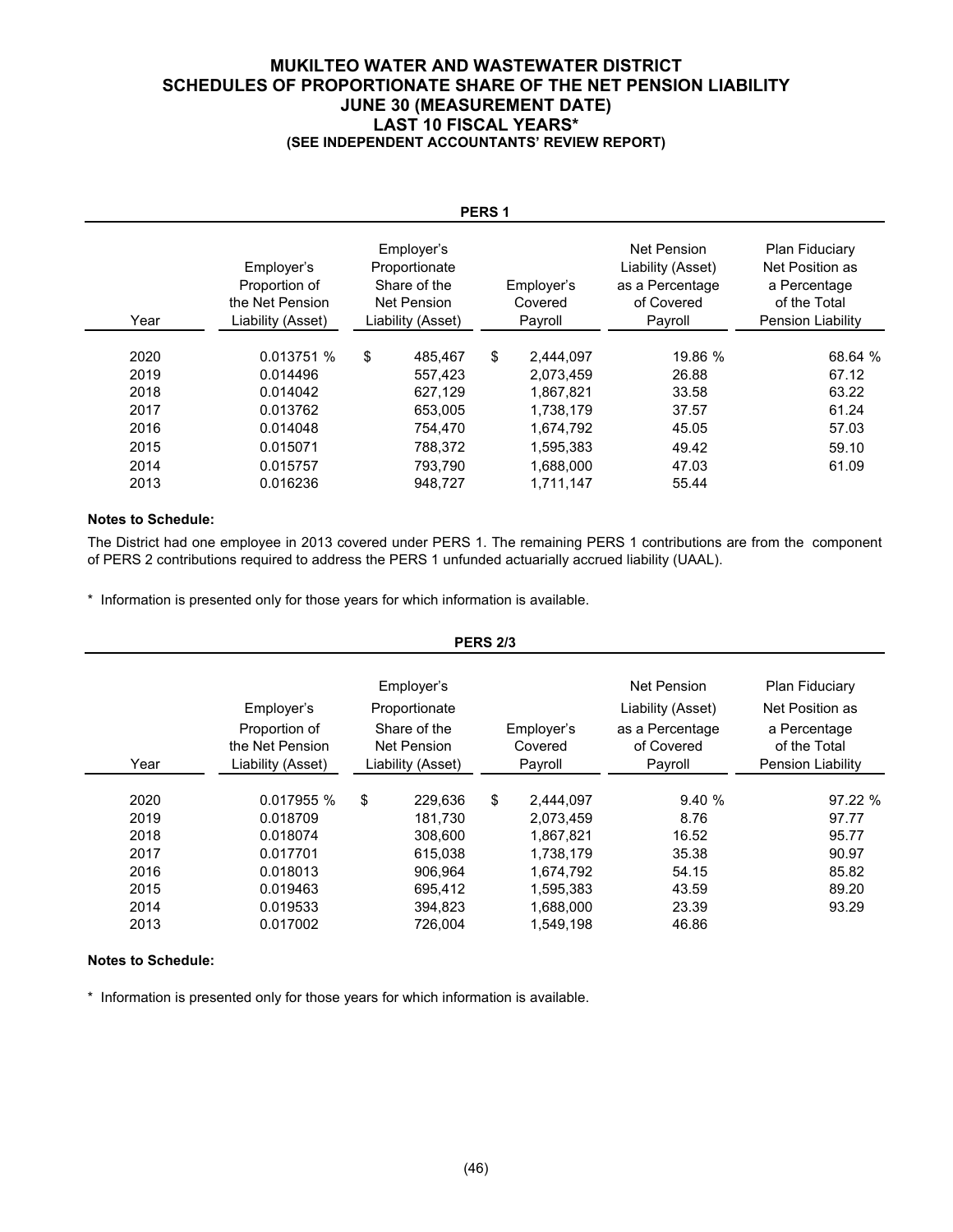### **MUKILTEO WATER AND WASTEWATER DISTRICT SCHEDULES OF EMPLOYER CONTRIBUTIONS DECEMBER 31 (EMPLOYER REPORTING DATE) LAST 10 FISCAL YEARS\* (SEE INDEPENDENT ACCOUNTANTS' REVIEW REPORT)**

#### **Last 10 Fiscal Years\***

#### **PERS 1**

| Year | Statutorily<br>Required<br>Contribution | Contributions in<br>Relation to the<br>Statutorily<br>Required<br>Contribution |            | Contribution<br>Deficiency<br>(Excess) |                          | Employer's<br>Covered<br>Payroll | Contributions<br>as a Percent<br>of Covered<br>Payroll |  |
|------|-----------------------------------------|--------------------------------------------------------------------------------|------------|----------------------------------------|--------------------------|----------------------------------|--------------------------------------------------------|--|
| 2020 | \$<br>100.271                           | \$                                                                             | (100, 271) | \$                                     | $\overline{\phantom{0}}$ | \$<br>2,091,678                  | 4.79 %                                                 |  |
| 2019 | 102,934                                 |                                                                                | (102,934)  |                                        | $\overline{\phantom{0}}$ | 2,078,349                        | 4.95                                                   |  |
| 2018 | 98.696                                  |                                                                                | (98, 696)  |                                        | $\overline{\phantom{0}}$ | 1,949,884                        | 5.06                                                   |  |
| 2017 | 88,230                                  |                                                                                | (88, 230)  |                                        |                          | 1.802.035                        | 4.90                                                   |  |
| 2016 | 81.199                                  |                                                                                | (81, 199)  |                                        |                          | 1,702,283                        | 4.77                                                   |  |
| 2015 | 71,376                                  |                                                                                | (71, 376)  |                                        |                          | 1,634,782                        | 4.37                                                   |  |
| 2014 | 65.352                                  |                                                                                | (65, 352)  |                                        | $\overline{\phantom{0}}$ | 1.617.998                        | 4.04                                                   |  |
| 2013 | 59,548                                  |                                                                                | (59, 548)  |                                        |                          | 1,737,072                        | 3.43                                                   |  |

#### **Notes to Schedule:**

- 1. The District had one employee in 2013 covered under PERS 1. The remaining PERS 1 contributions are from the component of PERS 2 contributions required to address the PERS 1 unfunded actuarially accrued liability (UAAL).
- 2. Plan 1 contributions in 2013 include \$26,676 for excess compensation.
- \* Information is presented only for those years for which information is available.

|      |                                                                                                                           |         |    |            | .  |                                        |                                  |                                                        |        |  |
|------|---------------------------------------------------------------------------------------------------------------------------|---------|----|------------|----|----------------------------------------|----------------------------------|--------------------------------------------------------|--------|--|
| Year | Contributions in<br>Relation to the<br>Statutorily<br>Statutorily<br>Required<br>Required<br>Contribution<br>Contribution |         |    |            |    | Contribution<br>Deficiency<br>(Excess) | Employer's<br>Covered<br>Payroll | Contributions<br>as a Percent<br>of Covered<br>Payroll |        |  |
| 2020 | \$                                                                                                                        | 165.661 | \$ | (165, 661) | \$ | $\overline{\phantom{0}}$               | \$<br>2,091,678                  |                                                        | 7.92 % |  |
| 2019 |                                                                                                                           | 160,276 |    | (160,276)  |    | $\overline{\phantom{0}}$               | 2,078,349                        |                                                        | 7.71   |  |
| 2018 |                                                                                                                           | 146.231 |    | (146,231)  |    |                                        | 1.949.884                        |                                                        | 7.50   |  |
| 2017 |                                                                                                                           | 123,283 |    | (123,283)  |    |                                        | 1,802,035                        |                                                        | 6.84   |  |
| 2016 |                                                                                                                           | 106,052 |    | (106,052)  |    |                                        | 1,702,283                        |                                                        | 6.23   |  |
| 2015 |                                                                                                                           | 91,570  |    | (91, 570)  |    | $\overline{\phantom{0}}$               | 1,634,782                        |                                                        | 5.60   |  |
| 2014 |                                                                                                                           | 80,851  |    | (80, 851)  |    |                                        | 1,617,998                        |                                                        | 5.00   |  |
| 2013 |                                                                                                                           | 79.024  |    | (79, 024)  |    |                                        | 1,639,794                        |                                                        | 4.82   |  |
|      |                                                                                                                           |         |    |            |    |                                        |                                  |                                                        |        |  |

**PERS 2/3**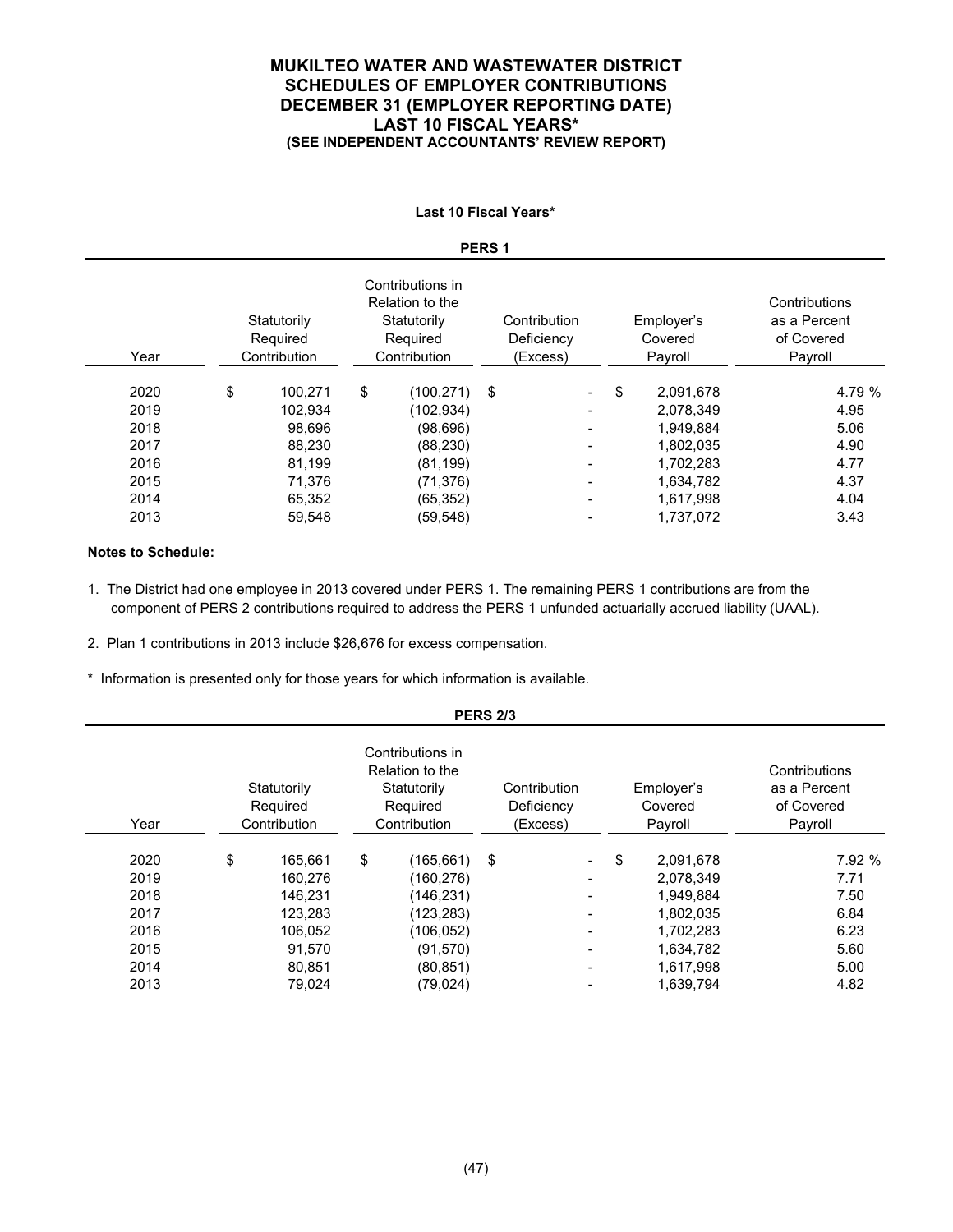### **MUKILTEO WATER AND WASTEWATER DISTRICT DEPARTMENTAL STATEMENT OF REVENUES, EXPENSES, AND CHANGES IN FUND NET POSITION YEAR ENDED DECEMBER 31, 2020 (SEE INDEPENDENT ACCOUNTANTS' REVIEW REPORT)**

|                                             | Water            | Wastewater       | <b>Total</b>      |
|---------------------------------------------|------------------|------------------|-------------------|
| <b>OPERATING REVENUES</b>                   |                  |                  |                   |
| Service Charges:                            |                  |                  |                   |
| Residential                                 | \$<br>2,069,893  | \$<br>4,322,988  | \$<br>6,392,881   |
| <b>Commercial and Multi-Family</b>          | 2,060,580        | 3,790,692        | 5,851,272         |
| <b>Total Service Charges</b>                | 4,130,473        | 8,113,680        | 12,244,153        |
| Late Charges                                | 18,669           | 20,427           | 39,096            |
| Miscellaneous                               | 155,905          | 170,815          | 326,720           |
| <b>Total Operating Revenues</b>             | 4,305,047        | 8,304,922        | 12,609,969        |
| <b>OPERATING EXPENSES</b>                   |                  |                  |                   |
| <b>Purchased Water</b>                      | 1,278,944        |                  | 1,278,944         |
| <b>Wastewater Treatment</b>                 |                  | 1,905,995        | 1,905,995         |
| <b>Operation Expenses</b>                   | 580,485          | 569,995          | 1,150,480         |
| <b>General and Administrative</b>           | 1,257,497        | 1,511,816        | 2,769,313         |
| Depreciation                                | 812,885          | 2,575,126        | 3,388,011         |
| <b>Total Operating Expenses</b>             | 3,929,811        | 6,562,932        | 10,492,743        |
| <b>OPERATING INCOME</b>                     | 375,236          | 1,741,990        | 2,117,226         |
| <b>NONOPERATING REVENUES (EXPENSES)</b>     |                  |                  |                   |
| Investment Income                           | 41,965           | 125,940          | 167,905           |
| <b>Interest on Assessments</b>              |                  | 4,030            | 4,030             |
| Other Interest                              | 469              |                  | 469               |
| Net Gain (Loss) on Disposal of Assets       | (156, 911)       | (31, 591)        | (188, 502)        |
| Interest and Amortization on Long-Term Debt | (2, 172)         | (271, 810)       | (273, 982)        |
| <b>Total Nonoperating Revenue (Expense)</b> | (116, 649)       | (173, 431)       | (290, 080)        |
| <b>INCOME BEFORE CAPITAL CONTRIBUTIONS</b>  | 258,587          | 1,568,559        | 1,827,146         |
| <b>Capital Contributions</b>                | 941,319          | 827,830          | 1,769,149         |
| <b>CHANGE IN NET POSITION</b>               | 1,199,906        | 2,396,389        | 3,596,295         |
| Net Position - Beginning of Year            | 42,440,746       | 58,246,756       | 100,687,502       |
| <b>NET POSITION - END OF YEAR</b>           | \$<br>43,640,652 | \$<br>60,643,145 | \$<br>104,283,797 |